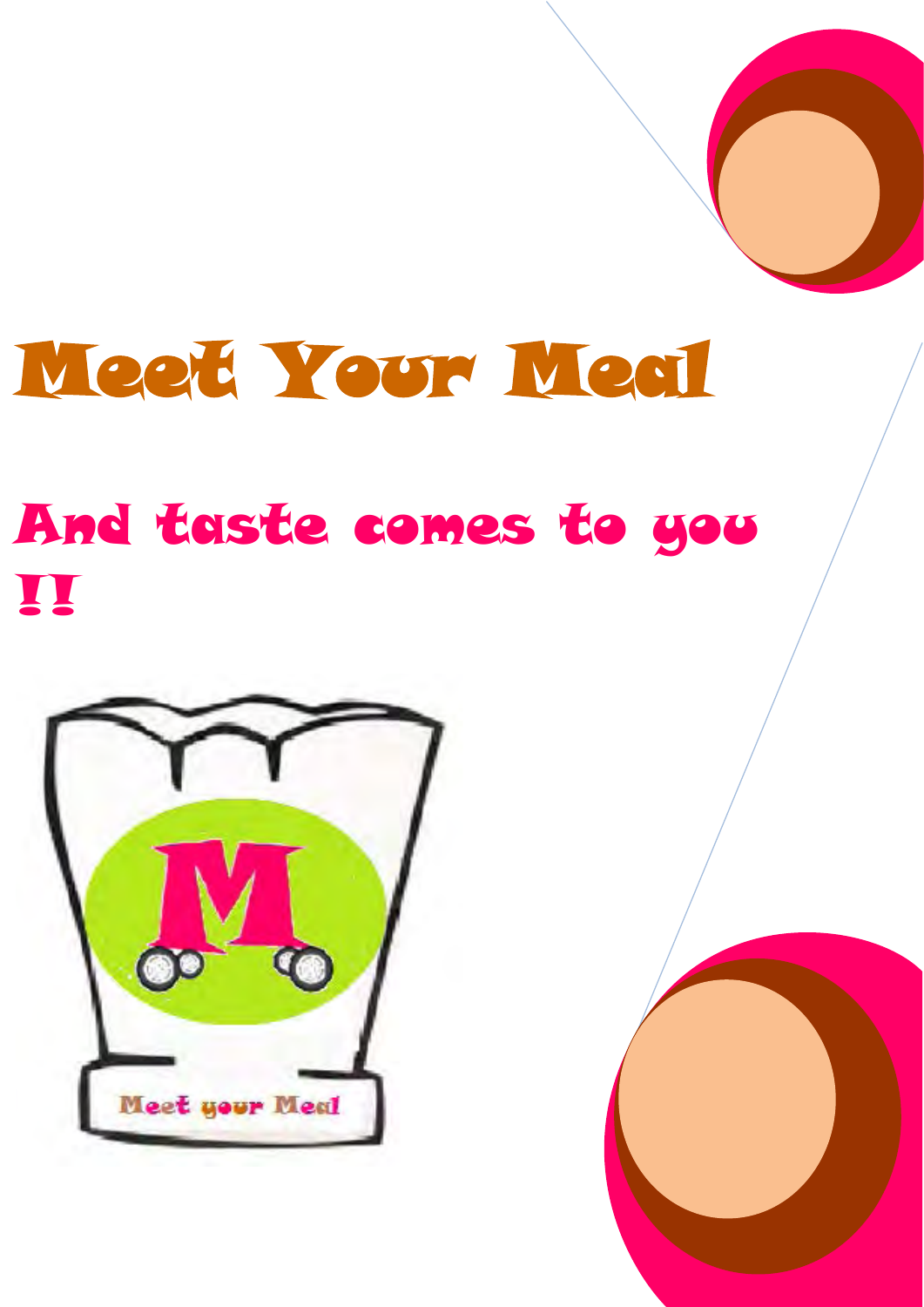| VIII. PROSPECTS FOR OUR PROJECT IN A LOGIC OF EUROPEAN |
|--------------------------------------------------------|
|                                                        |
|                                                        |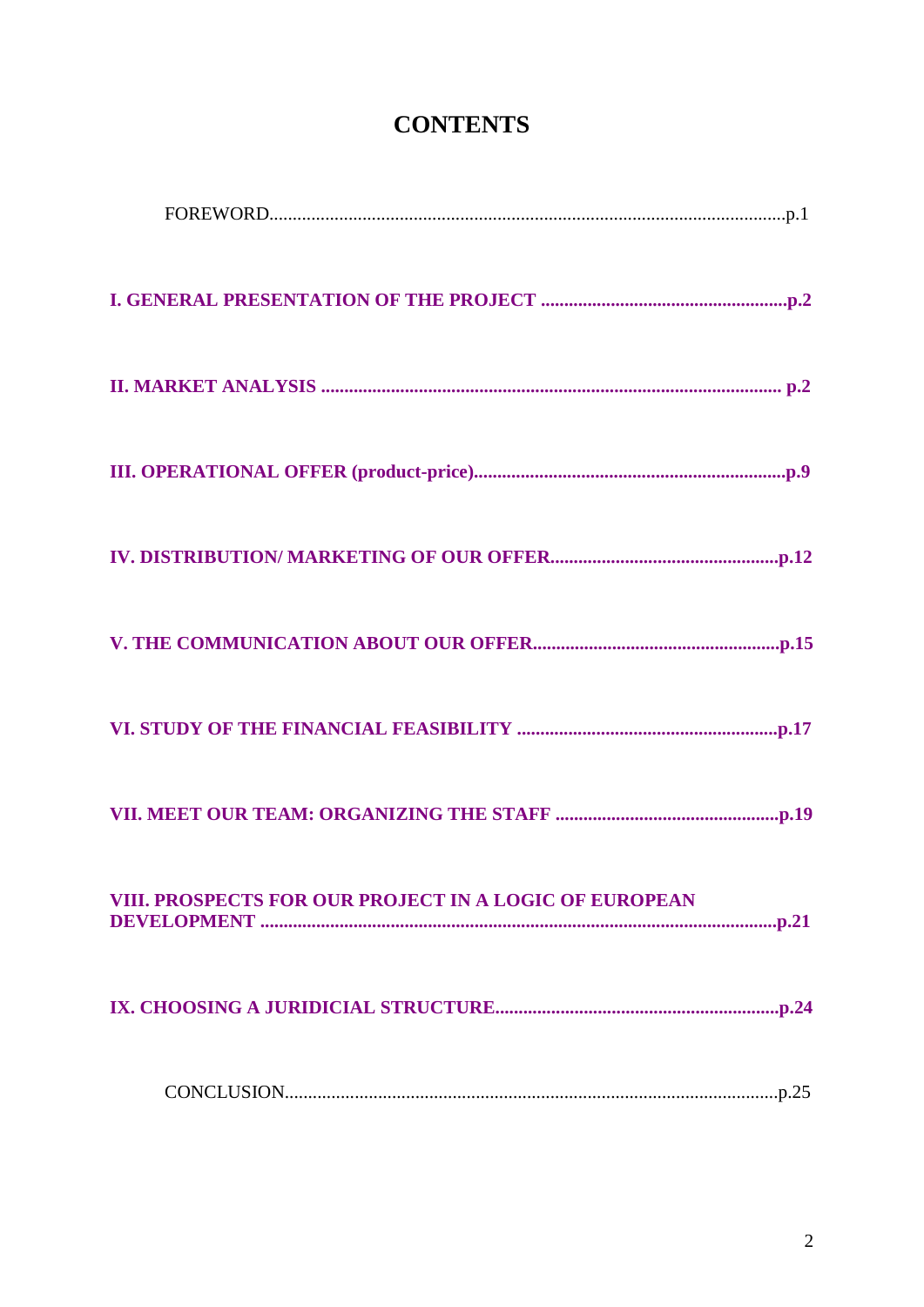#### FOREWORD

*Eating in the street is a universal ancestral practice which shows that men have always had a lot of imagination to feed themselves in a fast and simple way.* 

*Because it is a living form of popular culture and an essential part of a local identity, street food is the opposite of an imported global and standardized food.* 

*Because it is popular and close to people, street food creates social cohesion between inhabitants and their territory. It gives some life to the streets, the neighbourhoods, the villages... it feeds the people who work in the suburbs, it livens up the markets and generates sharing and conviviality. It also encourages the promotion of local products and culinary heritage.* 

*Let's imagine...* 

*It is early evening, the market hall is busy, and some people are ambling along the streets towards the usually closed building.* 

*On entering the market hall, instead of the usual stalls, they can smell wonderful scents coming from several little shops.* 

*For a few Euros, they can enjoy a farmer's soup made with seasonal vegetables, or a few grilled skewered meat, or a piece of today's pie. A little further, they can discover a warm meat pie or a few freshly fried prawns or a fresh fruit salad.* 

*The cooks in their stalls rival in imagination to make us fell like tasting their food : foie gras on toast, mushroom omelette... each cook prepares one or two specialties and they force the guests to make a choice, depending on their appetite.* 

*At the bar, people get together and share a drink. Some are young, some are older, some are living in the neighbourhood, others have just arrived and they all meet and exchange their impressions around an original flavour.*

 *Here, some men and women are very busy and earn a living when they were still looking for a job a few months ago.* 

*The butcher is working again, the cheese maker, the greengrocer, the fishmonger, following his example, do their best to promote their products.*

 *New jobs, good food for little money, promotion of local products and recipes, a new space for meeting people... street food is on the move!* 

*There is a festive atmosphere in the market hall, the mayor is pleased, he has even got used to having a meal there several times a week.*

*All the flavours of the world*

*Travellers know there is no better way to discover a country than taste its food and eat in the street: flavoured soups, sautéed rice, spicy kebab sticks, very hot doughnuts, fresh fruit salad... Bangkok, Dakar or New York City have the taste of their little shops rather than of their prestigious restaurants.*

*Street food, with its flavours, its noises and its life is part of each country's heritage. It is a living and traditional part of popular culture, it shows a way of life, it reflects history and the food available.* 

 *Street food has got all the flavours of the world. It is the gourmet identity of humankind.* 

*Street food is an economic activity which is based on new data, it is the expression of a geographical, temporal and mental mobility.* 

Translated and adapted from "Le livre blanc de la Street Food", October 2012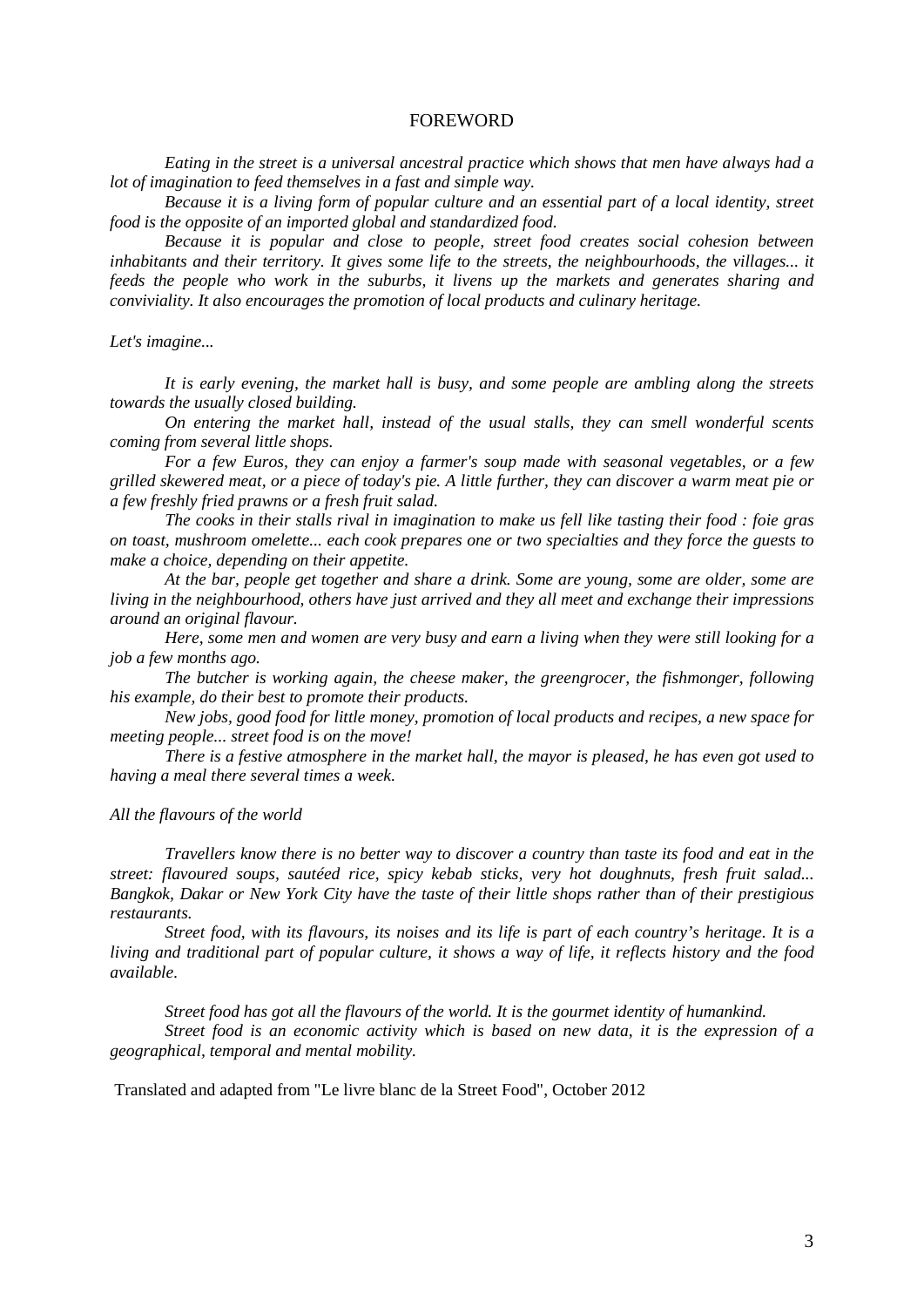#### **I. GENERAL PRESENTATION OF THE PROJECT**

Our project consists in a mobile food structure which is an emergent way to sell food in Europe today. In addition to this new method of distribution, we complete our difference with the choice of the products which must respect taste, balance and the practical aspects of food (use of finger food techniques and work on the packaging) and in the same time, responsibility (short supply chains, seasonal products) and the technological optimization of our truck(sustainability, versatility depending on our clientele, communication).

We also want to offer a special event service: we organize customized services for all sorts of events (children's birthday party, family gathering, company cocktail etc…) We insist on the fact that we want to have a responsible project:

- Sustainability of our truck
- Sustainability of our production (seasonal food, short supply chain)
- Sustainability of our distribution (recyclable packaging and or bento box)

We have chosen an English name to be able to export this concept more easily. It also refers to the idea of encounter, interactivity, sharing and dynamism of our concept. We have also played on the close sounds of the two words "meet" and "meal" so as to make our brand more fun and easier to remember.

We have used simple codes for our logo:

- The shapes: a chef's hat to show we serve quality food, wheels to show mobility.
- Colours: brown to make people think of nature and sustainability, pink to give dynamism, a modern look and an idea of what a delicacy is.
- Letters: M for Meet and Meal.

#### **II. MARKET ANALYSIS**

#### *2.1. Methodology*

Our study has been carried out around:

- A documentary study based on articles published in the professional press and on the websites of mobile catering companies in France and abroad, of potential suppliers (truck, packaging, local food industry)
- A qualitative study among different experts:
	- o The Town hall of Limoges for all the regulations and the licenses that are necessary to open a mobile catering company.
	- o The Health and Environment agency for the hygiene rules when you work in a truck
	- o Mobile catering companies ("le camion qui fume")

This study has been carried out thanks to face to face or on the phone interviews and we had planned our questions carefully.

- A quantitative study among our potential clients: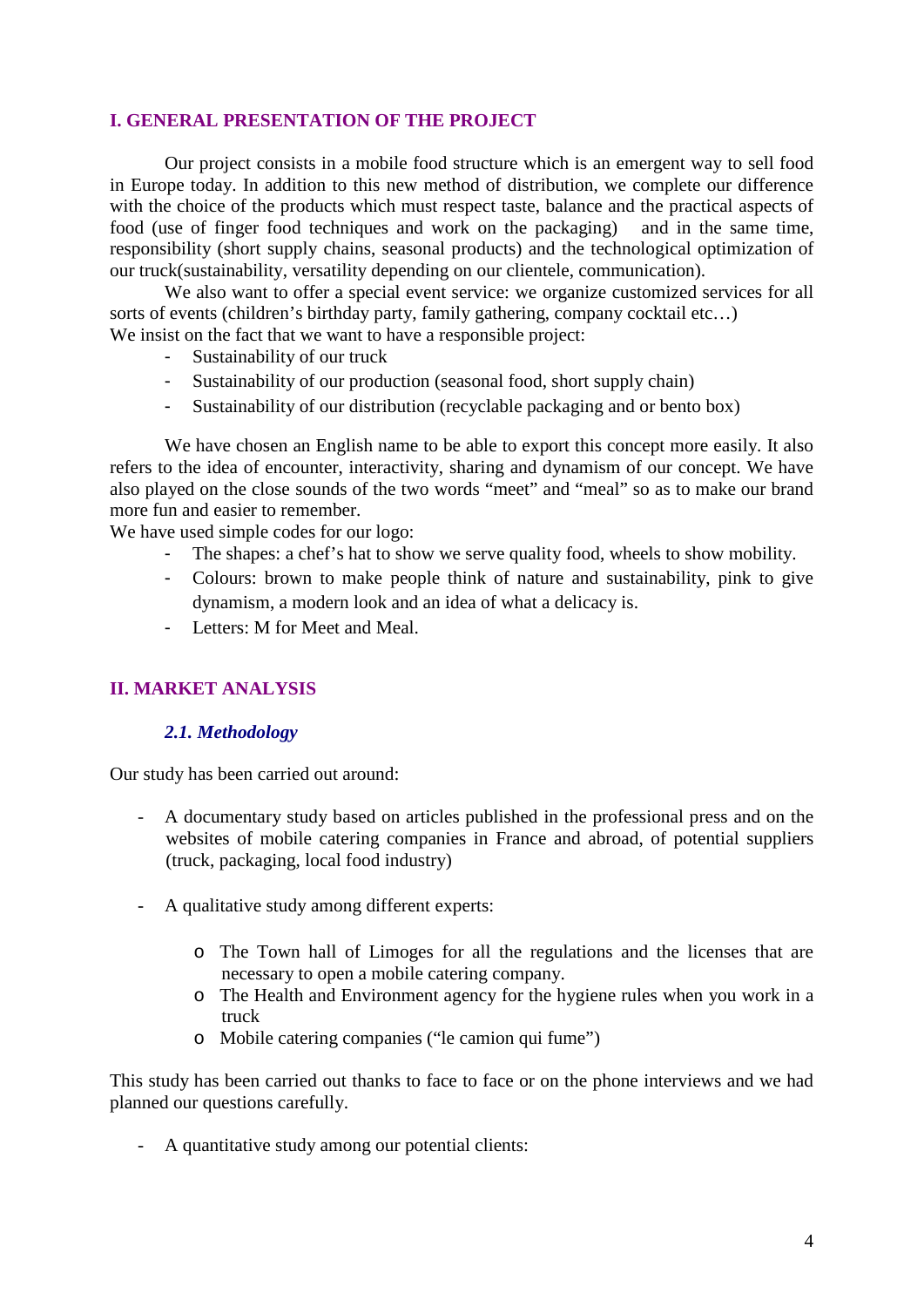On the basis of a sample of 80 persons structured by quotas (according to the area, the age and gender)

It has been done face to face with the help of a questionnaire.

It has been studied with the Sphinx software.

We must add that, because of the specificity of our project, we have organized our study around 4 different areas: the district of the town hall and the library, the city centre (Place de la République), the area of the university La Borie, and the area of Esther Technopole.

#### *2.2. Results of the market analysis and recommendations (product/price)*

#### **2.2.1. Global study of opportunity**

In the framework of a SWOT matrix, we have a first approach.

|                           | No offer of mobile catering in Limoges                              |
|---------------------------|---------------------------------------------------------------------|
| Strength of the project   | Original offer                                                      |
|                           | Versatile and flexible offer adapted to the characteristics of Area |
|                           | Respect of an equation time/ticket/taste/balance/freedom            |
|                           | First investment limited and good profit leverage                   |
|                           | Street food and wok are complementary cooking methods               |
|                           | Responsible concept                                                 |
|                           | Lunchtime service                                                   |
| Weaknesses of the project | Complex logistics                                                   |
|                           | Dense indirect competition                                          |
|                           | Phenomenon of denied time                                           |
|                           | Phenomenon of disintegration of meals                               |
| Opportunities of          | Economic crisis and search of cheap concepts                        |
| environnement             | Growth of the consumption of mobile food                            |
|                           | <b>Environnement</b> awareness                                      |
|                           | lack of a good image of mobile catering                             |
| Threats of environnement  | Restrictive regulations (location, hygiene)                         |
|                           |                                                                     |

The licence for running a food truck is given by the mayor. The letter to the mayor is appended. *(enclosure 1)*

A few more details about the regulations about mobile catering.

In the letter to the mayor, we explain in which areas we would like to have our business so as to get information about where the electric terminals are and about the price we would have to pay for the location.

This letter is compulsory because the truck would be on a public area, it would concern the residents: for example, if the truck is in a car-park, some parking space should be booked in advance.

The price of the space depends on the area: 1 in the city centre or 2 in the suburbs; there is no mobile catering in Limoges, apart from a waffles vendor for Christmas time. He pays  $\epsilon$ 3.57 for the space he uses for half-a-day and  $\epsilon$ 3 for the electricity. The price of electricity depends on the power you need:  $\bigoplus$  for 6 amp,  $\bigoplus$  for 10 amp and  $\bigoplus$  for 15 amp and over.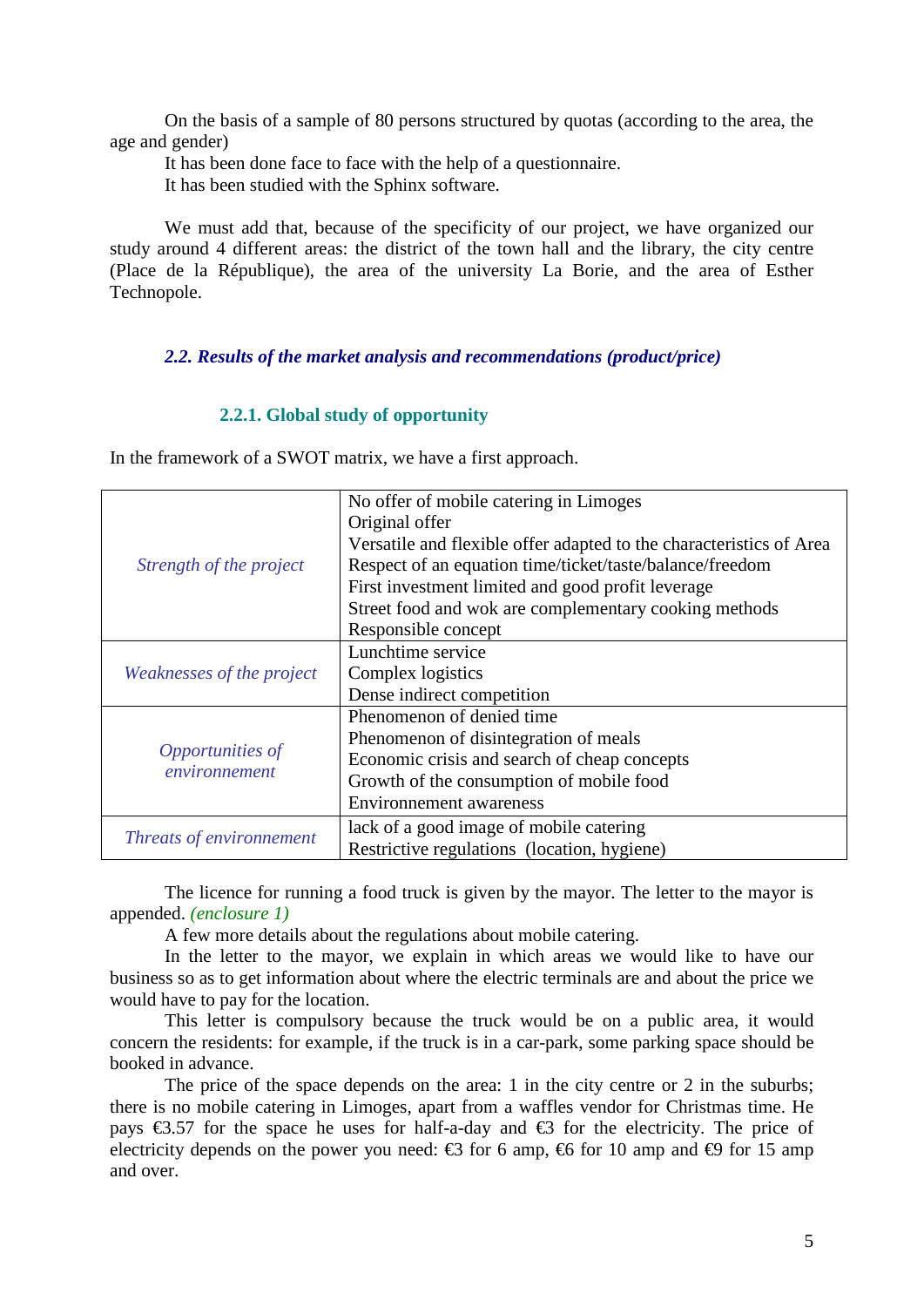The price outside the city centre is lower but we will have to negotiate an agreement with the mayor. We can pay at the town hall or with a direct debit from our bank account. When we reach an agreement with the mayor, he will sign a bylaw and send it to the prefecture. It will give very price information as what we can do, where and how long we can stay. This paper must always be in the truck. The letter must explain our project, our offer, the areas where we would like to stay, the dates and working hours, the description of the truck. It must be sent to the town hall to the service in charge of trade.

#### **2.2.2. Global commercial approach**

In each situation, we define the limits of a customer catchment area within a radius of a 5 minutes' walk around our site.

- The client flow is varied and we can notice the following segments:
- Working people who do not have a staff restaurant at their disposal or who are not satisfied with it.
- Students and pupils
- Shopping fans
- Tourists

|                      | City Centre area | Library area | « La Borie »area | $\triangle$ Ester<br>Technopole »<br>area |
|----------------------|------------------|--------------|------------------|-------------------------------------------|
| Working people       |                  |              |                  |                                           |
| Students/pupils      |                  | $++$         | $+++$            |                                           |
| <b>Shopping fans</b> |                  |              |                  |                                           |
| <b>Tourists</b>      |                  |              |                  |                                           |

- Our quantitative study allows us to give more details about the expectations of the different groups of people

|                          | <b>Time</b> | Price | <b>Taste</b> | <b>Balance</b>  | Freedom/mobile<br>consumption | Originality |
|--------------------------|-------------|-------|--------------|-----------------|-------------------------------|-------------|
| <b>Working</b><br>people | $+++$       | $+++$ | $++$         | $++$<br>(women) |                               |             |
| Students/<br>pupils      | $++$        | $+++$ | $^{+}$       | $\pm$           | $+++$                         | $+++$       |
| <b>Shopping</b><br>fans  | $++$        | $++$  | $\pm$        |                 | $+++$                         |             |
| <b>Tourists</b>          | $++$        | $++$  | $++$         |                 | $+++$                         |             |

Our commercial offer can be presented in this way:

Our range of products is organized around two different lines: a "street" offer and a "wok" offer.

We have chosen these two lines of products because they are complementary and linked to two areas of consumption:

- The street offer is more often linked to mobile catering; it is convenient, modern and mobile.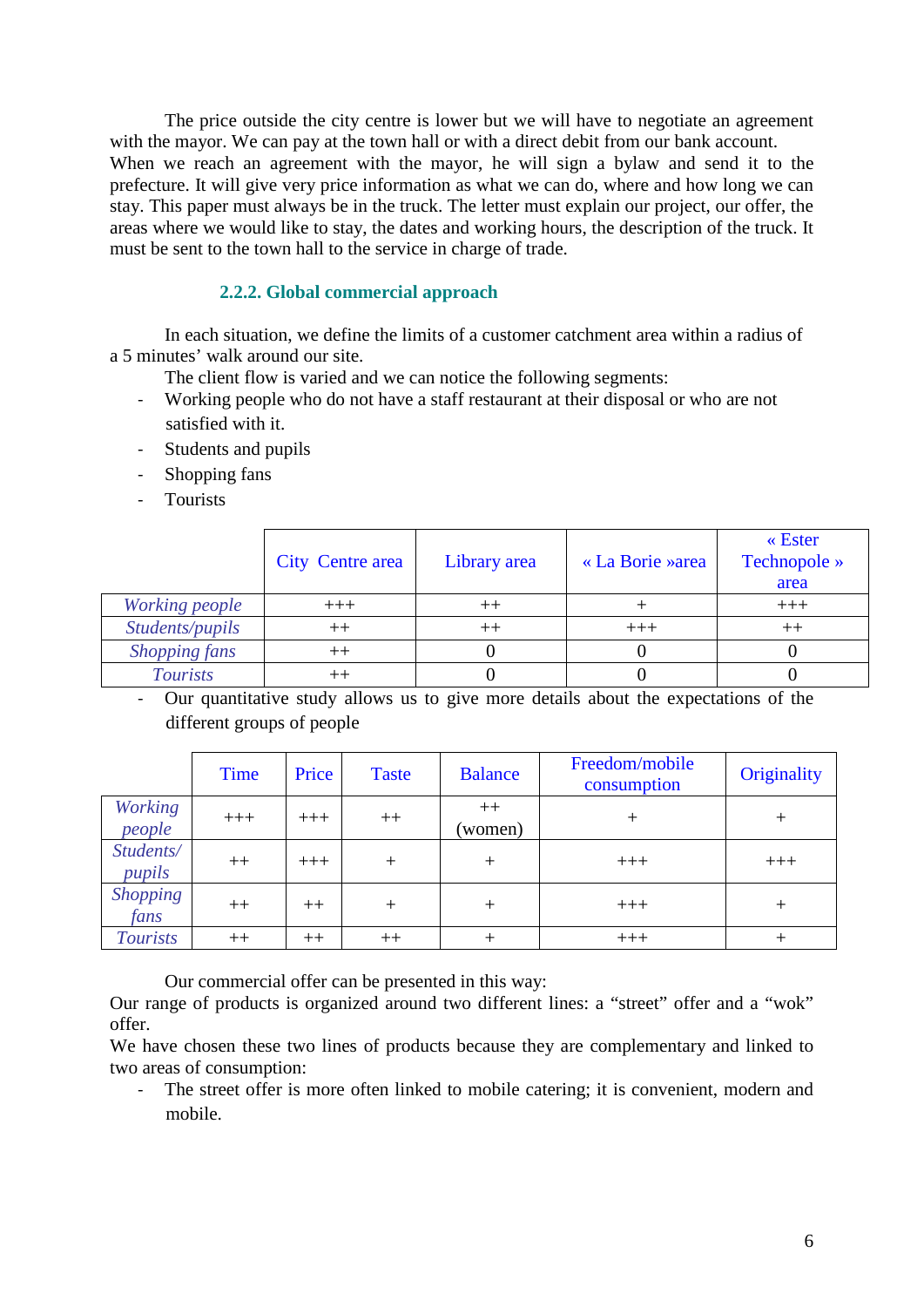- The wok offer is a more sophisticated offer; it is based on a diet balance and the discovery of new flavours. It is also very flexible and we can easily use seasonal products.

The price will range from  $\mathfrak{S}$  to  $\mathfrak{S}$ .

The waiting time will be respected in all the areas (5 minutes).

|                       | <b>Target ticket</b> |
|-----------------------|----------------------|
| City Centre area      | 8 Euros              |
| Library area          | 8 Euros              |
| « la Borie » area     | 5 Euros              |
| Ester Technopole area | 8 Euros              |

For three of the four areas, because the clients belong to two or more segments, we choose to offer our two lines of products so as to satisfy all the clients' expectations and a rather large price range without exceeding eight Euros.

We will not put our food truck just in front of the students' restaurant as its prices cannot be beaten for everyday food, but we can offer an original, fun and mobile alternative.

This choice seems to be better adapted to our street food offer and the price gap (2 Euros) is bearable. We rely on one or two visits a week.

The definition of our direct competition and the measure of this competition as a consequence will be done according to the parameters we think are important for our potential clients:

- The necessary time (walk +service)
- The average cost
- The to-go offer
- The mobile consumption
- A balanced offer
- The taste
- The originality of the offer

In all the areas, the "delivered food" offer will only be an indirect competition as the rage of delivered products is very different from ours. Our marketing positioning will be based on the equation moderate cost/controlled time/flavour/balance/freedom.

#### **2.2.3. Specific complement to each area**

We have decided to study the settlement opportunity in 4 attractive prospective areas of customers in Limoges.

- the city centre area (Place de la République)

- the library area
- the Ester technopole area (technology centre)
- the Borie area ( a students' area)
- The details of each specific area are in *the enclosure 2.*

They draw a conclusion for the settlement opportunity for each of those areas for different reasons.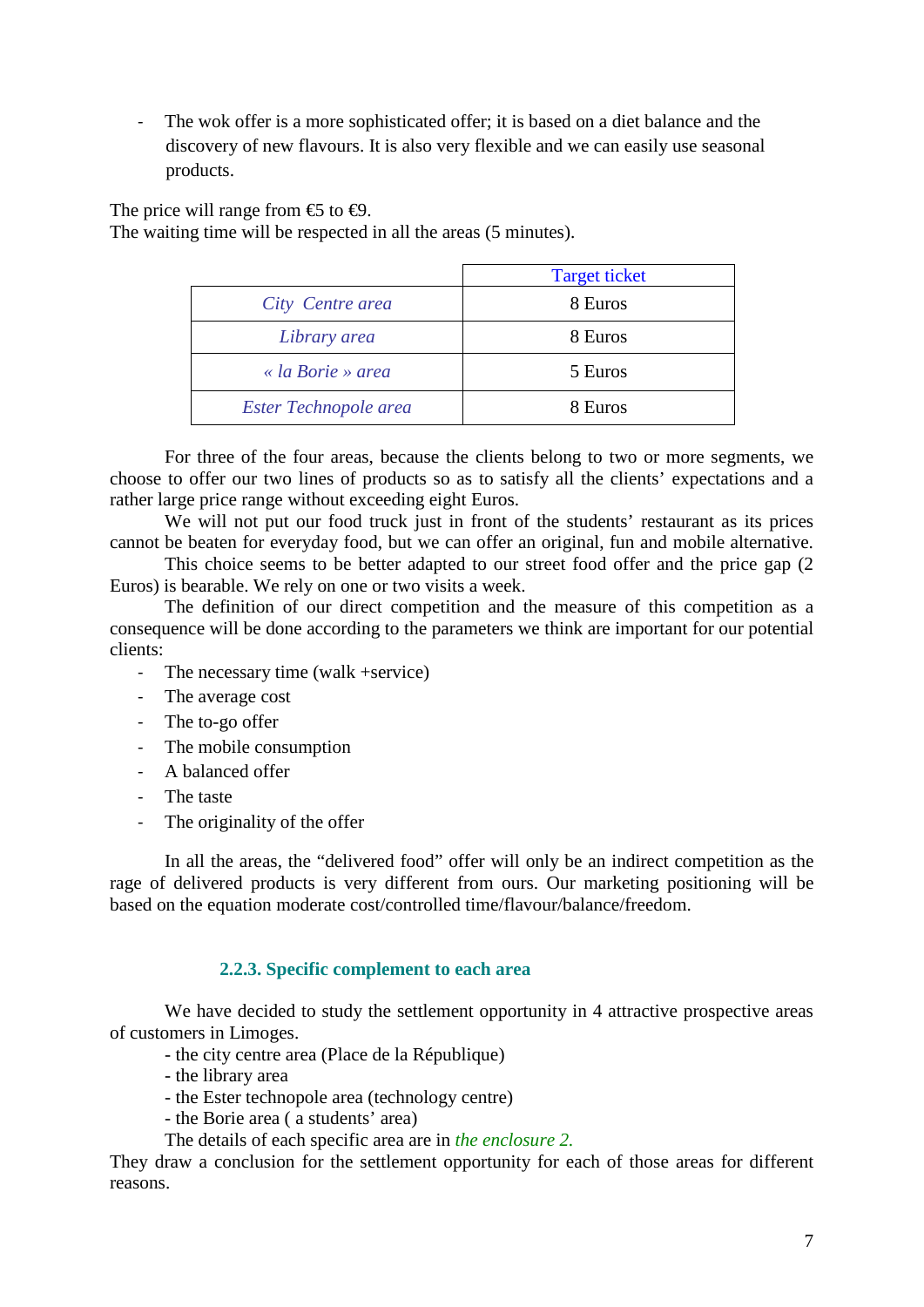#### **About the « Place de la République » area :**

We choose to open our business in this area in spite of the strong competitive pressure. This area is like the ones where most food trucks can be found because of the dense and varied flow of clients: it will allow us to display our whole line of products all the year round and maybe to imagine something a little different "a seasonal offer" in the summer.

We can make a difference with the existing offer by playing on the price/time /savour/balance/freedom ratio. This area often welcomes other clients from other areas in a pleasure context and that can cause a multiplying effect on the exposure and activity.

Lastly it is a regulating area allowing for a delay in settlement during the holidays. Indeed it is the least affected area due to the variety of customers and the arrival of tourist customers partly replacing active customers.

#### **About the Library area :**

This area would be a more tactical site because the potential/competitive pressure ratio is very high. We will not park our food truck just in front of the town hall employees and students' restaurant as their prices cannot be beaten for everyday food, but we can offer an original, funny and mobile alternative. We rely on one or two visits a week which seem sufficient. Considering a rotation of students and active customers and taking the global potential into account the area seems exploitable.

#### **About the Ester area :**

As the catchment rate of the staff and the students restaurants is not very high, the potential of this area seems interesting enough to offer another local service.

The "Ester-Technopole" area also seems interesting because of the big and increasing potential of this area, of its relative isolation as to the catering areas and the ratio of escape towards surrounding outlets due to a lower satisfaction by local offers (cafeteria, school canteen)

We will provide a local competitive offer (without the need for customers to travel by car).

#### **About the Borie area :**

 Our target is only students. We will not park our food truck just in front of the students' restaurants as their prices cannot be beaten for everyday food, but we can offer an original, funny and mobile alternative.

The "Borie" area is also tactically interesting to exploit for several reasons :

-It is an isolated area: apart from the presence of a university restaurant, there is no alternative offer.

- There is some coherence between what is the main part of the patronage: students, and our concept: the "young" look of mobile catering is the proposed mastered financial contribution. We will not be harsh competitors considering the everyday unbeatable offer of University Restaurants (with a good product/price ratio) except for the weakness due to the waiting before getting into the restaurant area, but we provide an original, funny and mobile alternative.

Considering a student rotation and taking the global potential into account, the area seems exploitable.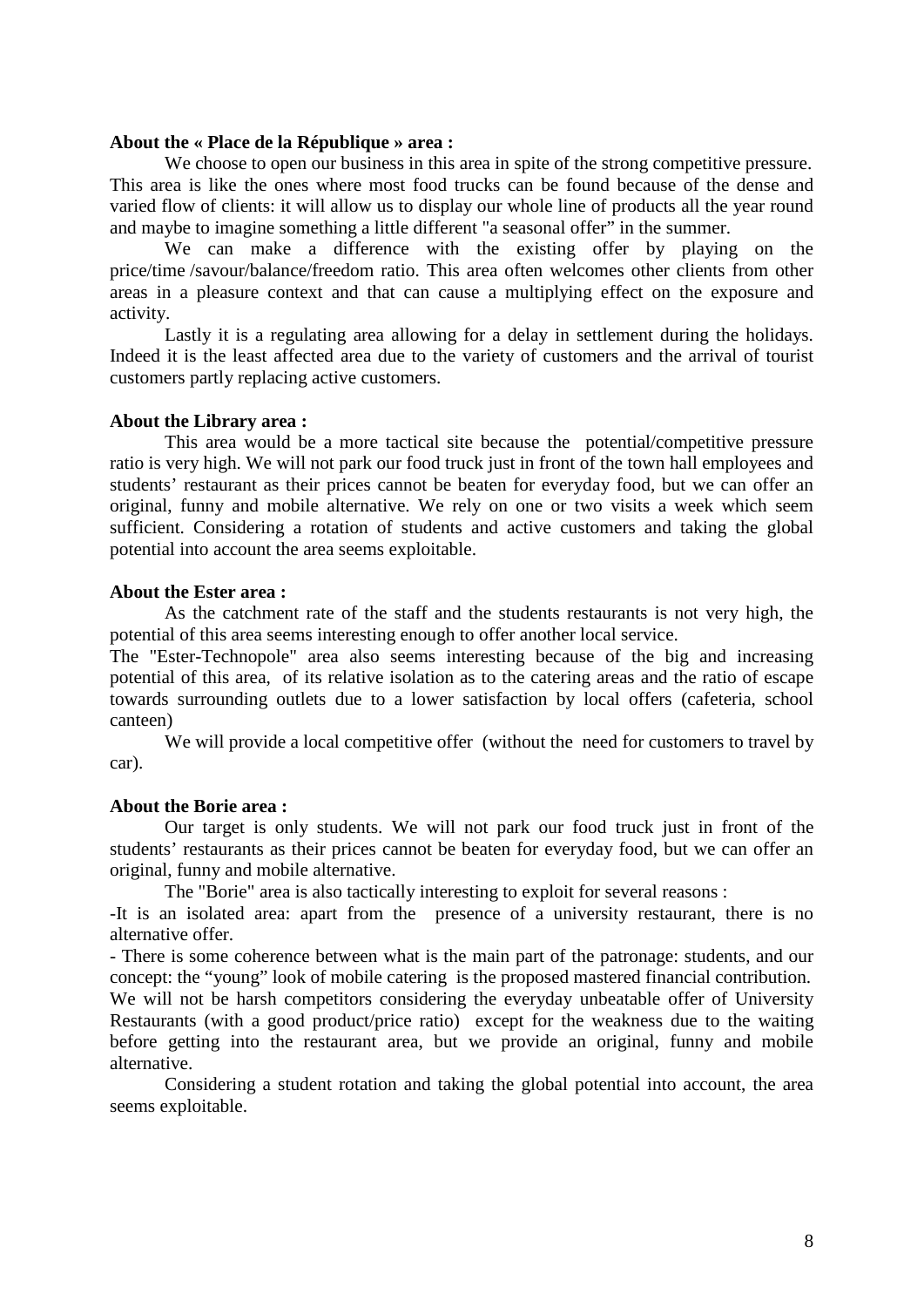# **2.2.4 . A special event clientele**

In addition to our regular clientele, we plan to target a special event clientele.

- During collective events: funfairs, concerts, markets, sports events (CSP)
- During private events: birthday parties, family or friendly gatherings, events organized by companies.

We will offer a customized service :

| <b>Vollicella:</b><br>$restaurant +$<br>hôtel | <b>Historical events</b><br><b>Catering service</b><br><b>Delivery</b><br>Food and drinks: $8$ à $6 \in$ / pers (unlimited)<br>Historical food: $2200\Theta$ pers 100 portions<br>2700 $\Theta$ pers 200 portions<br>3200€ pers 300 portions<br><b>No local food</b><br><b>Event with a fixed structure</b><br>Setting up of the decor : 9h à 00h : tavern<br>- with rotisserie $1600€(all included)$<br>- without rotisserie 1200€<br>Ddisposable and recyclable technical support<br>Partners : DJ, historical places |
|-----------------------------------------------|-------------------------------------------------------------------------------------------------------------------------------------------------------------------------------------------------------------------------------------------------------------------------------------------------------------------------------------------------------------------------------------------------------------------------------------------------------------------------------------------------------------------------|
| <b>Flunch</b>                                 | Delivery<br>Mise en bouche<br>Cocktail formula : 4€ à 8€ pour 6 à 8 pièces 8/pers<br>Buffet : 12,65€et 12,67€<br>frozen food, no local food                                                                                                                                                                                                                                                                                                                                                                             |
| Pic up<br><b>Finger food</b>                  | Delivery : free from $50 \in$<br>lent decoration and lay out: 115€50pers<br>Service : $306 \text{ } \text{\large}650$ pers (1 waiter for 50 pers)                                                                                                                                                                                                                                                                                                                                                                       |
| Le Cheverny<br>(restaurant)                   | Caterer at people's home or coffice, no information about the setting                                                                                                                                                                                                                                                                                                                                                                                                                                                   |
| <b>Le Pont St</b><br><b>Etienne</b>           | Lunch box: $16 \text{Gpers}$<br>3 buffets : 16.98€à 21.10€ pers<br>Cocktail: 15,10€ou 27,60€pers<br>Local products: magret de canard, porc cul noir<br>Theme evening $\rightarrow$ déco                                                                                                                                                                                                                                                                                                                                 |
| L'escapade du<br>gourmet                      | Apéritif : 1,40€à 2,60€-> 35€ pour 50 pièces<br>Surprise bread                                                                                                                                                                                                                                                                                                                                                                                                                                                          |

ä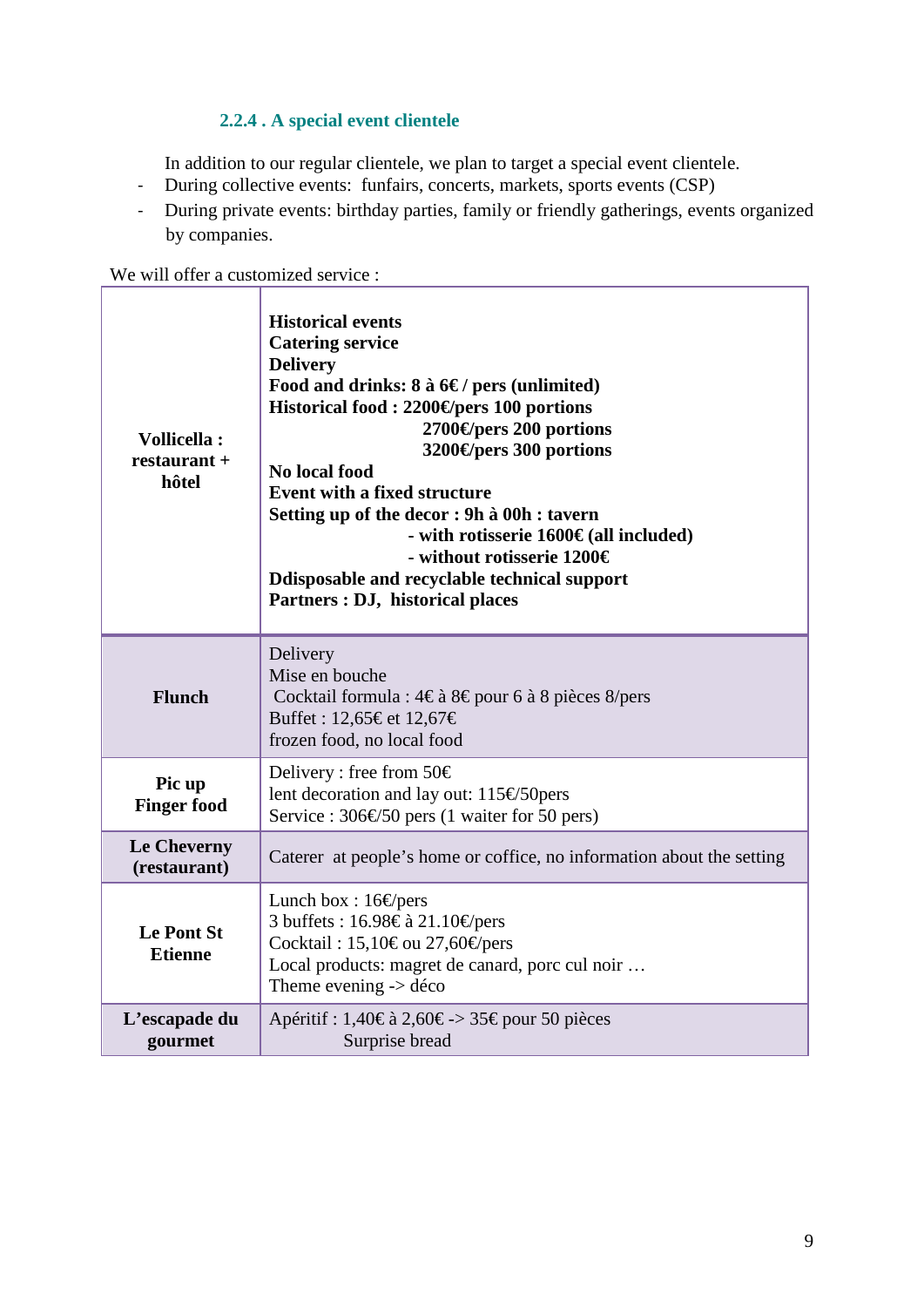#### **Potential partners :**

| <b>Sonic</b>                             | Marquees, tents rental   |
|------------------------------------------|--------------------------|
| Loc vaisselles 87                        | everything for the table |
| <b>Limousin réception</b> Table and tent |                          |
| <b>Eurolight Music</b>                   | music equipment rental   |

To conclude we can notice that restaurant owners also work as caterers, apart from Pic Up. Most of them supply the decoration. We have found out that decoration cannot be rented in Limousin. We would need to buy some and to have a place where to store them. We can be different thanks to our local food offer and our original workplace.

Websites we have visited:

- Miditoque: local home-made food, Lyon area
- Sandydeco.com: everything for a function or a special event can be rented
- Un beau jour: blog with original recipes for children
- animfun.com: rental of equipment for children (pop-corn machine, inflatable structures)

#### **SERVICES**

We offer a full service, we take care of everything, from the first contact with the client to the cleaning and tidying of the place. We are also in charge of the decoration and the equipment.

We can cater for up to 100 persons.

| Type of formulas               | Description                                                         |
|--------------------------------|---------------------------------------------------------------------|
| Delivery                       | products are delivered and laid out                                 |
| Delivery $+$ service           | products are delivered and we organize the<br>service               |
| Delivery+ service + activities | products are delivered, we organize the service<br>with our partner |

#### *For the children:*

At people's home: we will offer "finger food" such as cupcakes, pancakes, waffles or fruit brochettes without forgetting the always successful products such as pop-corn, candy floss or a chocolate fountain. If the client asks for it, we will offer special equipment for children such as inflatable structures, games etc…

For the other clients:

We will organize the event at the people's home or anywhere else (castles, parks or other unusual places).

We will offer more sophisticated finger food made with local products.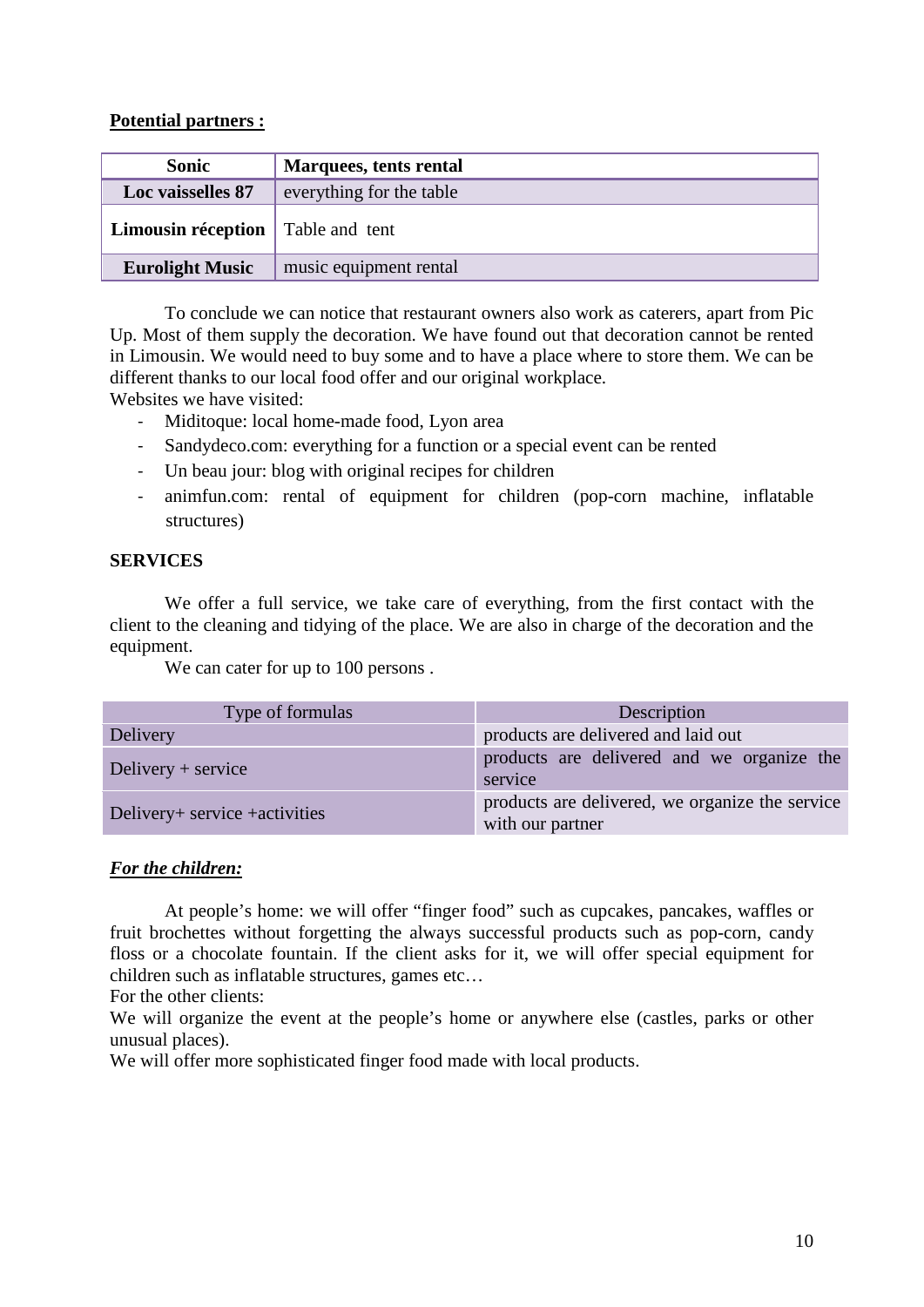#### **III. OPERATIONAL OFFER (product-price)**

#### *3.1. Daily offer*

#### **3.1.1. Our menus**

 As an example we present our spring offer. The left part of our daily offer can be read *in the enclosure 3*.

#### **SPRING**

| <b>WOK</b>      |                                                                   |
|-----------------|-------------------------------------------------------------------|
|                 |                                                                   |
| P'tites Pousses | Spaghetti, tofu, peanuts, cashew nuts, mange tout peas, carrots,  |
|                 | soya beans and leeks, spicy soya sauce.                           |
| Printanier      | Asparagus, morel, pieces of smelting comté, thinly sliced sorrel, |
|                 | egg, pasta                                                        |
| The Asian       | Spinach with wasabi, salmon, honey sauce, sesame                  |
| The Indian      | Spiced pork meat, pasta, mushrooms, curry                         |

| <b>STREET FOOD</b> |                                                                |
|--------------------|----------------------------------------------------------------|
| Slices of bread    | Fried aubergines, crushed tomatoes and comté cooked au gratin, |
|                    | roastbeef, salad, pepper sauce                                 |
| <b>Burger</b>      | Traditionally home made                                        |
| Tartlet            | Salmon, fennel, dill cream                                     |
| Asian way          | Spring rolls, mixed salad, soya sauce                          |
| Fried cornets      | Fried in breadcrumbs chicken aiguillettes and home made        |
| <b>Box</b>         | Classical cottage pie                                          |

| <b>DESSERTS</b> |                                |
|-----------------|--------------------------------|
| Cheesecake      | Speculos/lime                  |
| Cookie          | Peanuts/white chocolate        |
| Fresh dessert   | Fresh fruit salad              |
| Panacotta       | Vanilla and red berries coulis |

#### **3.1.2. Justifying**

We have here a selection of a commercial offer which is evolving through the seasons and which is providing different products each week. However, the label and the kinds of the "WOK offers", "STREET food" and the desserts enable the client to make his choice. In fact, although the alternating choices that can be made and the variety of offers, he can choose easily.

To understand the choice per week and season, will you refer to the grid below: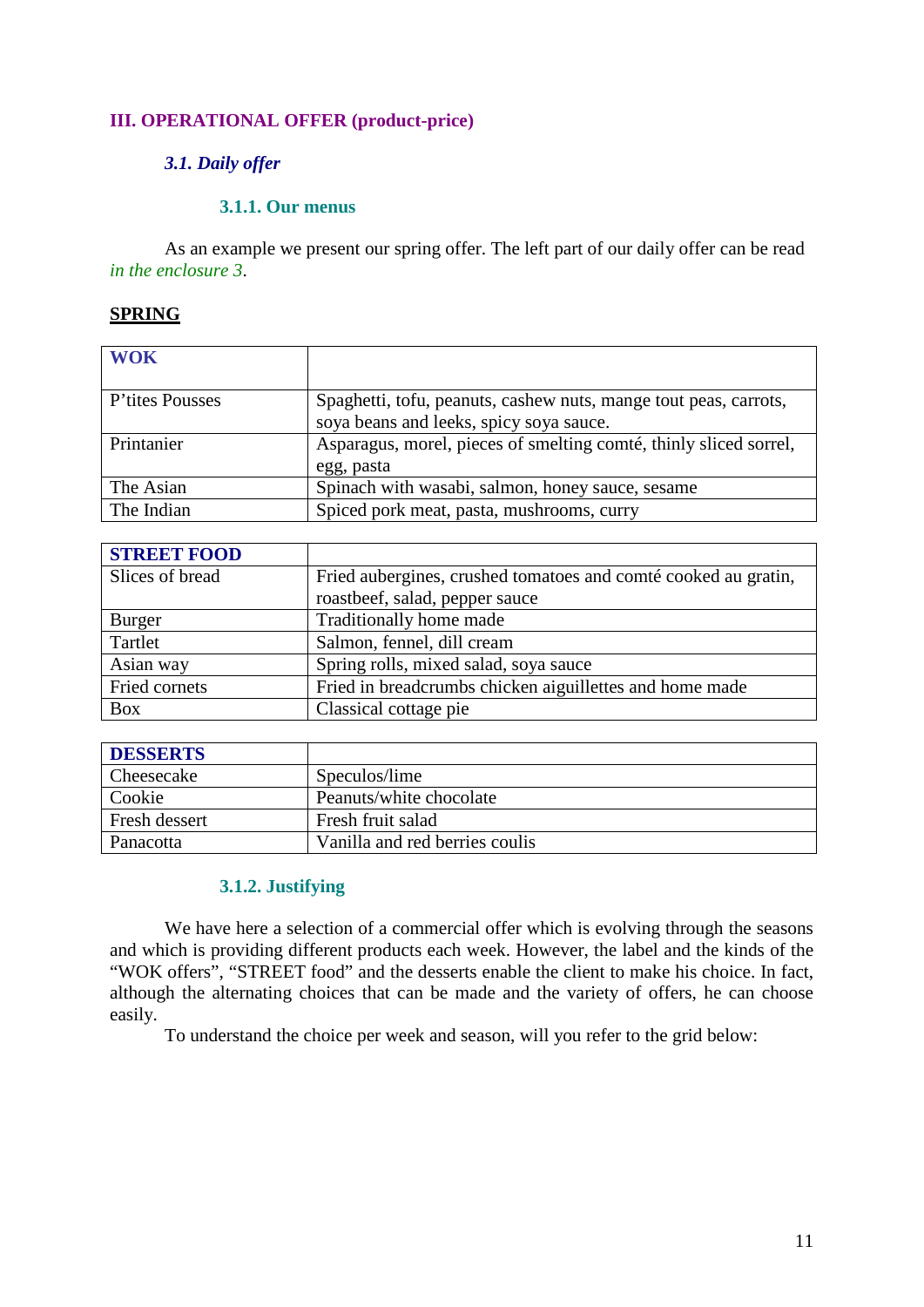

**The WOK** : ( one WOK is rotating each week and four ones are suggested per season. -A 150 / or 300 g portion

- Can be sold as an accompaniment (3.50  $\epsilon$ ) or as a single course (5.50  $\epsilon$ ).

**STREET FOOD:** (4 rotating street food products each week and 8 products are suggested per season - - as a starter or as a complete meal.

-Mini size for tasting and variety and maxi size for a single piece.

- Can be sold separately for its maxi size  $(3 \oplus \bullet)$  or as a fixed offer for a mini size  $(4 \oplus x)$  6 mini pieces.

**DESSERTS:** (4 ones permanently)

 $-2.50 \in$ 

Justifying the material cost of the WOK

For this purpose, I'll use the technical file "Le LIMOUSIN". The WOK material costs in all  $1.85 \in$ 

According to our medium target ticket, we thus get a multiplying coefficient up to 4.4 (8/1.8) which enables us to have an activity in the margin (beyond the standards of the profession where the material cost represents on average 30 % of the sale price.)

*Moreover, we have chosen different products which we can find in European Countries. We decided to represent some of them because we wanted an exportable offer.* 

#### **3.1.3. The European event offer**

We want to develop, one time a week in city centre area, an event offer which proposes different European Soup. The concept marks our European ambition. The test will show us if we can develop this range of product on a large scale as an only product. We want to try it for some reasons which are explained in 8.5.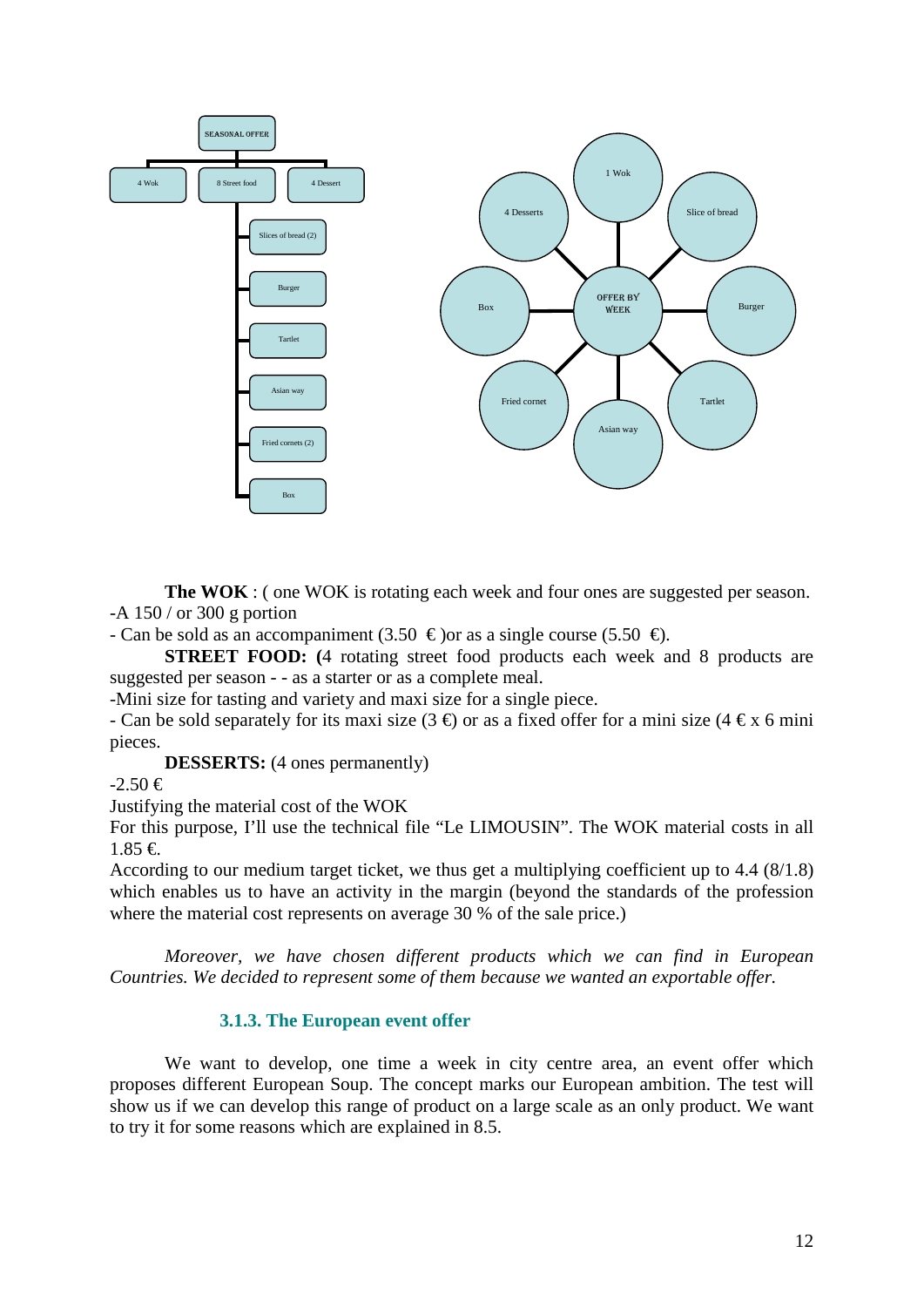#### *3.2. The event offer*

#### **3.2.1. For the children** *(enclosure 4)*

The use of the producing and animation machines (pancakes, waffles, candy floss and the chocolate fountain) is possible by hiring them to an organization with which we are used to work. The hiring of the devices appears on the estimate. We are also looking forward to employ one of our waiters to use them. (The number of waiters depends upon the number of the rented machines but also upon the number of persons attending the meeting.)

#### The firms offering that type of services :

**Alpha baby** : services for 2 to 11 year old children with thematic animations and adapted decoration, costing from 170  $\epsilon$  to 220  $\epsilon$  lasting between 1 to 3 hours, for 15 persons maximum ( beyond that, 130  $\oplus$  Only in the Parisian area. No catering services are being provided.

**Anni–Zen :** services for children from 3 to 11 with thematic animations and a fit decoration, costing from 160 to 235  $\in$  lasting between 2-3 hours, for 14 children maximum, only in the Parisian area, no catering being provided.

#### **Setting of prices**

-Cupcake: all of them are separately sold 1.50  $\in$ 

-Popcake: 2.5 € each, that is to say 30 € for a dozen

-Cookies: 1.50 each

-Pancake: cost price of one pancake is 0.15€, sale price:  $1.5 \in$ 

-Waffle: sold 1.5  $\epsilon$  a piece.

-Candy floss:  $2 \text{ } \in \mathbb{R}$  piece

-Smoothies: between 1.5 and 2.5  $\in$ 

-Brochette: sold 0.75  $\epsilon$  for the fresh and dried fruits, 2  $\epsilon$  for the sweets

-Chocolate fountain:  $3 \epsilon$  per person for renting the most expensive machine, with the

chocolate and the accompaniment.

**Formula** :(10 persons minimum)

-Delivery only: 175  $\epsilon$  including a portion of each product per person and the chocolate fountain

- Delivery + service : 175  $\epsilon$  + 15  $\epsilon$ h for the cook

-Delivery +service + animation:  $175 \epsilon + 60 \epsilon +$  joining the animation company (artist, clown)

#### **3.2.2.For the further segments**

*The appendix 5* presents the event offer within the scope of dinner-cocktails.

#### **PRICE SETTING**

-Fried in breadcrumbs boulettes : between 1.5 and  $2 \notin \mathbb{R}$ -Tartlets: 1.5  $\epsilon$  and 2  $\epsilon$ -Slices of bread: 2.5  $\in$ Burgers:  $2.5 \in$ Spoons: between 1.5 and 2.5  $\in$ Toasts:  $2.5 \in$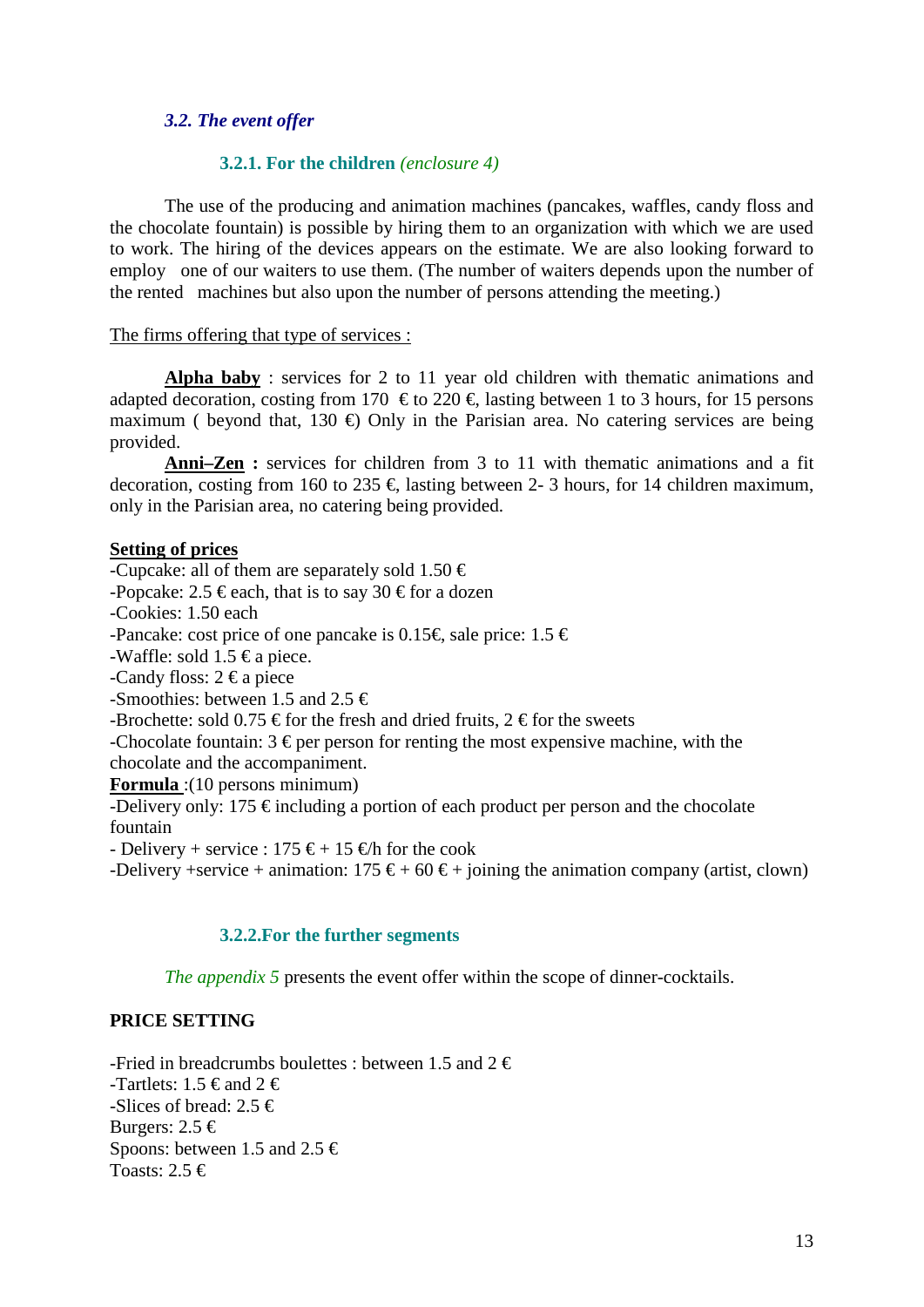Brochettes: between 1.5 and 2.5  $\in$ 

The technical file is joined in the appendix.

**Formula:** (10 persons minimum)

- Delivery onl : 140  $\epsilon$  including a choice of 10 portions according to the suggested offer, 14  $\epsilon$ per person

- Delivery + service: 140  $\epsilon$  + 15 $\epsilon$ h for the cook and the person in charge of the animation.

#### **IV. DISTRIBUTION/ MARKETING OF OUR OFFER**

#### *4.1 Times of presence on area (exclusively at midday)*

We intend to start our activity with one lorry only, which will enable to spend a test time so as to distinguish among the studied places those being the most profitable. The test time will be spreading over a year which will help us studying the clients' behavior during the 4 seasons.

So we'll be able to adapt our presence on each zone by reallocating it (strengthening/abandoning the zone) if it's worth reinvesting a second truck in these. The" daily" task will concentrate at midday, from Monday to Saturday, leaving so the truck available for events taking place in the evenings and mainly during holiday time.

| Inner city centre (place de la | Saturday  | A day concentrating the<br>most important flow of<br>people « leisure » (shopping,<br>strolling                                                                                                  |
|--------------------------------|-----------|--------------------------------------------------------------------------------------------------------------------------------------------------------------------------------------------------|
| république                     | Tuesday   | Test day, with a normal<br>throng of people in the town<br>centre                                                                                                                                |
|                                | Monday    |                                                                                                                                                                                                  |
| Mediathèque                    | Wednesday | A day concentrating the most<br>important flow of people to<br>the mediathèque(university<br>students, highschool ones)<br>being the only opening day<br>favourable for out midday<br>customers. |

| University campus "La<br>Borie" | Friday                                                               |  |
|---------------------------------|----------------------------------------------------------------------|--|
| Ester technopole                | <b>Thursday</b>                                                      |  |
| Events                          | Mainly weekdays in the<br>evening/during<br>weekends/school holidays |  |
| Delivered catering              | Evenings                                                             |  |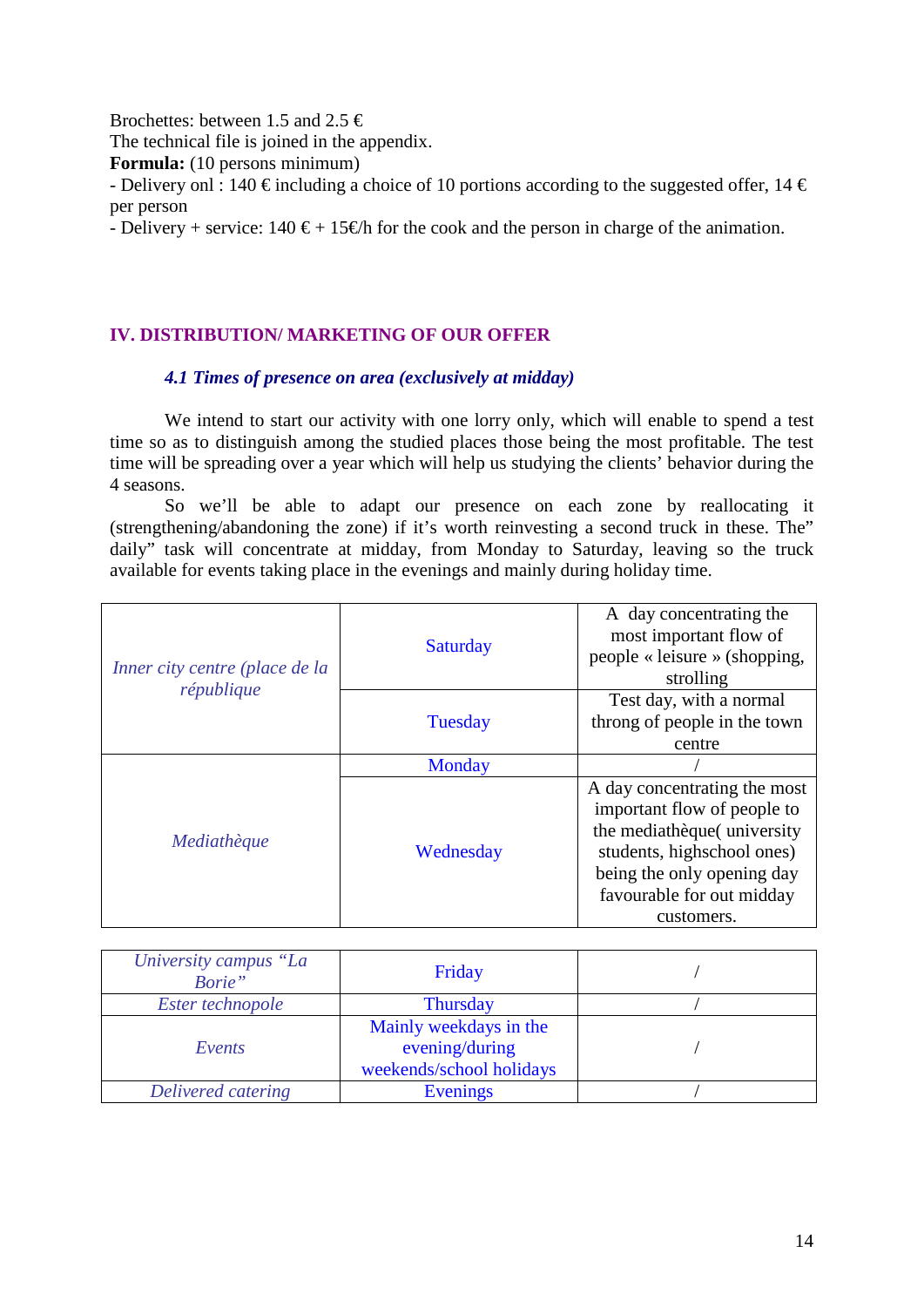The presence timetable on zones are : 11.30 am-14.00 pm.

We have decided to settle ourselves twice in two different places for the following reasons:

- in the very centre in order to be able to attract the "leisure time" clientele on Saturdays.

- in the town hall area as it's the most busy one as far as the potential connection between clientele/competitive pressure is concerned.

During the students' school holidays, we'll concentrate our truck again only in the very centre area because it represents the biggest mix of customers and because this area can benefit from a flow of tourists during this time of the year.

#### *4.2. Our physical means for distributing*

We've chosen several parameters in the terms and conditions of our truck: the ecoinvolvement, versatility in terms of producing, the surrounding attractiveness (polyvalency).

#### *4.2.1. The parameters of our truck's terms and conditions*

#### *a) The eco-responsibility*

We are aiming at doing our utmost as far as the impact on the environment is concerned, in terms of producing and mobility. To reach that goal our truck is equipped with a hybrid engine type thanks to which the engine consumption can be reduced. We are working with fresh and labeled products and our suppliers are mainly local ones .Our employees are being trained in order to get the reflexes implying their awareness towards the environment, such as waste recycling and energy sparing (water, electricity, gas).

#### *b) Polyvalency*

 We expect our producing area will be able to adapt itself to the types of planed production schemes according to the different daily situations or the events.

#### *c) The surrounding attractiveness*

Our support should be perceived by everybody and it should contribute towards our specific concept (see the communication section).

#### *d) The communicating level*

Our support should be able to communicate about our offer, our other sites, our local suppliers, indeed even being used as a means to communicate in exchange to the participating of other advertisers.

#### **4.2.2. Presenting our truck**

#### *a) The inner model of our truck*

It is presented *in the appendix 6* : it intends to put back the different necessary elements for our distributing zone by taking into account the requirements for optimizing the space, those for practicality and for respecting the hygiene standards.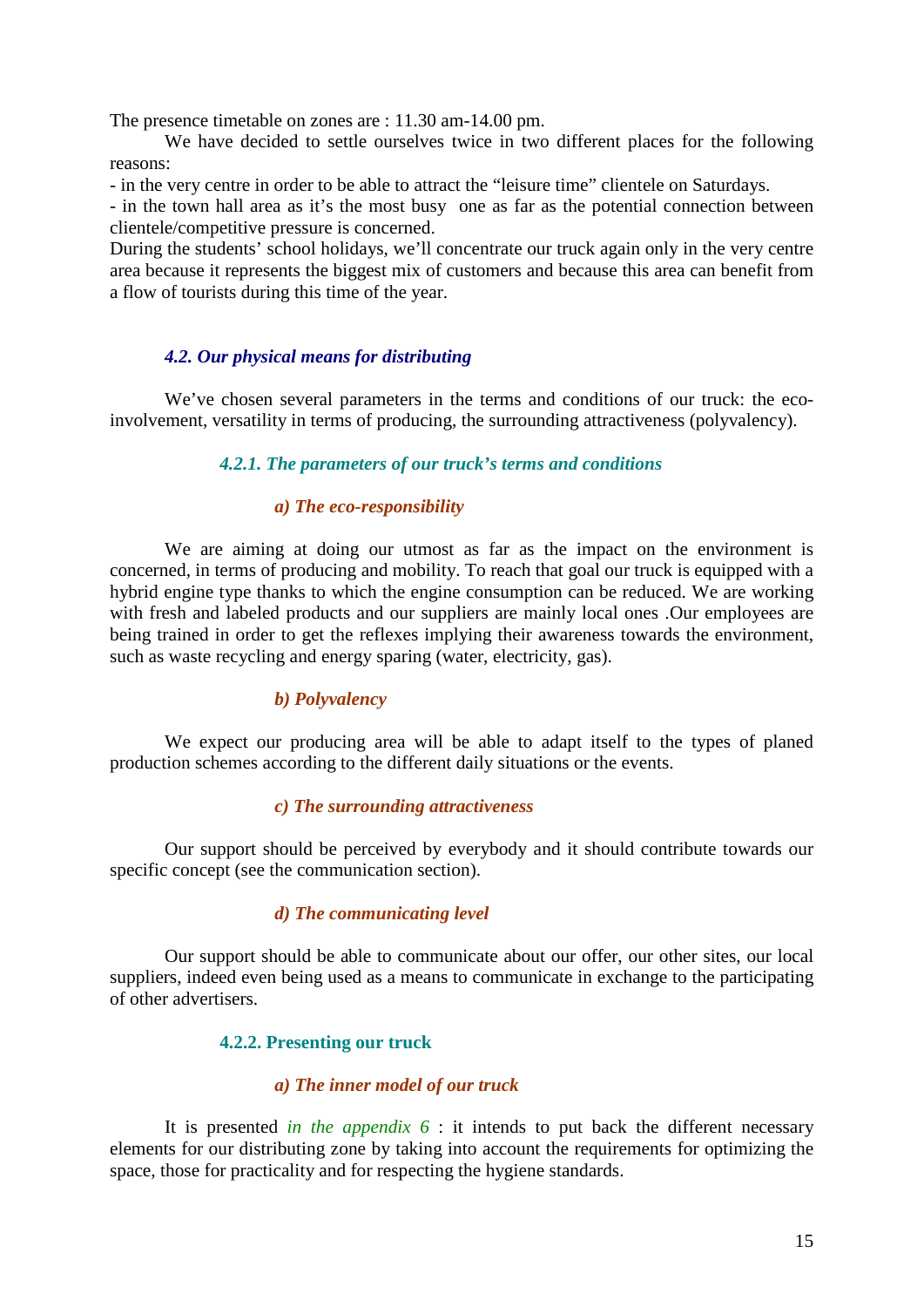#### *b) About providing our truck with food*

We've launched a comparative analysis about the different ways to provide our truck with it, the results of which are given *in the appendix 7*.

Finally we're going to choose a hybrid system, for it enables us in reaching our aim of responsibility while ensuring a sufficient autonomy for our event services.

#### *c) The inner equipment of the truck*

Details of it can be found *in the appendix 8*.

#### **4.2.3. The logistics for the producing/distribution: our kitchen laboratory**

#### *a) Dissociation between the producing area and the marketing one*

We have chosen to separate the two functions (marketing and distribution) to make easier the supplying and the deliveries (fixed address). Furthermore the setting up will be quicker and more efficient providing more space for storing goods.

The staff's working conditions will be satisfactory: in fact there will be a cloakroom and toilets which will enable to respect the HACCP regulations. To achieve that, we have been looking for premises and we've based our requirements on the following needs. Outdoor premises of the town centre so that the renting cost could be reduced and we have a place for parking the truck. Willing to respect the standards and the staff's comfort, our premises should be equipped with a cloakroom, toilets. To facilitate the work of the person in charge of the premises, there must be an office in the premises. We've chosen the 71 square meter large premises outside Limoges (10 minutes far away) which you can see below and the rent rises up to 550  $\epsilon$  taxes.



 Its main assets are the positive and negative cold rooms and its cupboard space, a washing up equipment and it also has a tiled floor which facilitate the washing. There's also an automatic hand wash machine. This place has been used as a laboratory by a caterer, the fittings of which correspond to the HACCP standards. Some saving up has been made possible thanks to this place as it is already partly equipped. Further adjustments will be undertaken to delimit the areas such as the toilets, the cloakroom and the head's office.

#### *b) The fitting out and the equipment*

The different elements making up our producing zone are presented *in the appendix 9*.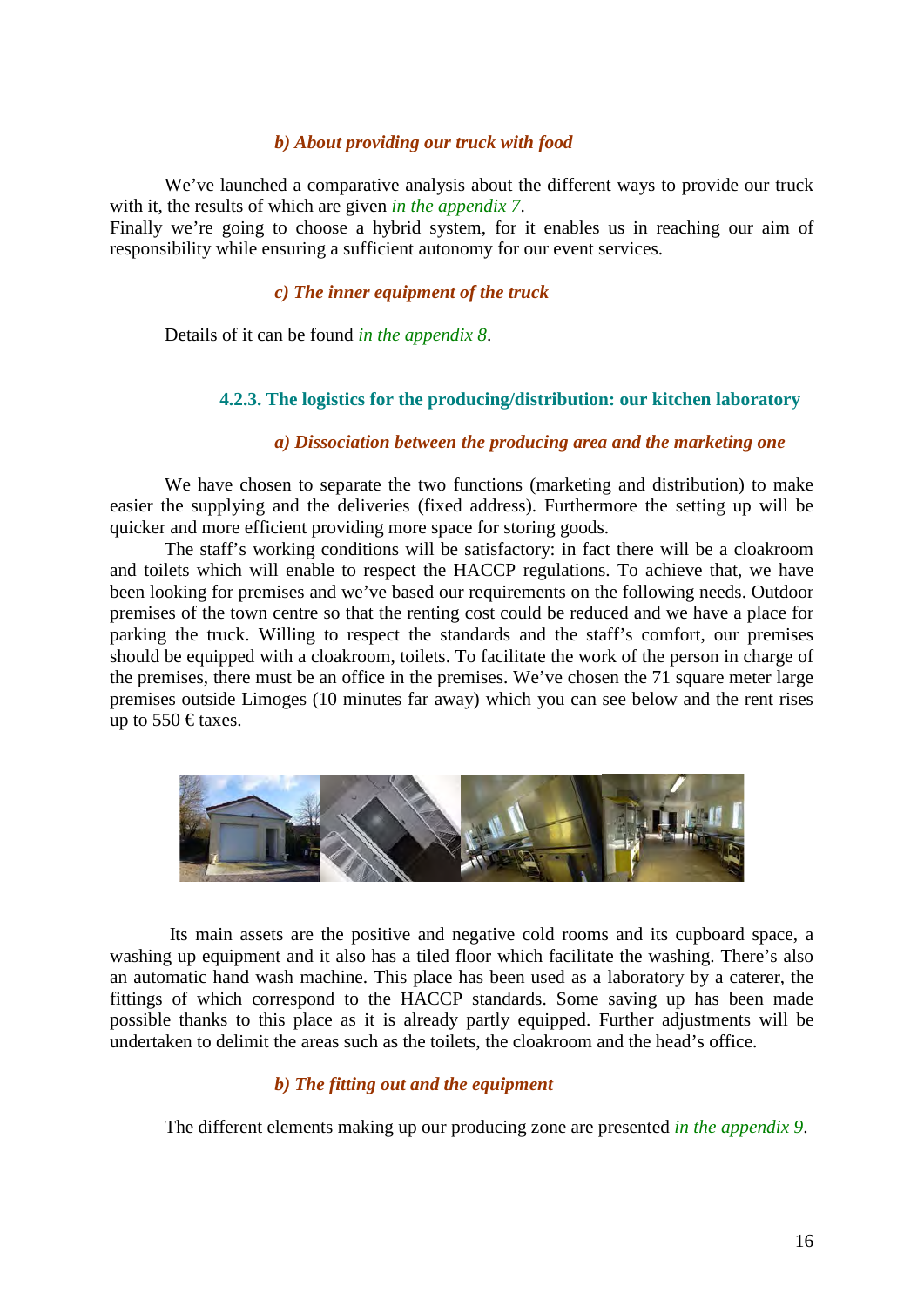#### **4.2.4. The respect of the hygiene**

The main hygiene rules to be respected are *in the appendix 10*.

#### *4.3. Our direct support for the distribution : the package*

To reinforce the lasting and recycling aspect of our project, we suggest an edible cone offering WOK stuff : e.g a ice-cream cone will be made by ourselves. It will be flavoured according to the content. For the fried products, a recycled cardboard cone looks more appropriate, as well as a cardboard package for the box.

Quite obviously, well identified bins for recycling will be at the clients' disposal.

We are also planning to provide Bento type equipment in the left luggage office and we think it will favor more responsibility and stimulate our clients' loyalty.

The different packages being used are displayed *in the appendix 11*.

And obviously, our joint venture with Tica's, that will be describe later, offers us some of our packaging as the box and paper napkins.

#### *4.4. Setting up a responsible uphill way*

#### **4.4.1. The principle**

It will be important for us to work with implied products, by encouraging and motivating local producers, establishing a network together, in order to take part to the regional development and to reduce our carbon impact through close channels.

#### **4.4.2. Our suppliers' address book**

It is presented *in the appendix 12*.

#### **V. THE COMMUNICATION ABOUT OUR OFFER**

Our truck will be the first part of our communicating means.

#### *5.1. The surrounding dimension of our truck*

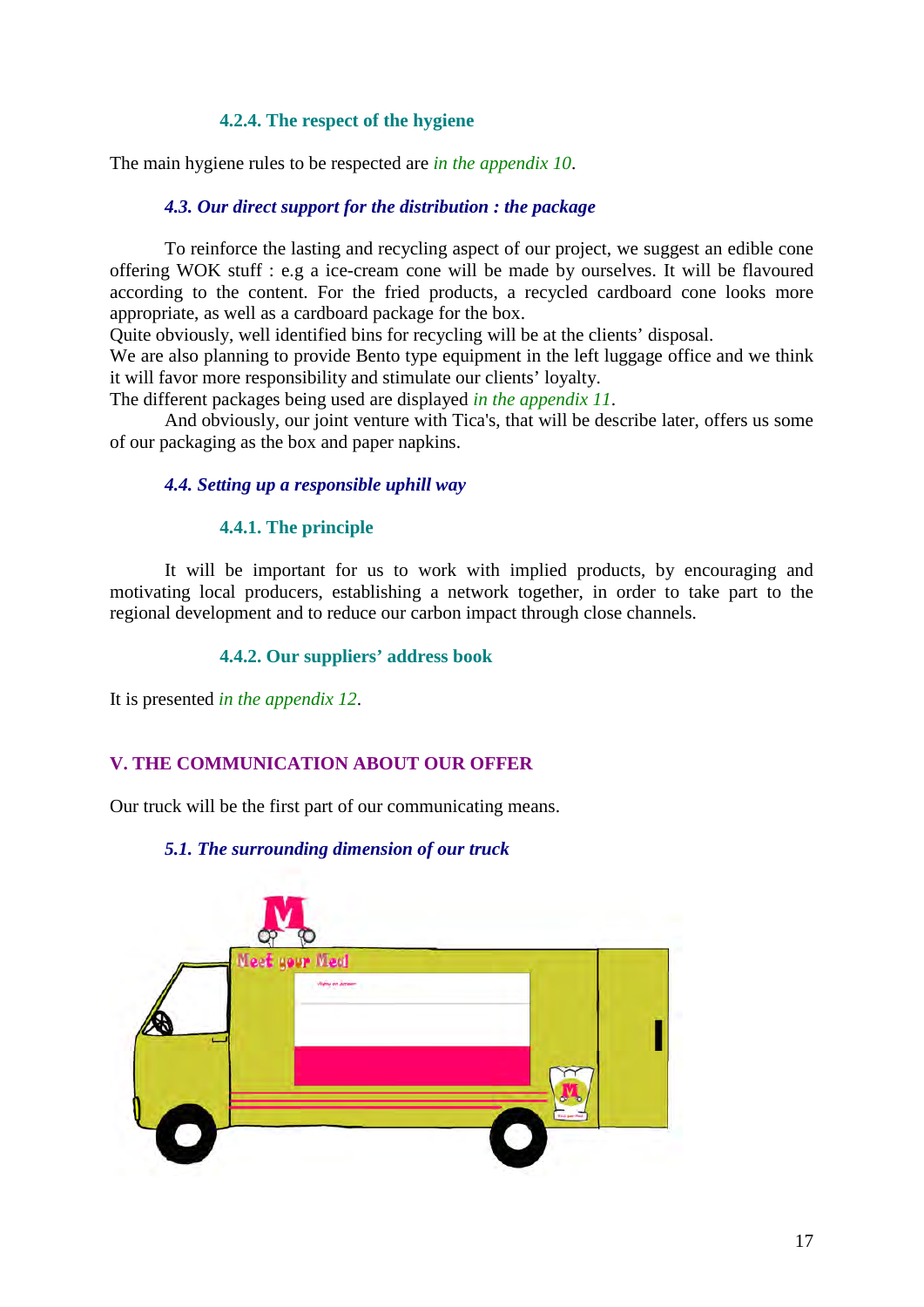

#### *5.2. The internet site*

This immediate support will be completed with : http://meetyourmeal.e-monsite.com/



It will give information about the development of our offer and about our locations (complementary to our geolocalization module). Such a support provides users with the advantage of flexibility necessary to an offer which we hope to be stimulating and reactive, also necessary for an all around creation, interactivity, and for a quick paying off of the costs.

#### *5.3. Viral marketing aids*

This internet site will be relayed by a viral marketing support ( page on face book and twitter account) which we find coherent with our concept, flexible and interactive as well with our clientele. We also propose a survey to permit us to have some idea about the trend and the desires of people and more precisely the foreigners, it is presented *in the enclosure 13*.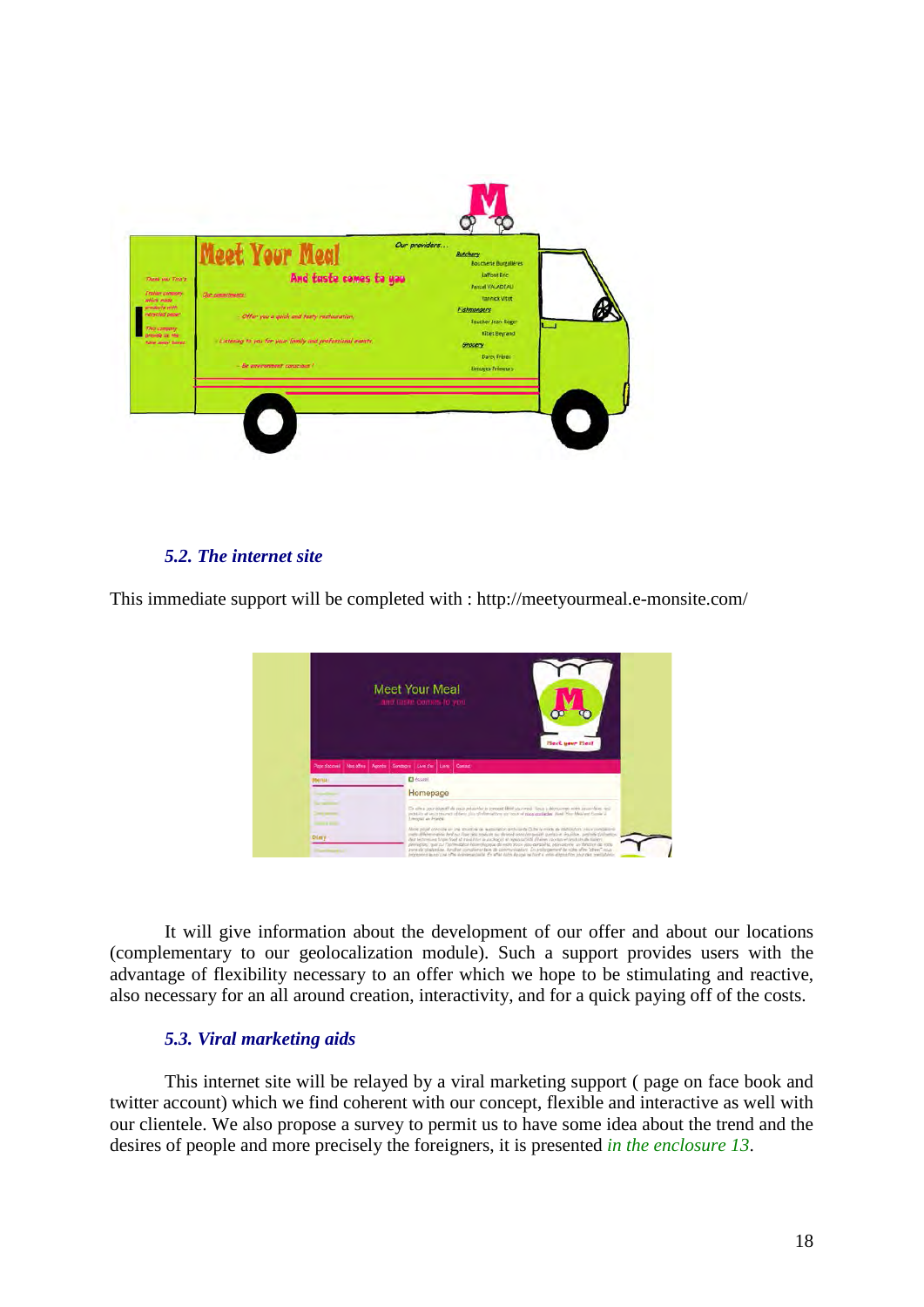



#### **5.4. Other communication means**

All these communication actions will be completed with: -A communication by giving out leaflets in each zone. -An opening event backed by local means.

#### **VI. STUDY OF THE FINANCIAL FEASIBILITY**

#### **6.1. Forward looking activity**

#### **6.1.1 Hypothesises**

Our forward looking activity is based on the piece of advice provided by the *Street Food in the Move* Association which enables us to rely on realistic hypothesizes. As far as the whole of the zones is concerned, we have been advised to consider a 3% of the entire zone flow according to an ISO time delimitation. This average picking up rate takes into account the "clients' losses" which are closely related to the competitive offers, whether private or collective ones.(firm or school catering). They also depend upon the irregular presence of the students or teachers.

We think that in the inner city, the busy working clientele on Saturdays will be compensated by the leisure clientele. During the school holidays we'll adopt a 2/3 coefficient in comparison with the normal flow of the leisure clientele During the school holidays we'll adopt a coefficient of 2/3 considering the normal flow so that we can take into account even the least activity.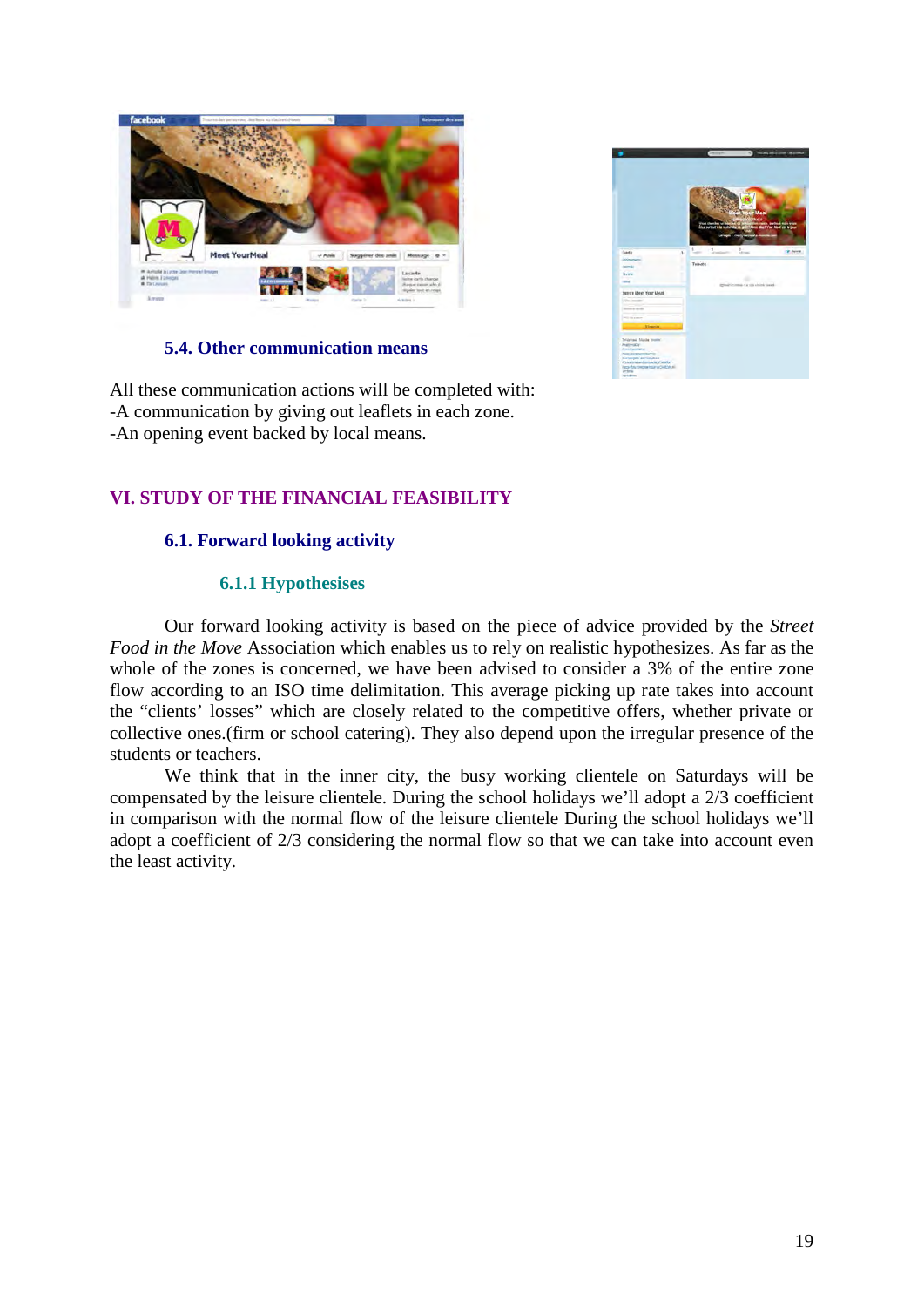#### **6.1.2. Calculating the projected turnover**

| Zone                                  | Place de la                                                              | Townhall/ | <b>Ester-</b> | <b>La Borie</b> |
|---------------------------------------|--------------------------------------------------------------------------|-----------|---------------|-----------------|
|                                       | république                                                               | library   | technopole    |                 |
| Daily global                          | 3853                                                                     | 3250      | 2624          | 4056            |
| flow                                  |                                                                          |           |               |                 |
| Flow taken into                       | 115                                                                      | 98        | 79            | 122             |
| account                               |                                                                          |           |               |                 |
| 3% of the global                      |                                                                          |           |               |                 |
| one                                   |                                                                          |           |               |                 |
| <b>Number of days</b>                 | 72                                                                       | 72        | 36            | 36              |
| of presence,                          |                                                                          |           |               |                 |
| except school                         |                                                                          |           |               |                 |
| holidays                              |                                                                          |           |               |                 |
| <b>Idem</b> during<br>school holidays | 96<br>(NB:Clientele)<br>flow estimated<br>to $2/3$ of the<br>usual flow) |           |               |                 |
| Global flow                           | 18840                                                                    | 7056      | 2844          | 4392            |
| noticed in a                          |                                                                          |           |               |                 |
| year                                  |                                                                          |           |               |                 |
| Average ticket                        | 8                                                                        | 8         | 8             | 5               |
| Zone turnover                         | 150720                                                                   | 56448     | 22752         | 21960           |

| <b>Yearly turnover</b> | $\mid$ 251880+10400=262280 |        |
|------------------------|----------------------------|--------|
| <b>First year</b>      |                            |        |
| <b>Yearly turnover</b> | Increase by 5%             | 275394 |
| second year            |                            |        |
| <b>Yearly turnover</b> | Increase by 7%             | 280640 |
| third year             |                            |        |

The  $10400 \text{ } \in$  correspond to the turnover linked with the events, estimated to one per week, that is to say 200  $\text{E } \overline{x}$  52 weeks = 10400  $\text{E}$ .

## **6.2. Profitability line**

It is reached for a turnover amounting to 185900  $\in$ The justification off this calculation is presented *in the appendix 14.*

#### **6.3. Financing the project**

 The need in working capital represents our minimum stock and our minimum funds. It is estimated at a total of 2410  $\epsilon$  for the first year.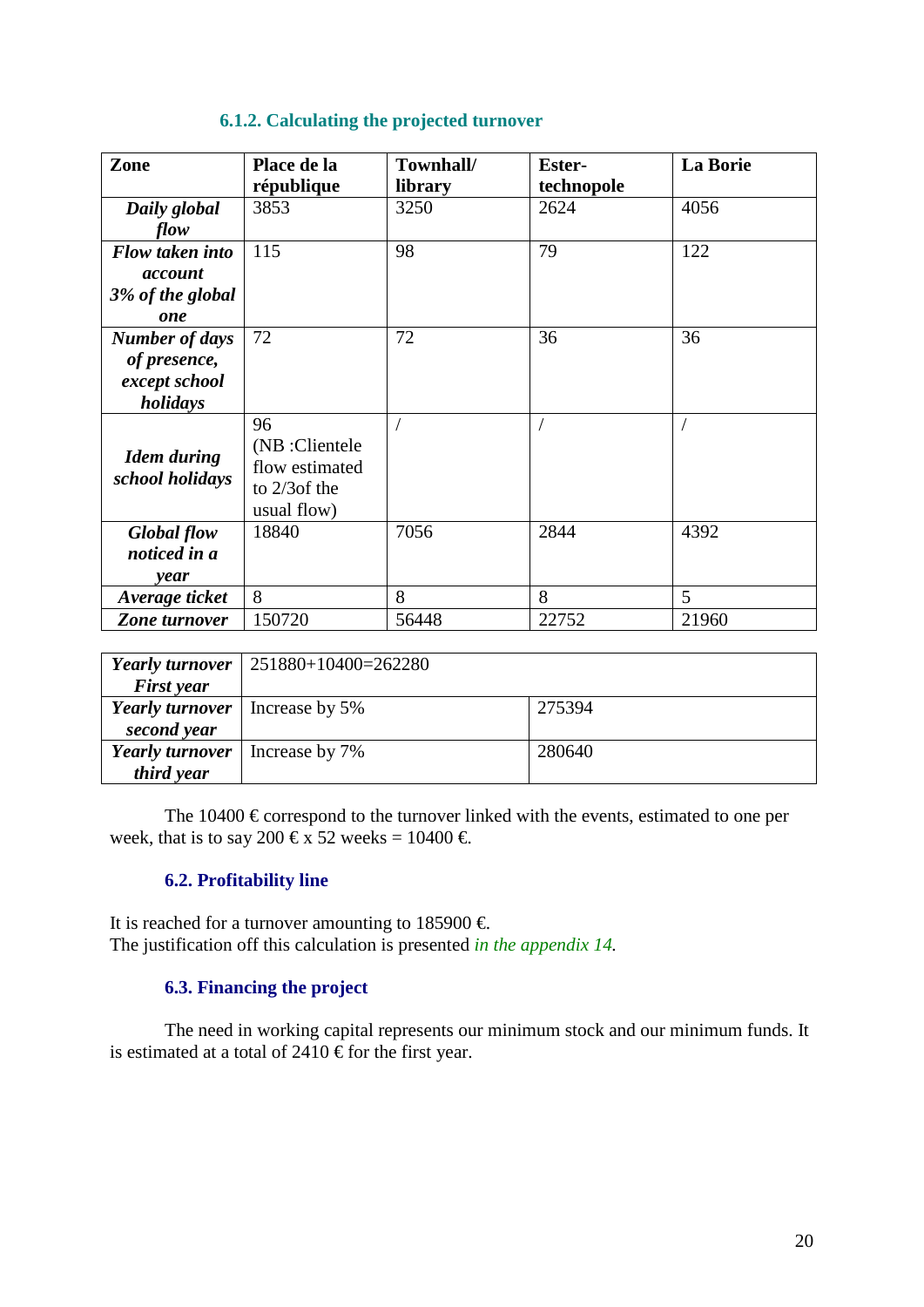#### **6.3.1. Financing plan**

| <b>Financing plan</b>             |          |                      |       |  |  |  |  |  |  |
|-----------------------------------|----------|----------------------|-------|--|--|--|--|--|--|
| <b>Immobilization</b>             |          | Capital              |       |  |  |  |  |  |  |
| <b>Intangible immobilizations</b> |          | Capital              | 10000 |  |  |  |  |  |  |
| Trading funds                     | $\Omega$ |                      |       |  |  |  |  |  |  |
|                                   |          | Contribution from    |       |  |  |  |  |  |  |
| <b>Physical immobilizations</b>   |          | associate members on |       |  |  |  |  |  |  |
| Vehicle                           | 30000    | the current account  | 30000 |  |  |  |  |  |  |
| Fitting up of the kitchen         | 10290    |                      |       |  |  |  |  |  |  |
| Specific equipment                | 14300    |                      |       |  |  |  |  |  |  |
|                                   |          |                      |       |  |  |  |  |  |  |
| <b>Financial immobilizations</b>  | $\theta$ |                      |       |  |  |  |  |  |  |
| Total (active)                    | 54590    | Total (passive)      |       |  |  |  |  |  |  |

| <b>Circulating credits (assets)</b> |       | <b>Debts</b>               |       |  |
|-------------------------------------|-------|----------------------------|-------|--|
| <b>Stocks</b>                       | 2000  | Loans                      | 17000 |  |
| Claims                              |       | Suppliers debts            |       |  |
| Liquid assets                       |       | 410 Social debts and taxes |       |  |
| Total                               | 2410  | Total                      | 17000 |  |
| Total (active)                      | 57000 | Total (passive)            | 57000 |  |

The loan is low because the immobilizations are low. In fact we only have to buy the truck and fit it up. There is no need to buy any premises. The liquid assets are here to have an amount of money to start the day. The displayed stocks are the minimum necessary to ensure a good running of the business. The costs for the materials brought back for the day amounting to 170  $\epsilon$ (61272: 365) have been voluntarily slightly exaggerated by us to keep a safety stock. The capital being brought amounts to  $10000 \in \text{with personal assets as well as}$  $30000 \text{ } \in \mathbb{R}$  given by investors, interested in the substantial profitability lever of our project, one of them being our partner TICA'S. Planning to buy a new truck perhaps, to increase our capital, we'll be able, thanks to our acquaintances, to increase our capital, avoiding that way to borrow some more money.

#### *6.4. Projected result account*

*The appendix 15 and 16* presents it. We've tried to justify the most information, the yearly paying off is justified within the depreciation schedule.

We can notice the positive result as soon as the first year and a rising one over three years. The relatively low investment at the start from a fixed catering viewpoint makes us hope in an important lever of profitability.

#### **VII. MEET OUR TEAM: ORGANIZING THE STAFF**

#### *7.1. The leading team*

It's time now to introduce ourselves. First of all we've chosen to present the reasons which have encouraged us to participate in this adventure which is EBG. Then we'll present ourselves through two position cards in order to show how our team, certainly limited, seems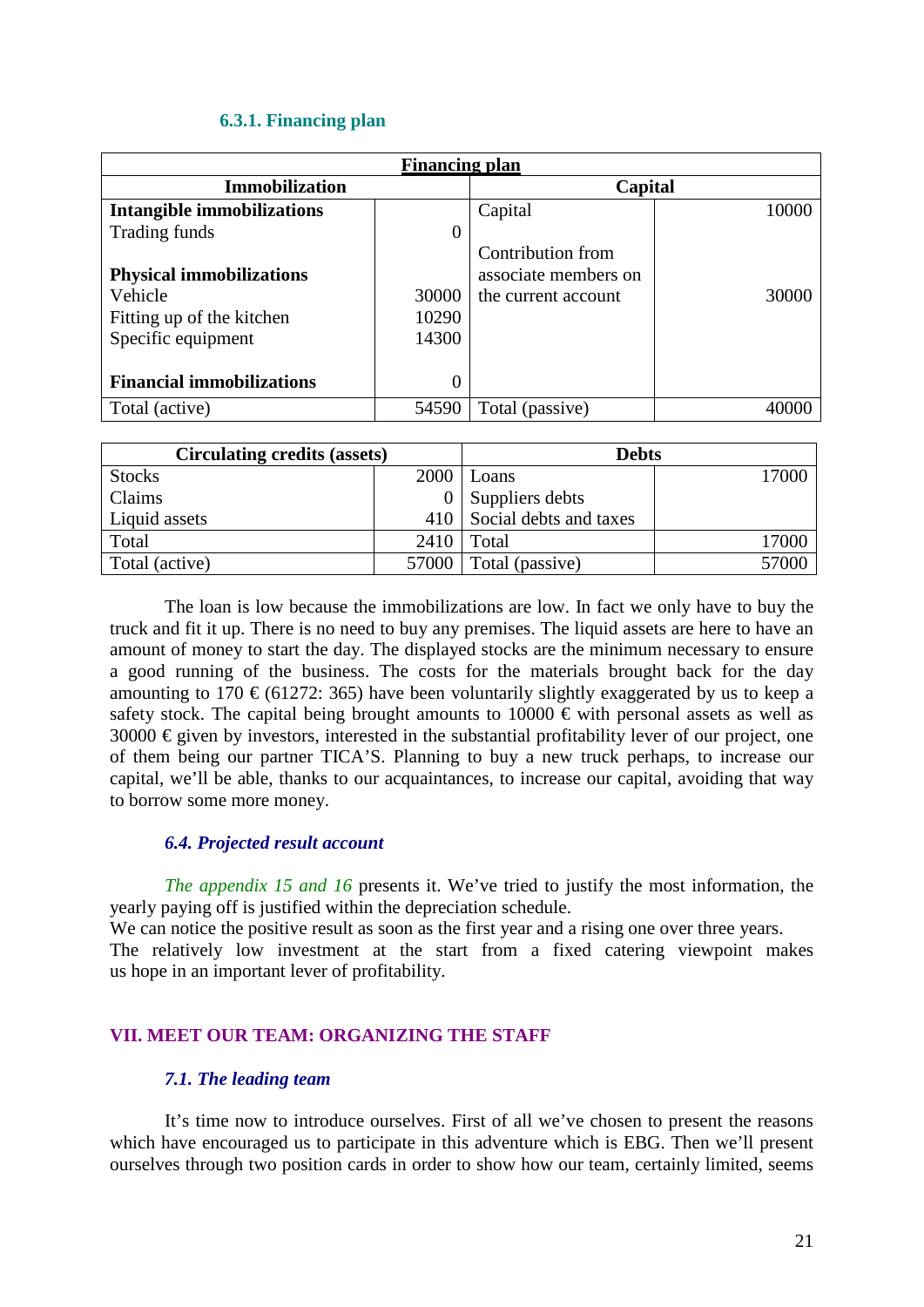from our point of view complementary and to clarify our main tasks within the context of this study.

We've also chosen to present ourselves from a more personal angle because beyond blooming ourselves in our career guidance, blooming outside is also necessary.

#### **7.1.2. A limited leading but complementary team**

In *the appendix 17* we've tried to show our complementary action during our school career (we are both students in BTS "hotel management and catering", but in two different branches and also through our professional experiences and our personality too. We're also showing how this complementary action traduced itself at the level of the sharing of our work within the scope of this report and this let us guess how we could share our responsibilities once applied in real professional conditions.

#### **7.1.3. An extended team: managing also means knowing how to surround oneself with colleagues**.

This project is also a class project , some of our classmates (CORALIE, CAROLINE, ELINE) helped us for the project bringing their knowledge on a particular point or helping us on more operational missions.

#### **7.1.4. A godfather to accompany us**

We found useful to be accompanied by a professional tutor in order to carry our project successfully with a real concern for realism.

We have naturally appealed to BENOÎT LAVALLADE for several reasons:

As an event caterer in his firm, "PIC UP", he develops an activity with common points to ours at different levels:

- As regards the constraints because of the dissociation between the production zones and the distribution ones.
- About the concept as it deals with a catering service answering the client's demand.
- The closeness with our factual aims is particularly important.
- The firm is going on well despite the difficult economic and social context which is a proof of BENOÎT'S managing skills.
- Finally, he is a former student from Jean Monet and the idea of passing on his experience seemed to us quite meaningful in this scope.

#### *7.2. Organizing work in a forward looking way within the scope of "Meat Your Meal"*

As we chose to start with a test period with our truck the wage bill will be therefore reduced. We've decided a minimum objective of two persons in the truck for each service in order to answer the client's expectations in terms of quality and quickness. To respect the two weekly days off, we'll employ three salaried employees at full time. For the events, extra workers will come for help.

*The appendix 18* specifies the amount of planned work and the forward looking schedule for the different contributors.

According to the events in the diary, the schedule in the appendix can change to satisfy the demand. The third salaried person will be the manager of "Meet your Meal". He will, as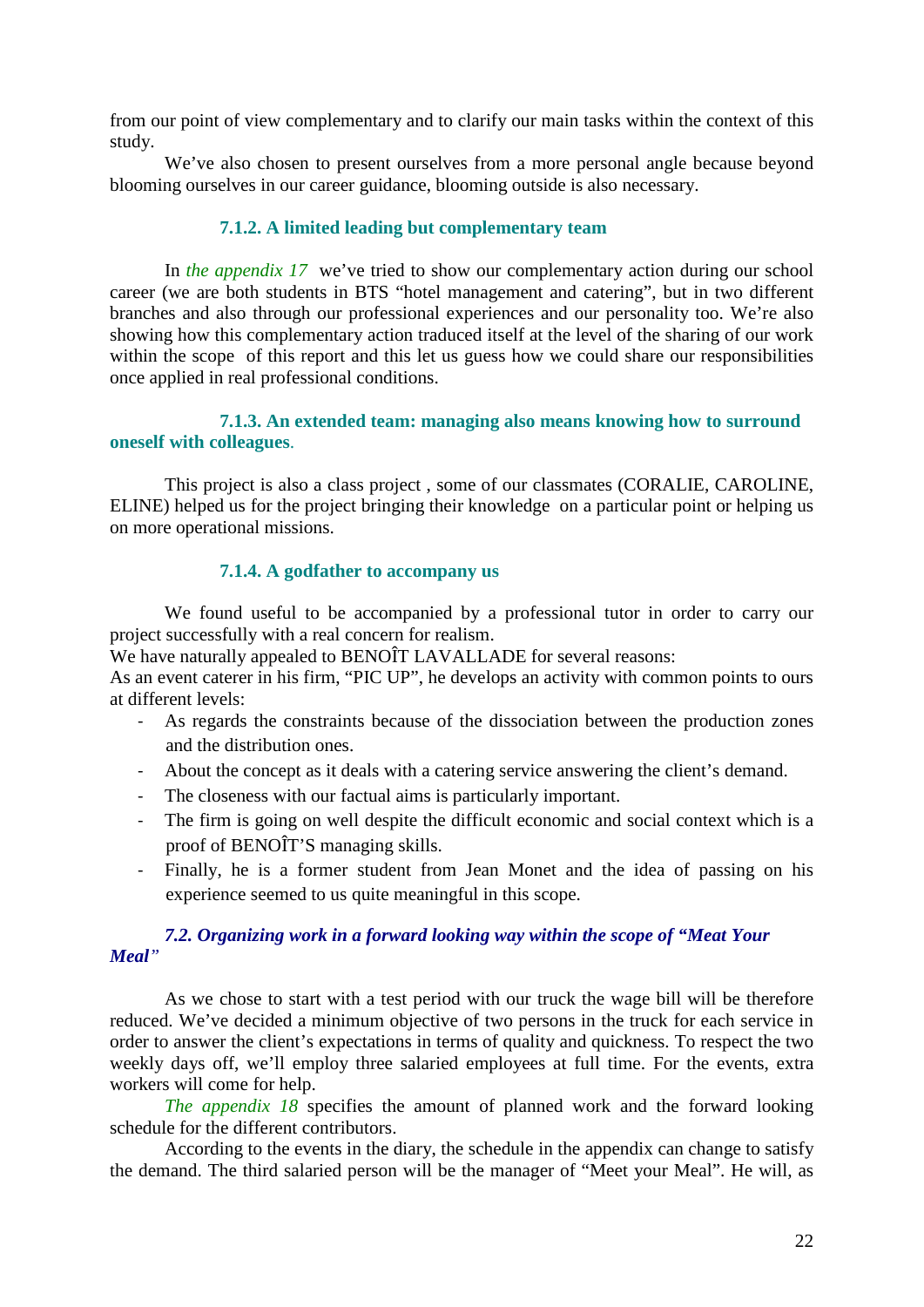an example, be in charge of the usual functional tasks such as the everyday managing, the commercial dynamics.

The employees carrying off the operational tasks should be polyvalent and experienced or have a diploma specialized in catering. The training of the recruited persons will be carried on by the manager.

#### **VIII. PROSPECTS FOR OUR PROJECT IN A LOGIC OF EUROPEAN DEVELOPMENT**

#### *8.1. The opportunities linked with the flexibility of our concept*

Our concept has the particularity to be adaptable and that seems for us to be a real opportunity in the view of a project of European development at different levels:

- Our starting development is modest, in particular when referring to the standards of "fixed catering", which enables us to foresee a duplication of the structures in order to benefit from all the opportunities on the market.
- We can also adjust our presence after a probationary period according to the answer of the market.
- The rest of the commercial offer can also be adjusted with the local specificities of the concerned market as regards either the offer for products or the practice of prices.

#### *8.2. Itinerant activity, a universal concept encouraging sharing over the borders, whatever the social or cultural ones.*

Our introductory taken out from the official report of Street Food, effectively shows how far our concept of "quality itinerant activity" is universal and motivated by exchanges and the opening , particularly by the means of:

- Being open-minded to the different ways of cooking in the world.
- Experiencing social share close to the itinerant structure.
- A motivating cooperation with the uphill channel.

OR (The extracts from the official report for Street Food on the Move (appendix) clearly shows the societal dimension of itinerant activity which conveys…)

#### *8.3. A growth segment on the European Market*

The market of the quality itinerant catering is starting in Europe and we can't get much info about it.

Without claiming a statistical reality, observing the development of that type of concept in most European countries shows us the importance of this market.

It is based upon today's heavy trend which seems to go over the borders:

- The will to control the average ticket.
- Seeking practical experience in the medium consumption.
- The wish to control lunch time.
- The preoccupation kept for gustative quality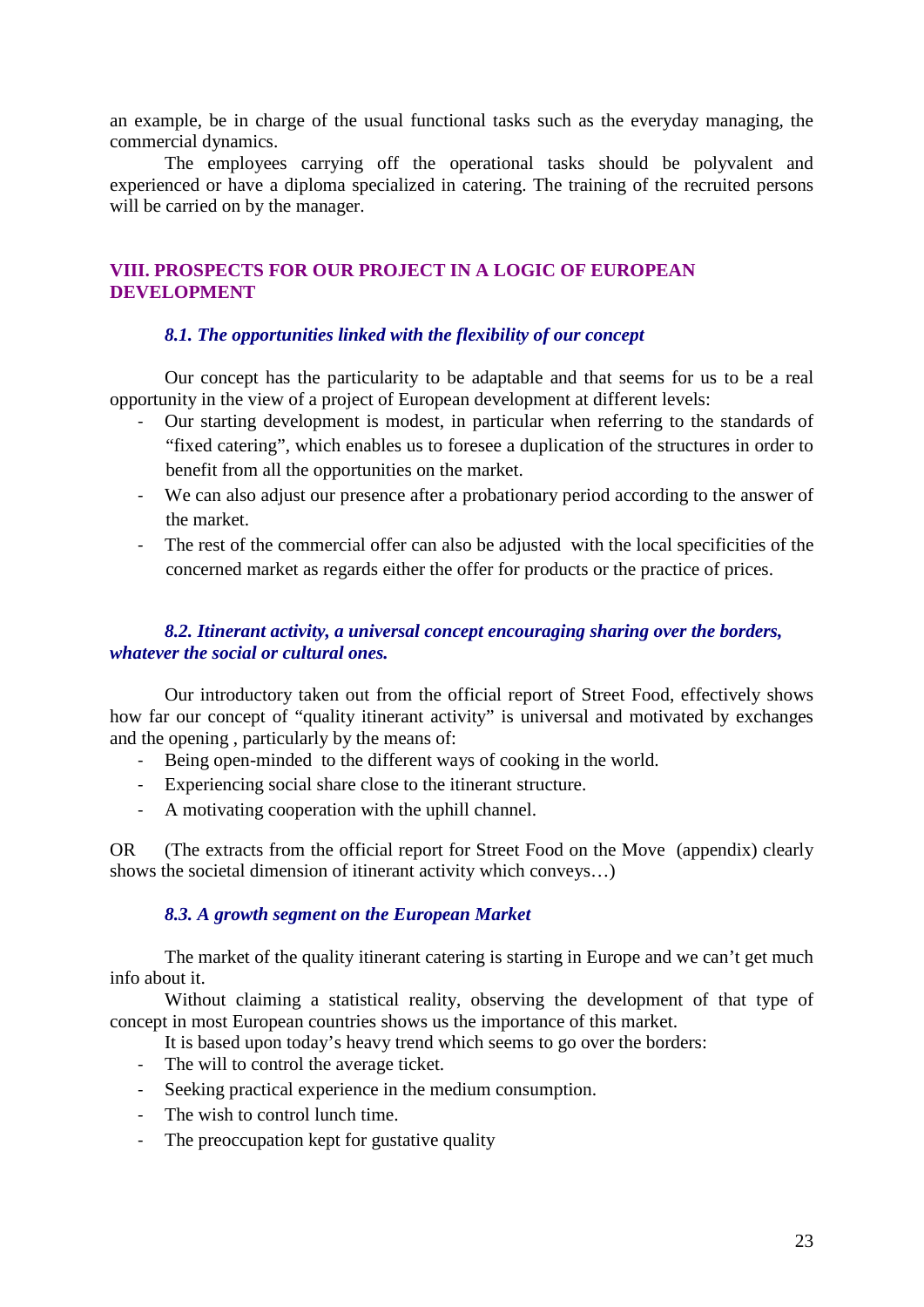- The undertaking of a perfect hygiene and the origin of the products to guarantee the food safety.
- The growing sensitivity for a responsible offer.

Pieces of information reveal the fact that the fast food industry and the take away food are expanding in France as in Europe. Let's quote a source from SIAL (inter professional food exhibition) which point out an increase by 52 % within five years for the take away food sector.

The latest generation of concept is clearly positioned at a quality level. We've chosen to position ourselves on that very crenel with a further will to really meet the client, which seems to us to be a strong added value as far as the usefulness and novelty are concerned. The appendix presents the questionnaire which has been joined on internet to all the participating teams to study the flexibility of our concept at an international scale.

#### **8.4. Choosing Italy as a first step towards our European development**

#### **8.4.1. Why have we chosen Italy?**

#### *Several parameters lead us to plan an investment in Italy.*

 Our partner of Joint Venture TICA'S is Italian. Besides his know how in terms of sustainable development, he will bring us a precious help both for the study of the commercial feasibility on the Italian market and for the necessary adaptation of our offer as regards the specificities of the Italian market but he will also be helpful for us as a communication and prescription relay in that country.

 The mild Italian weather in most of the country let us foresee a running of our business throughout the year. Life and meeting outdoors are very important for the Latin way of life and that seems to be an asset for our project.

In an economic situation a study from SIRHA reveals that in a global context of a reducing of the expenditure, those for catering in Italy are still increasing, reaching 0.3 % in growth during the laps of time between 2007 and 2011.Whereas for the European area, the decrease has been by minus 0.8 %. Even in the case of an inversion of trend, our concept makes possible the mastering of the suggested ticket and according to us this idea is attractive in the context of a crisis. There are several towns in Italy which are big enough and which are going to help us finding our mixed clientele composed of the working customers, the students and the tourists.

The Italian food-processing industry is rich and miscellaneous, including AOC and AOP and it will be possible for us to work in short branches ( SIRHA source in the appendix) seeking responsibility.

The association "Street Food in the Move" told us about a few concluding experiences on the Italian market.

The web site "streatit.com" gives an overview about several initiatives undertaken in Italy.

#### **8.4.2. A first testing experience in Bologna**

Several elements lead us to consider this first experience in Bologna:

- It's a well known town for our Joint-venture partner from TICA'S, who has confirmed being interested in it. See appendix, presenting TICA'S answer. it represents in fact the main town in the region Emilie Romagna, the richest one in Italy.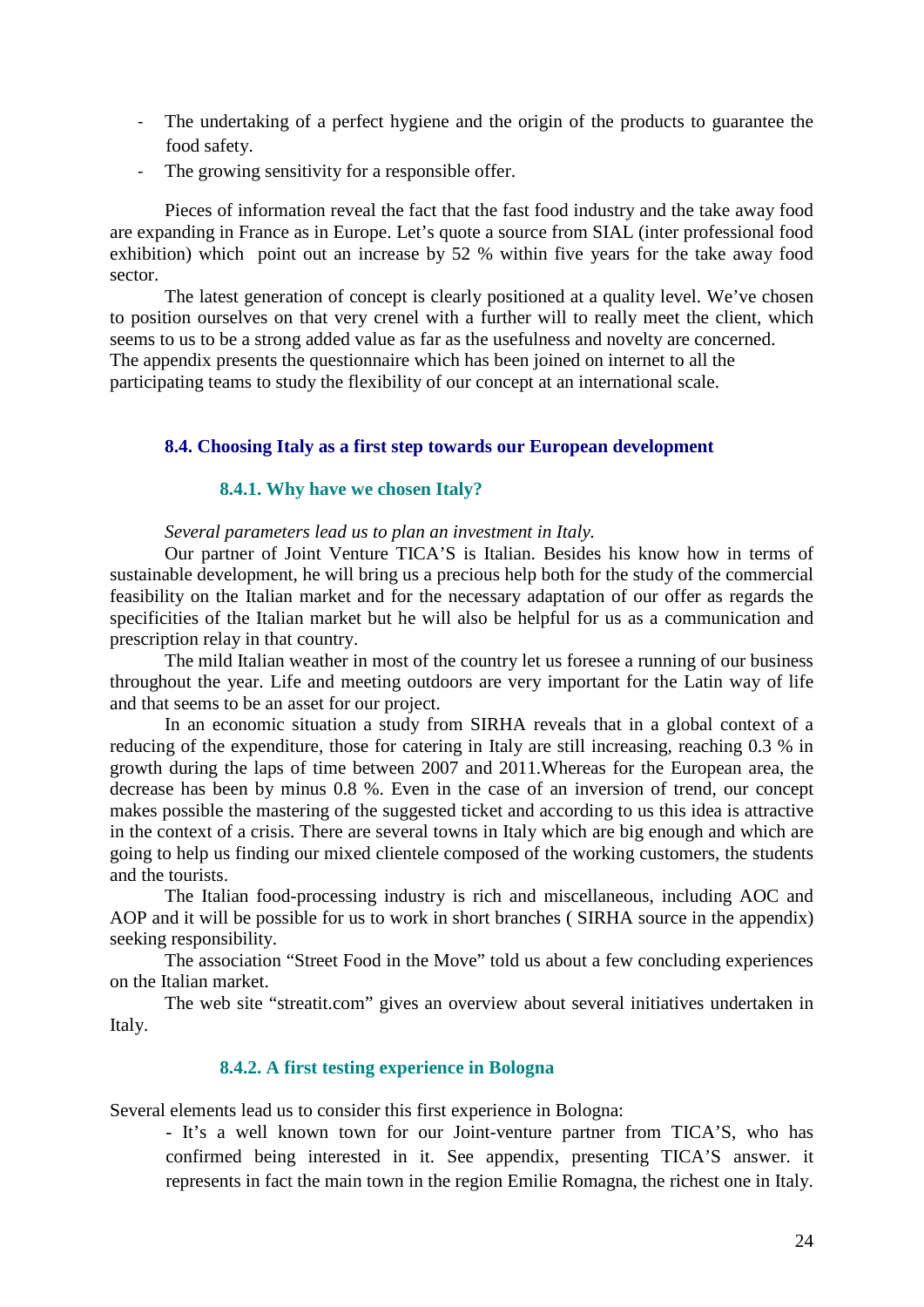- This town gathers several assets:

- It has an interesting size (350000 inhabitants).

- It gathers a varied mixed clientele (students/active/tourists) which is appealing for our activity.

 -It is famous for its old university and it attracts an important population of students which is our main target.

- The town is also well known for its economic dynamism: it has developed in particular a network of innovating medium-sized businesses, in the field of packaging as an example. It is also the cradle of famous firms in the automotive industry, such as Ducati, Lamborghini. The town has got one of the biggest exhibition centre in Europe.

- finally the town itself is an important cultural and touristic centre because of its history and its lovely monuments.

There's also a real "gastronomic capital" in that town, nicknamed "la GRASSA" for its excellent cooking know how. Moreover, the region is rich in food processing resources. We expect a turning implantation (as in Limoges) for enabling us to attract the whole of our mixed clientele (students, working people, tourists)

#### *8.5. Beyond that…developing a cursor product "soups" for "Meet your Meal" at a European scale*

The product "soups" sounds promising from a wider European development viewpoint.

In fact:

- It's a very flexible product which may correspond to different consumption uses and habits: a warm and cold product, salty or sweet, with different degrees of consistency, unlimited in terms of combination of products.
- It can be adapted to different levels of the average ticket.
- it can adapt to the local branches.
- With an adapted conditioning it is compatible with an itinerant consumption.
- It's an international product, European, as the international "Soup Festival" in different French and European towns and the creation of the "Soup network" prove it.

In that way, it is indeed a "stand" product and a symbol of exchanges and social interaction.

*The enclosure 19* provides an example of a possible list for the "soup" product at a European scale.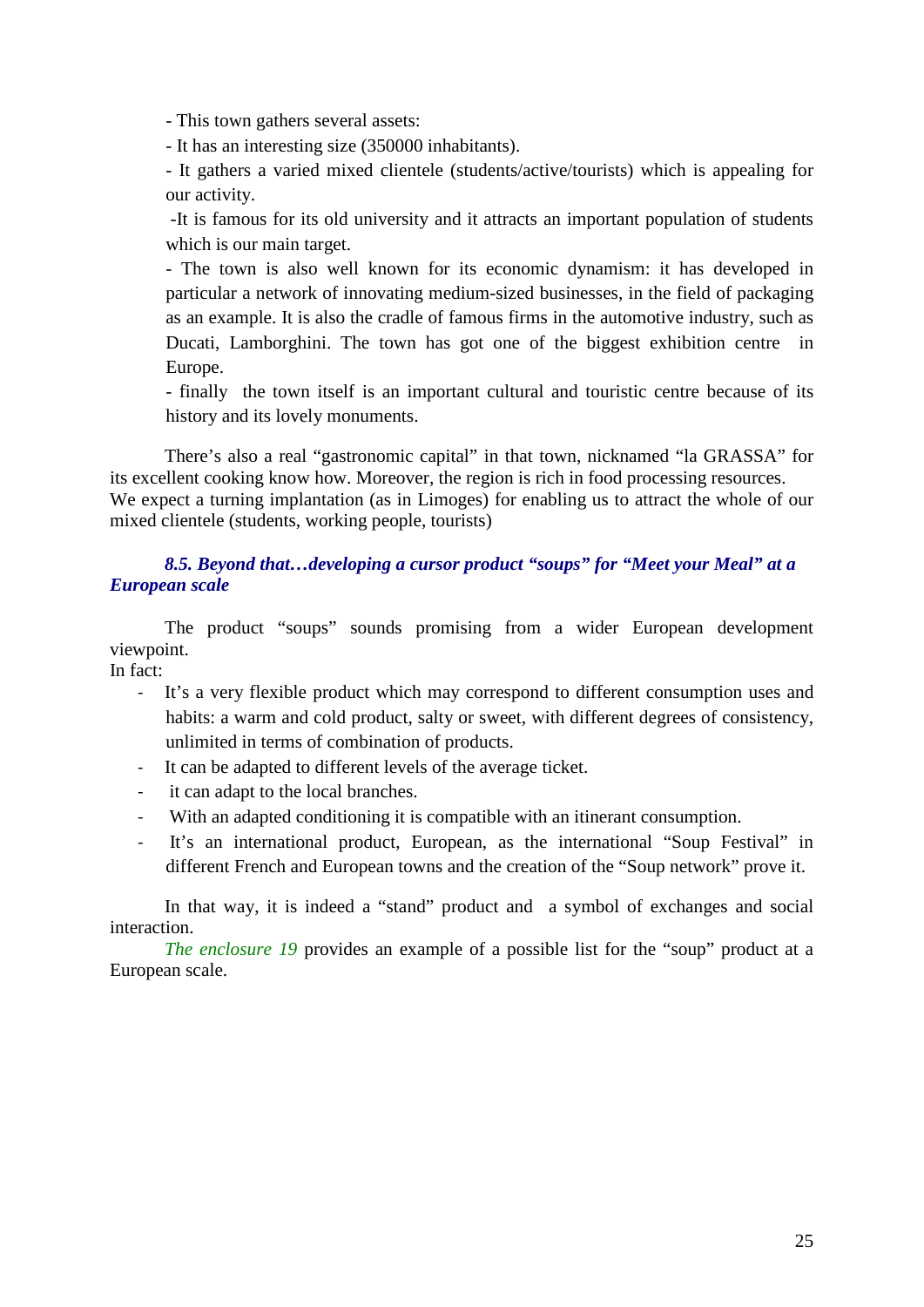#### *8.6. Our Joint –Venture contract*

#### **8.6.1. Why such a Joint-Venture with TICA'S ?**

The signature with Joint-venture corresponds to several objectives:

-The firm proposes sustainable boxes which we are intending to use for our distribution packages.

- TICA's is a partner which is located in the first target country of European development and it really represents a precious help for the commercial cooperation (already dealt with in § 8.4.1.) The firm is more precisely established in Ravenna in Emilie Romagna, close to Bologna.

#### **8.6.2. Presenting the contract**

TICA'S provides us with sustainable boxes in return for the price. Our agreement also relies on an exchange of services: we use the truck in bologna to communicate about the label. Their label will be seen on the whole of our communication supports (internet site, facebook…). In return, TICA'S ensures us with a commercial watch conformed to the regulations on the Italian market.

*The appendix 20 and 21* presents the details of this contract which has been signed with TICA'S.

#### **IX. CHOOSING A JURIDICIAL STRUCTURE**

We have decided to register our business within the scope of a simplified joint-stock company.

 This legal structure would allowed us to be partners, it permits to be one of several managers. The decisions will made collectively. We can have shareholders.

We have a civil and legal liability and the responsability is limited to our personal gifts.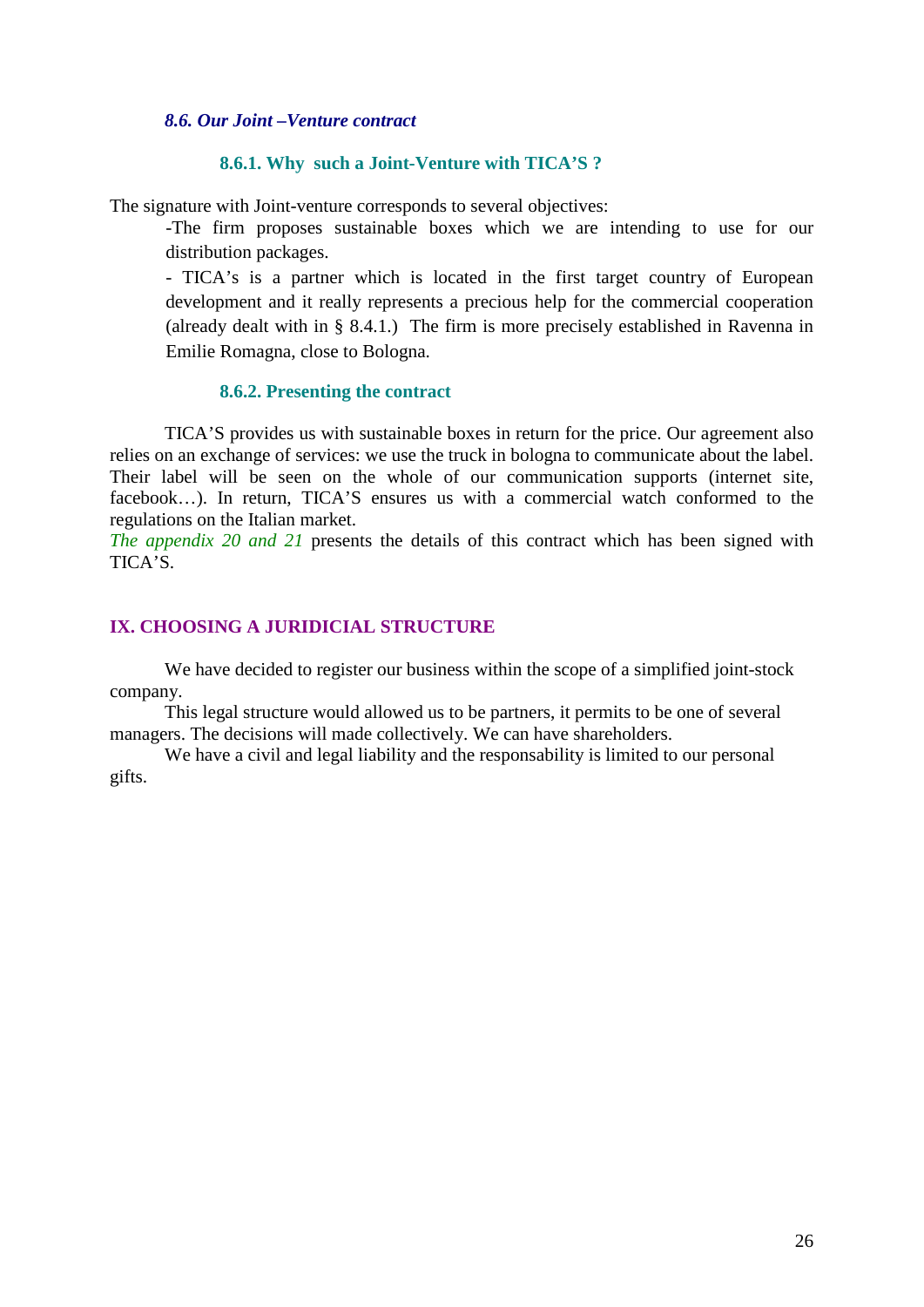# *TO CONCLUDE ...*

#### **Living a new experience together**

We are two students from Jean Monnet hotelkeeping and catering school in Limoges because we have chosen a future career in hotelkeeping and catering . We know each other well . For almost three years, our school and out of school everyday life has enabled us to figure out how we could make up a small group indeed but strong enough to face this adventure which is the European Business Game.

 These three years have been an opportunity for us to make friends and therefore share moments which go well beyond our schooling. In addition to our school and professional complementarities, we will develop later on, this friendship seemed to be a main feature for us to start this adventure.

#### **Learning differently**

 A timetable, hours dedicated to different subjects, the yearning to go further and to break the limits of these subjects, working on a project to set up a company was a perfect support.

#### **Broadening the field of our experiences and meeting people**

We have chosen to live one of our two taining periods abroad with several objectives : we wanted to increase our mastering of the language, put our adaptability to the test, discover other working cultures and ways of life.

 The EBG enables us to further this experience : speaking English and, if we are chosen, having the opportunity to discover a unique destination away from classical tourist routes and to meet other young European people.

#### **Preparing an entrepreneuses' future experience**

 Our sector, hotelkeeping and catering is suited to the creation of firms. We are deeply convinced that our professional future will sooner or later turn into the creation of a company because this experience seems to be a successful realization as much from a professional point of view as from a personal development's point of view.

 *We finish hereby the writing of our file. It is the result of an enriching experience as much from a personal point of view as from the point of view of the tuition received in our school put into practice.* 

 *We are satisfied with giving out the best of ourselves to complete this project as much as possible.* 

We hope we will be able to continue this experience by going to the Faroe Islands to stand up for our project which appears to be a unique opportunity to exchange with other young Europeans and to discover a unique place far from the usual tourist flows.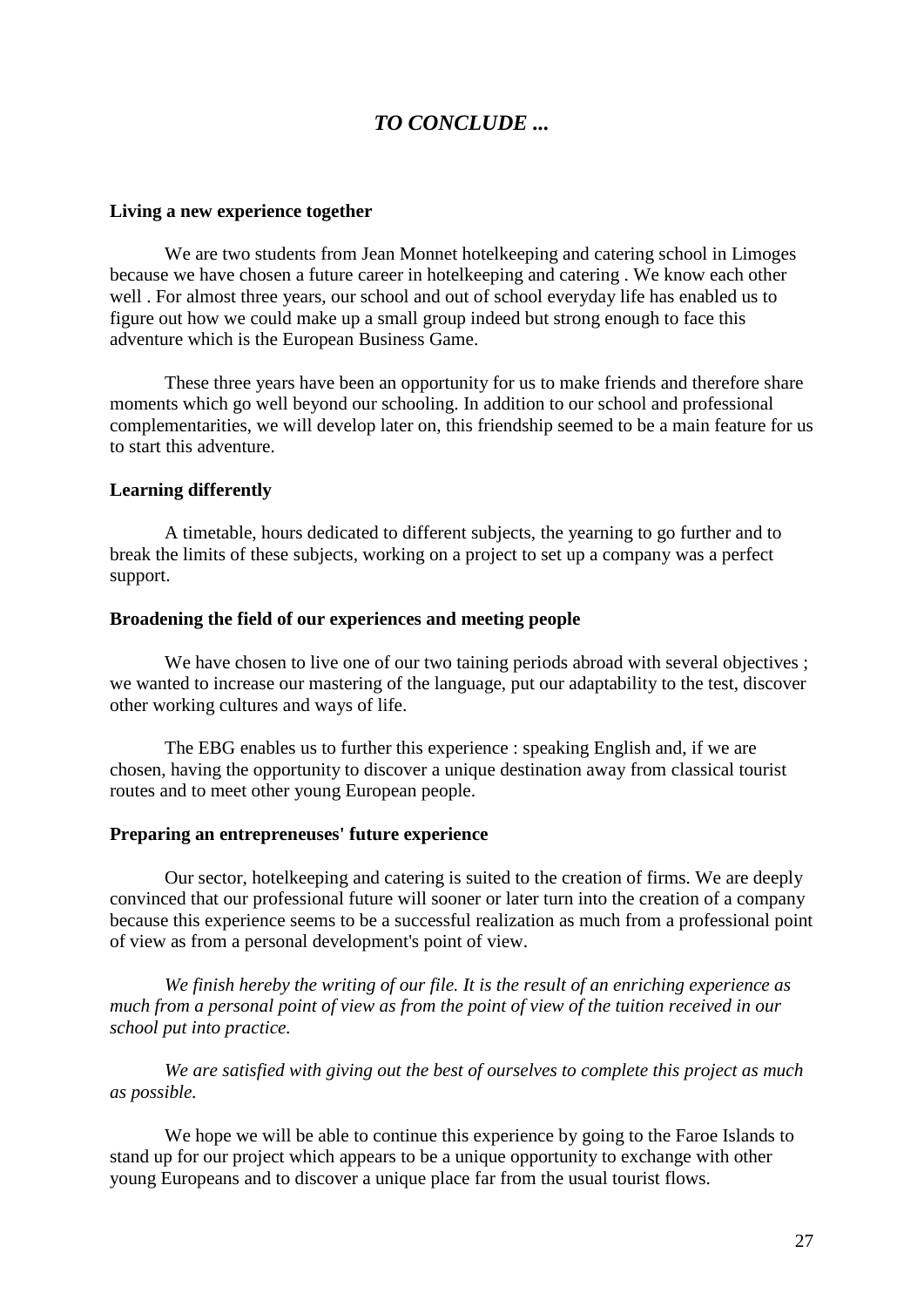# **APPENDIX**

#### **Enclosure 1 : The Letter to the Mayor**

Lord Mayor Trade and craftsmanship department BP 120 87031 Limoges Cedex 1

Dear Sir,

We are two second year students of Lycée Jean Monnet preparing an Hospitality HND, and we are taking part in the EBG (European Business Game)competition. Our project would be to creat a ficticious mobile structure in Limoges, with local and seasonal products ( Finger food and wok food) .

In order to produce and deliver our products, we will use a 4,50m long truck which has an autonomous water system(about 50 l) ; We will need an electric socket to supply power to our truck, about 5,5 Amp.

After an area survey, we have selected the following sites :

- o Place de la République
- o near the town hall, and the library
- o La Borie university area
- o Ester Technopole

We would like to work at lunchtime during the week.

- Place de la République (town centre area) on Saturdays and Tuesdays
- Library : on Mondays and Wednesdays
- La Borie : on Fridays except during school holidays
- Ester Technopole : on Thursdays.

We look forward to a positive answer.

Best regards.

Two HND students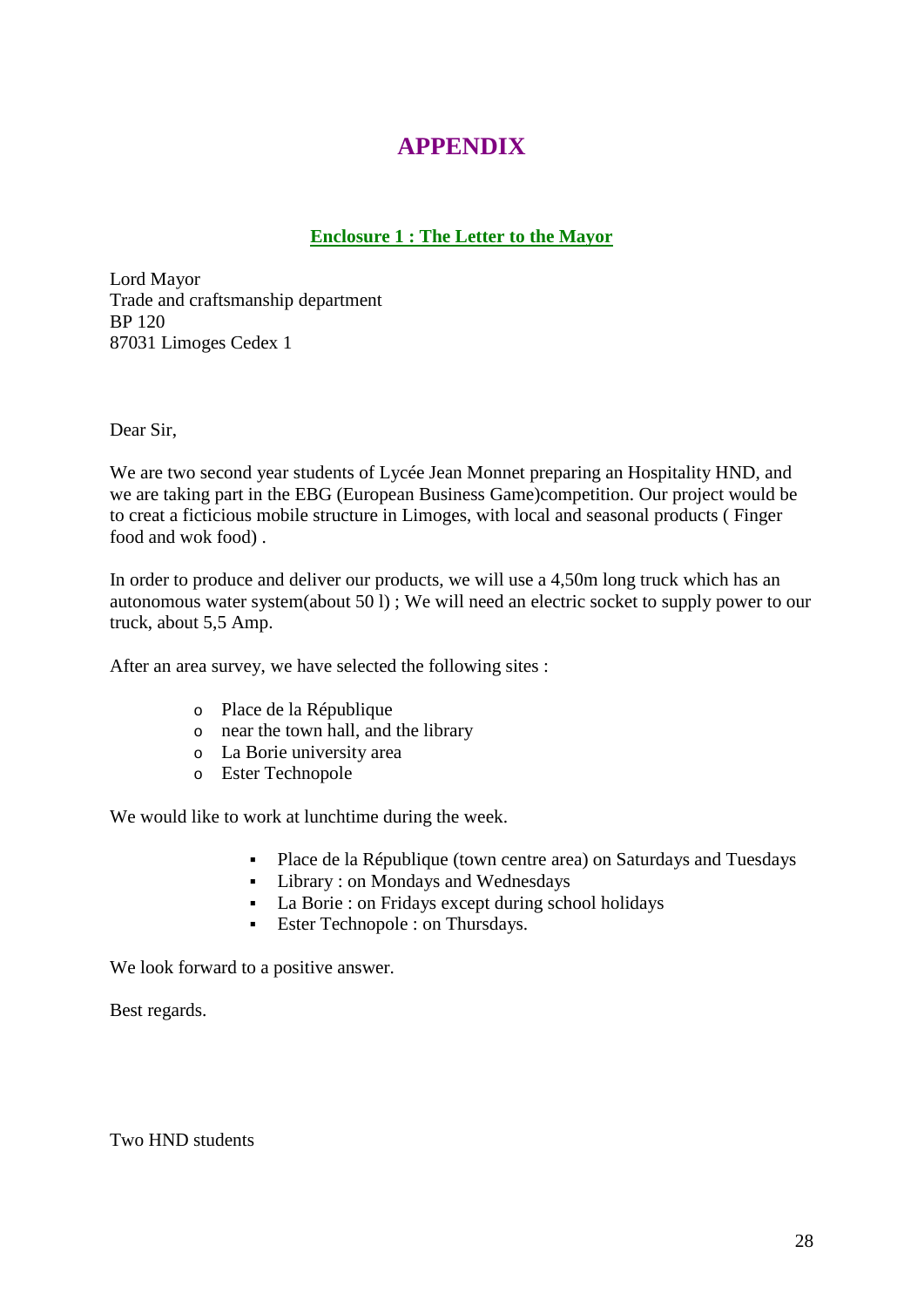#### **Enclosure 2 : specific details about the areas**

#### a) THE CITY CENTRE AREA (Place de la Republique)



According to Google map it takes 5 minutes to go from the Place de la Republique to the Place Jourdan (400 metres). We have drawn a line which takes a large part of the demand and the competition.

#### **ANALYSIS OF THE DEMAND**

As we can see, the flow of clients is varied and we can find all the segments of clients (active people, students, shoppers, tourists) we have previously defined with more working people during the week and more shopping fans on Saturdays.

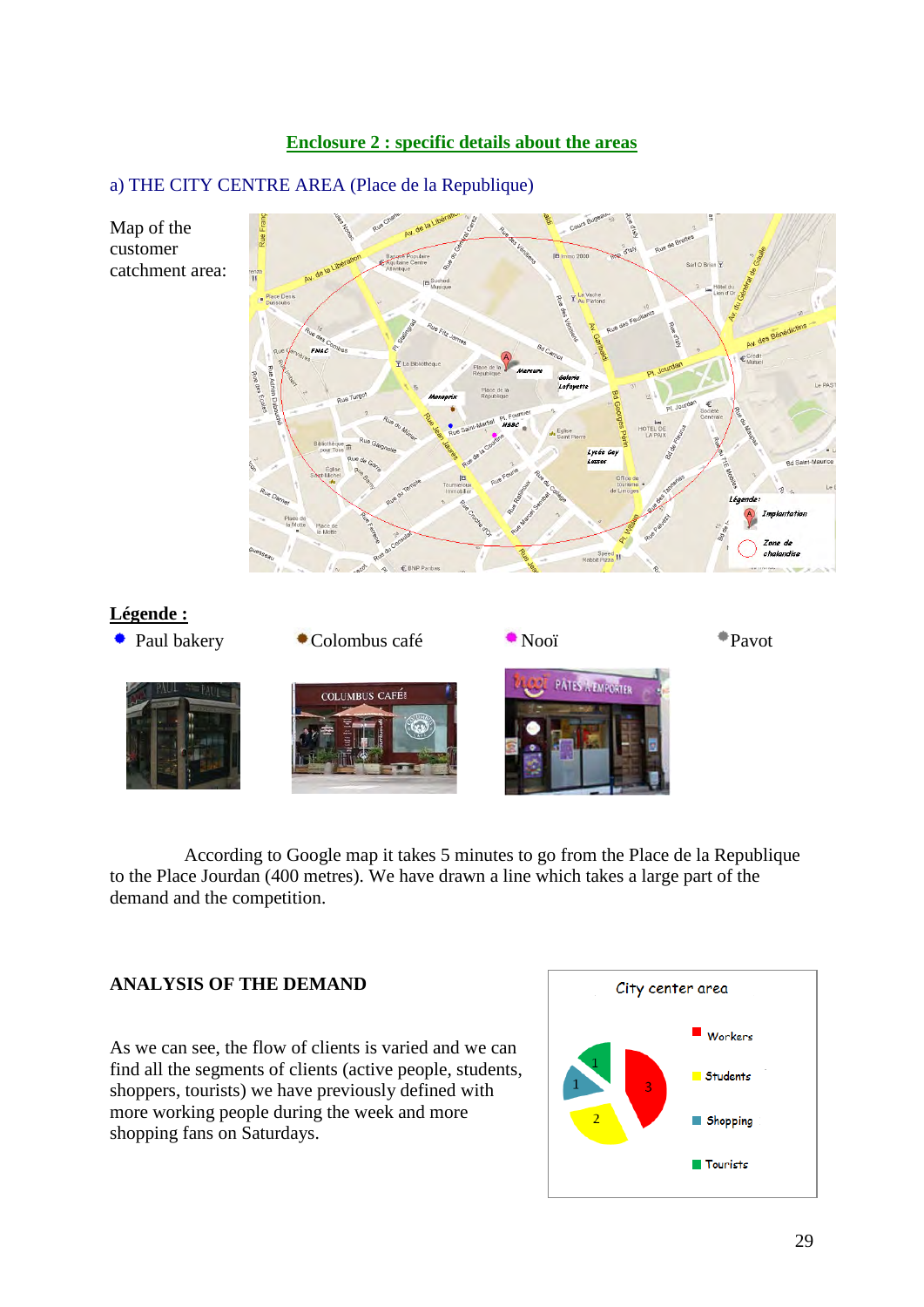|                                            | <b>Number</b><br><b>of</b><br>workers | Lunch<br>voucher/price<br>of a meal | restaurant<br>in the<br>company? |          |                  |              | Is there a<br>Where do they eat? |            |          | Is there another<br>room available to<br>eat? |  |  |
|--------------------------------------------|---------------------------------------|-------------------------------------|----------------------------------|----------|------------------|--------------|----------------------------------|------------|----------|-----------------------------------------------|--|--|
|                                            |                                       |                                     | <b>YES</b>                       | NO       | <b>Brasserie</b> | Lunch<br>box | <b>Take</b><br>away              | <b>YES</b> | NO       |                                               |  |  |
| <b>FNAC</b>                                | 70<br>workers                         | $8 \in$                             |                                  | $\times$ | $\times$         | $\times$     |                                  | $\times$   |          |                                               |  |  |
| <b>HSBC</b>                                | 18<br>workers                         | 8,80€                               |                                  | $\times$ | $\times$         |              |                                  | $\times$   |          |                                               |  |  |
| <b>Galeries</b><br>Lafayette               | 160<br>workers                        | 5€                                  |                                  | $\times$ | $\times$         |              | $\times$                         |            | $\times$ |                                               |  |  |
| Monoprix                                   | 100<br>workers                        | 5,30€                               |                                  | $\times$ |                  | $\times$     | $\times$                         | $\times$   |          |                                               |  |  |
| <b>Mercure</b>                             | 30<br>workers                         | $\ast$                              |                                  | $\times$ | $\times$         |              | $\times$                         | $\times$   |          |                                               |  |  |
| Lycée<br>Gay<br>Lussac                     | 1633<br>pupils                        | $3,45 \in$                          | $\times$                         |          |                  |              |                                  |            | $\times$ |                                               |  |  |
| <b>CCI</b>                                 | 100<br>salariés                       |                                     |                                  |          |                  |              |                                  |            |          |                                               |  |  |
| <b>CNASEA</b>                              | 600<br>salariés                       |                                     |                                  |          |                  |              |                                  |            |          |                                               |  |  |
| Conseil<br>Régional                        | 500<br>salariés                       |                                     |                                  |          |                  |              |                                  |            |          |                                               |  |  |
| Area total                                 | 3211                                  |                                     |                                  |          |                  |              |                                  |            |          |                                               |  |  |
| <b>Extern</b><br><b>Captation</b><br>(20%) | 642                                   |                                     |                                  |          |                  |              |                                  |            |          |                                               |  |  |
| <b>Guests</b><br>flow total                | 3853                                  |                                     |                                  |          |                  |              |                                  |            |          |                                               |  |  |

\*financial compensation

We add 20% to the assessed flow because of the attractivity of the area and due to the consideration of extra customers added to the primarily delineated area.

#### **COMPETITIVE ANALYSIS**

This area is characterized by a strong density and diversity of competitors.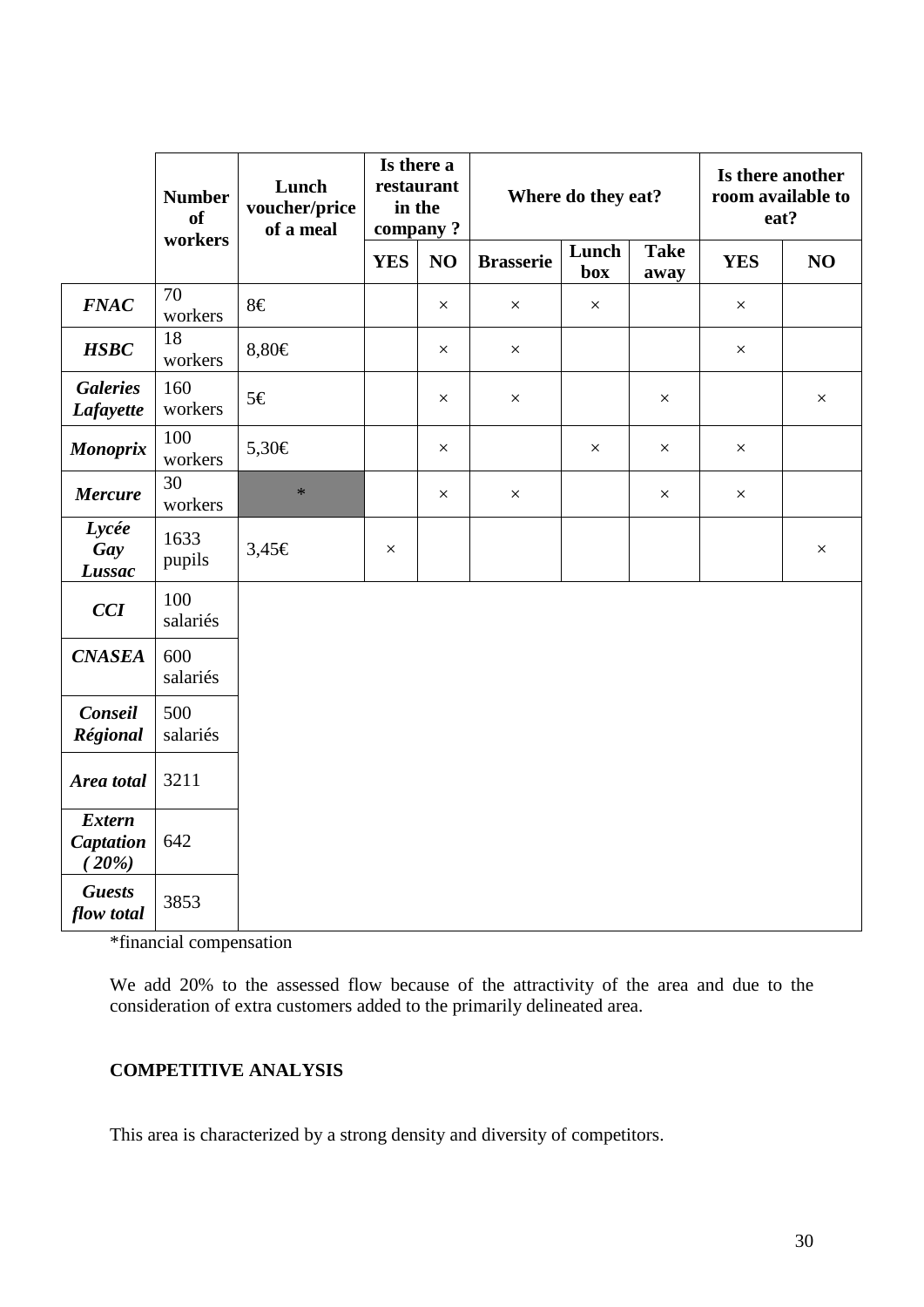| Name of<br>the          | <b>Type of</b><br>food                             |                        | <b>Average cost</b> |                                   | <b>Range of</b><br>products                                                                        | Opening<br>hours                                                                                     | <b>Number of</b><br>clients per<br>service |
|-------------------------|----------------------------------------------------|------------------------|---------------------|-----------------------------------|----------------------------------------------------------------------------------------------------|------------------------------------------------------------------------------------------------------|--------------------------------------------|
| competitor              |                                                    | Lunch                  | <b>Dinner</b>       | Menu                              |                                                                                                    |                                                                                                      | <b>LUNCH</b>                               |
| <b>Pavot</b>            | Take away<br>or on site,<br>tea-room,<br>brasserie | $10 \in$               |                     | from<br>5,90€<br>to<br>13,40<br>€ | today's<br>special,<br>cold and<br>hot<br>sandwiche<br>s, salads                                   | 08.00 am -<br>07.00 pm,<br>everyday                                                                  | 200                                        |
| Nooï                    | Take away<br>or on site                            | from<br>6,50€<br>to 7€ | 7,50€               | from<br>5,80€<br>to<br>10,40<br>€ | pasta                                                                                              | 11.00 am-<br>03.00 pm<br>06.30 pm-<br>08h30 pm,<br>(closed on<br>Mondays and<br>Tuesday<br>evenings) | from 50 to 120<br>a day                    |
| <b>Colombus</b><br>café | To-go or<br>on site                                | 5,15€                  |                     |                                   | sweet and<br>savoury<br>menu                                                                       | 7.00 am-<br>07.30 pm                                                                                 | from 220 to 280<br>trays a day             |
| Paul                    | To-go or<br>on site                                | 4,50€                  |                     |                                   | Sandwiche<br>s, quiches,<br>cakes,<br>paninis,<br>salads,<br>croissants<br>and similar<br>products | 6.45 am-<br>$08.00$ pm                                                                               |                                            |

# b) THE LIBRARY AREA

# **Representation of the catchment area :**

Our catchment area will be delineated as a 5 minutes'walk around our settlement.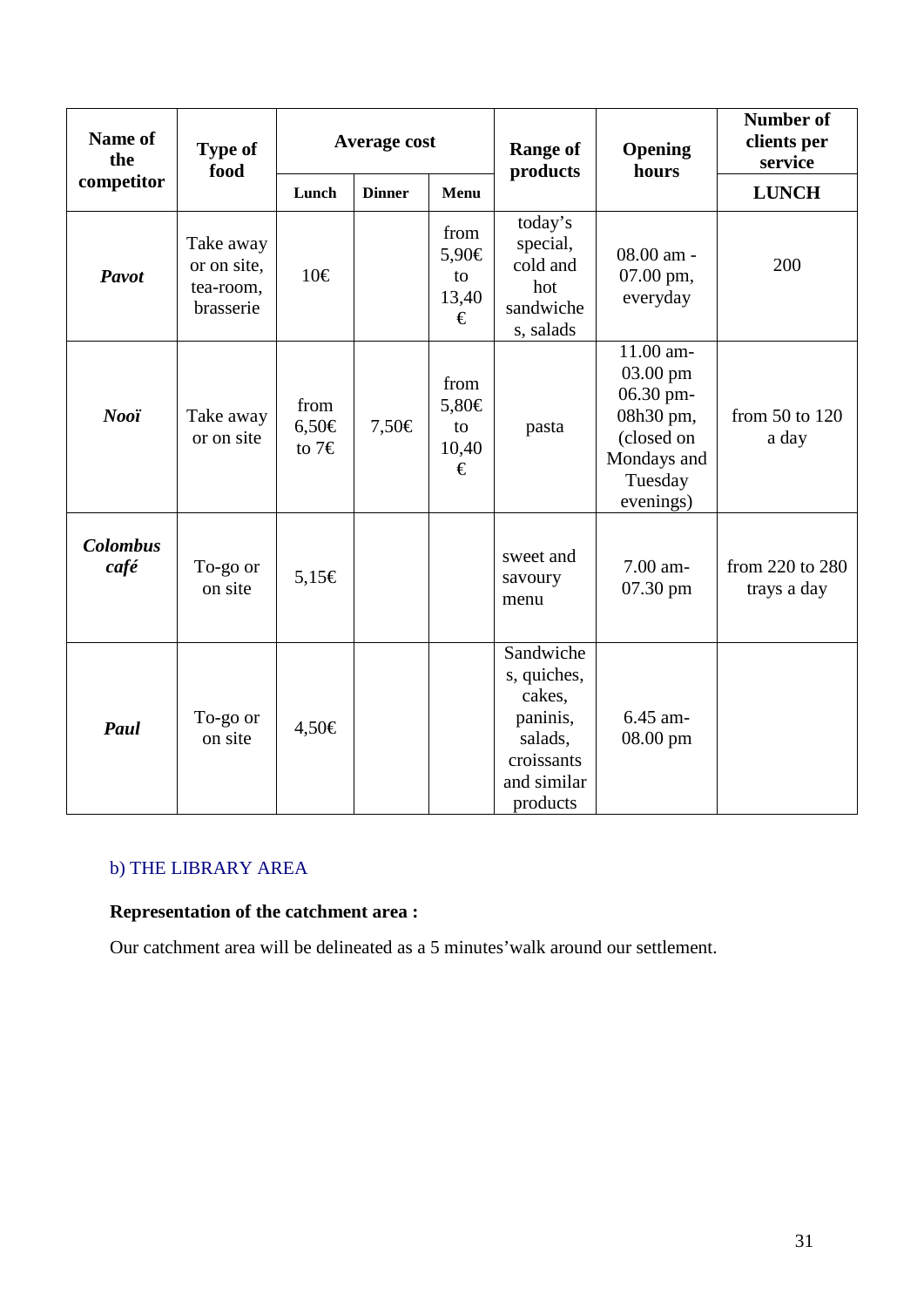

**Caption :** 

- A : Settlement of the truck
- B : University
- C : Townhall
- D : Beaupeyrat
- E : Library
- F : Vertigo
- G : Sandwich bar
- H : UR Pyramid

# **ANALYSIS OF THE DEMAND**

The clients'flow consists in the:

- Employees of the nearby town hall (they have a restaurant but not everybody goes there) and plenty of small businesses.
- Students from the university and pupils from a secondary school.
- Employees from the library



|                                        | Number<br>of<br>workers/ | Lunch<br>voucher/price |            | Is there a<br>restaurant in<br>the<br>company? |                       | Where do they eat?  |               | Is there<br>another room<br>available to<br>eat? |                |
|----------------------------------------|--------------------------|------------------------|------------|------------------------------------------------|-----------------------|---------------------|---------------|--------------------------------------------------|----------------|
|                                        | students                 | of a meal              | <b>YES</b> | N <sub>O</sub>                                 | student<br>restaurant | Lunch<br><b>Box</b> | To-go<br>food | <b>YES</b>                                       | N <sub>O</sub> |
| Students /<br>pupils                   | 2600                     | 5€                     |            | $\mathbf X$                                    | $\mathbf X$           |                     | $\mathbf X$   |                                                  | $\mathbf X$    |
| Administration<br>town<br>hall/library | 450                      | $10 \in$               |            | $\mathbf X$                                    | $\mathbf{X}$          | $\mathbf X$         |               | X                                                |                |
| teachers from<br>the Law<br>school     | 200                      | $10 \in$               |            | $\mathbf X$                                    | X                     |                     |               |                                                  | $\mathbf X$    |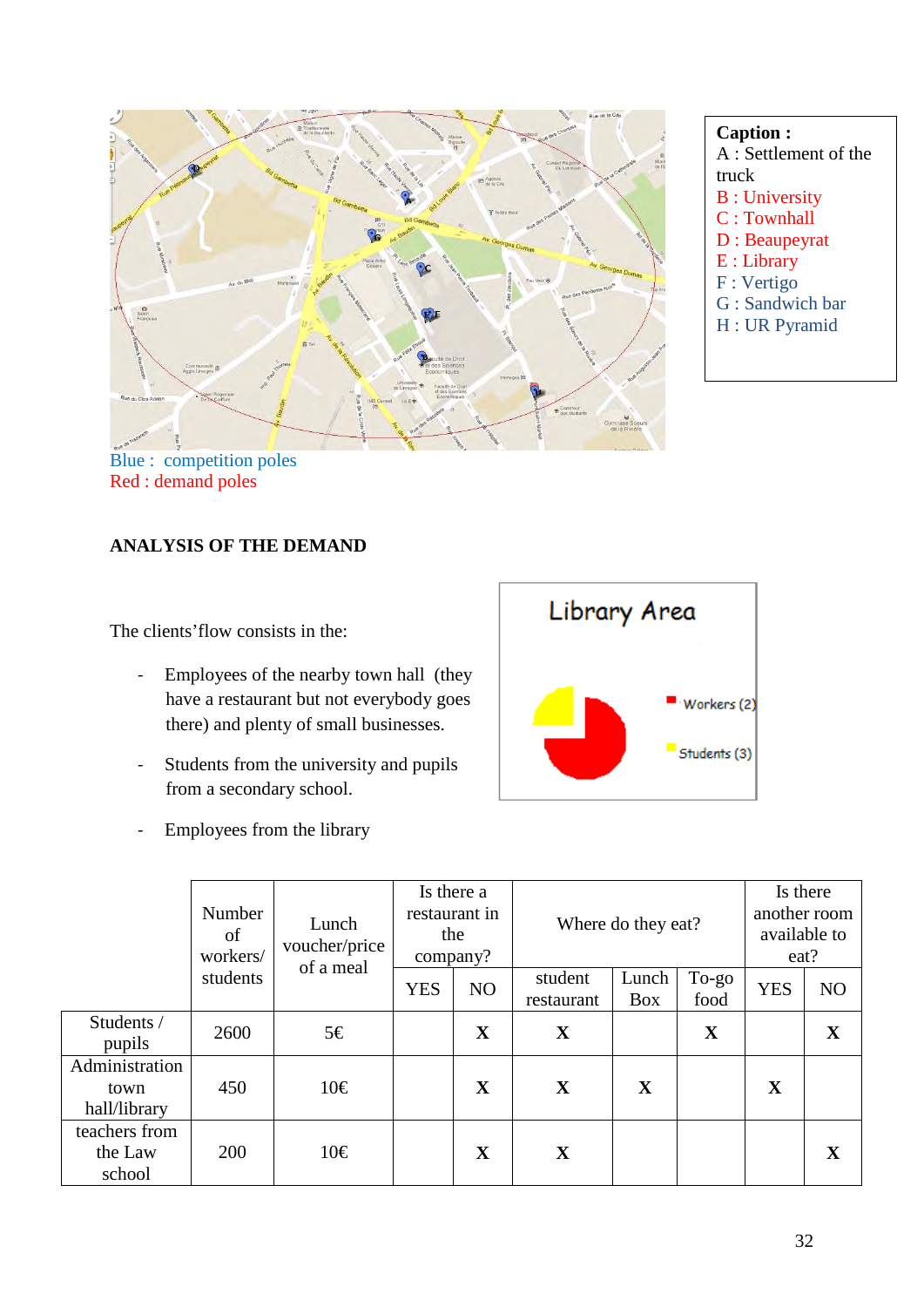## **COMPETITIVE ANALYSIS**

| Name of the<br>competitor           | Type of food             |                        | Average cost      | Range of                                                                             | Opening hours                                                                                                                    | Number of<br>clients by<br>service |                          |
|-------------------------------------|--------------------------|------------------------|-------------------|--------------------------------------------------------------------------------------|----------------------------------------------------------------------------------------------------------------------------------|------------------------------------|--------------------------|
|                                     |                          | <b>LUNC</b><br>H       | <b>DINN</b><br>ER | products                                                                             |                                                                                                                                  | <b>LUNC</b><br>H                   | <b>DIN</b><br><b>NER</b> |
| Sodexo                              | contract<br>catering     | lunch only             |                   | very large<br>choice of<br>starters, main<br>courses and<br>desserts                 | Monday to<br>Friday                                                                                                              | lunch only                         |                          |
| Pyramid<br>University<br>Restaurant | Restaurant,<br>cafetéria | $3 \in$                |                   | Today's<br>special, pizzas,<br>sandwiches,<br>grilled food                           | Monday to<br>Friday: 11.30-<br>13.30<br>7.30-15.00                                                                               | 600                                |                          |
| Le Bar à<br>sandwich                | to-go or on<br>site      | 5.8€                   |                   | Wraps,<br>sandwiches,<br>salads,<br>croissants or<br>similar<br>products,<br>coffee, | Monday to<br>Friday: 7.00-<br>19.00<br>Saturday:<br>11.00-18.00                                                                  | 150                                |                          |
| Vertigo                             | on site                  | From<br>7.50€<br>à 19€ |                   | very large<br>choice of<br>starters, meat,<br>fish and<br>desserts                   | Monday:<br>12.00-18.00<br>Tuesday:<br>12.00-19.00<br>Wednesday:<br>$10.00 - 19.00$<br>Thursday to<br>Saturday:<br>$12.00 - 0.00$ | 80                                 | 50                       |

# c) THE ESTER TECNOPOLE AREA

Map of the customer catchment area:

We choose to place our food truck on the car park which is big enough not to cause any trouble. As a result, we are in the centre of this area.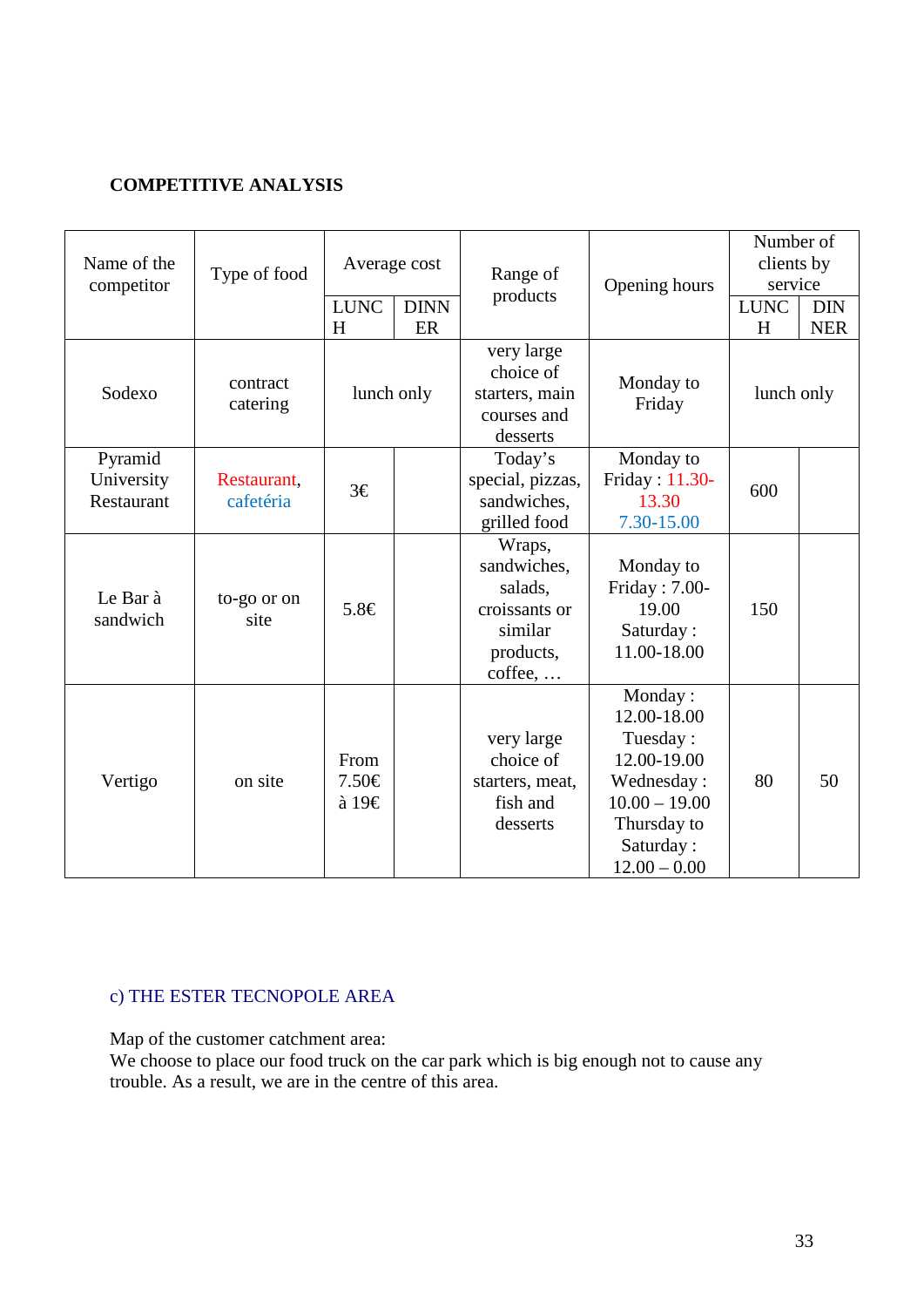

#### **Caption :**

- A : Michard Brasserie
- B : Ester University Restaurant
- C : Company Restaurant
- D : Coupole
- $E : ENSIL$
- F : Settlement area

Blue : competition poles Red : demand poles

#### **ANALYSIS OF THE DEMAND**

Most clients work in this area and we must also take into account the students who are there.



|                 | Number<br>of<br>workers/ | Lunch<br>voucher/price | Is there a<br>restaurant<br>in the<br>company? |    |                            |                     | Where do they eat? |            |                | Is there<br>another room<br>available to<br>eat? |  |
|-----------------|--------------------------|------------------------|------------------------------------------------|----|----------------------------|---------------------|--------------------|------------|----------------|--------------------------------------------------|--|
|                 | students                 | of a meal              | <b>YES</b>                                     | NO | <b>Staff</b><br>restaurant | Lunch<br><b>Box</b> | To-<br>go<br>food  | <b>YES</b> | N <sub>O</sub> |                                                  |  |
| Workers         | 1825                     | 8€                     | X                                              |    | X                          | X                   | X                  |            | X              |                                                  |  |
| <b>Students</b> | 799                      | 3ç€                    |                                                | X  | <b>RU</b>                  |                     | X                  |            | X              |                                                  |  |

## **COMPETIVE ANALYSIS**

We consider the businesses in the area as direct competitors (the cafeteria and the student restaurant) but we are faster.

The other competitors are located further away and you need a car.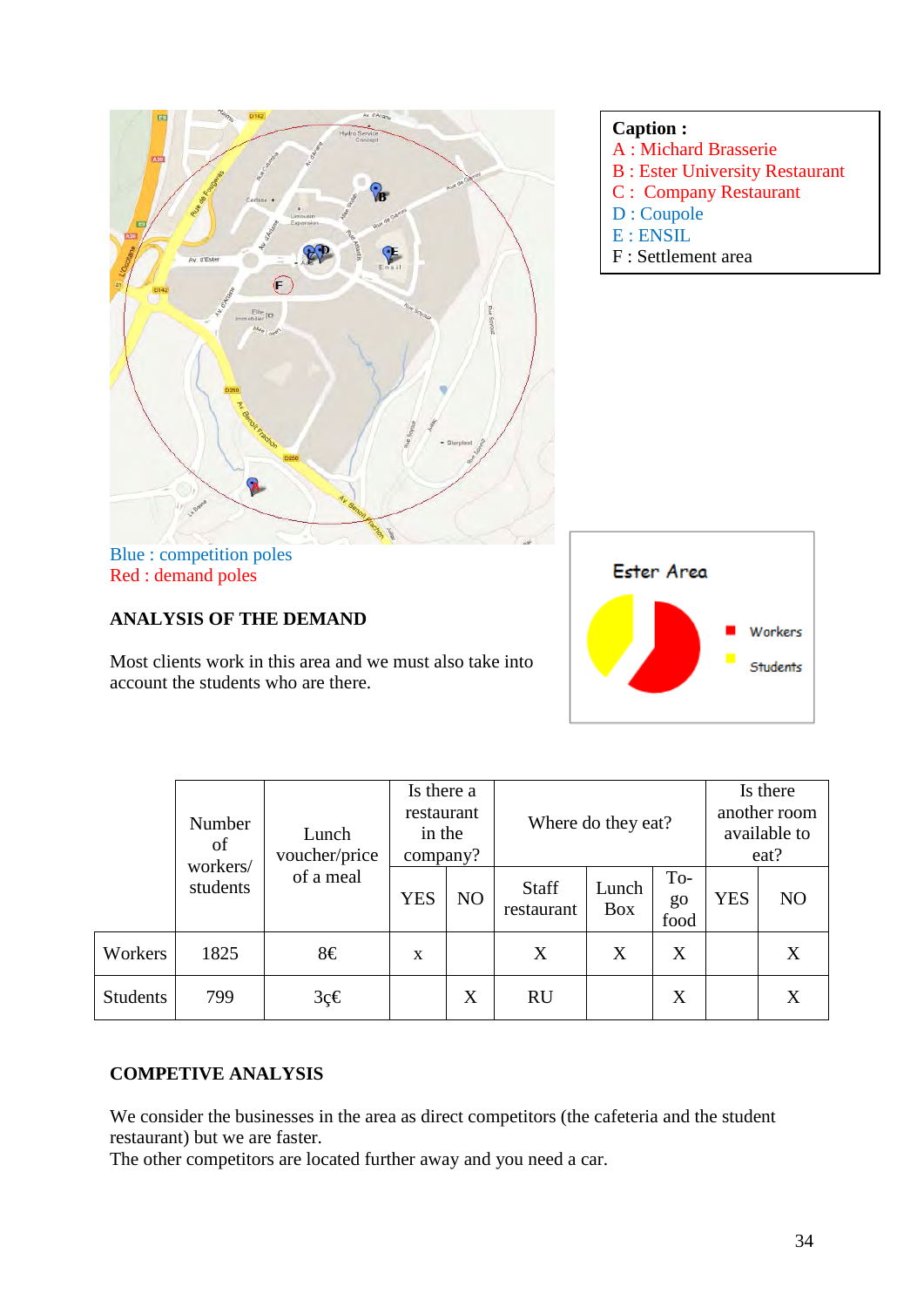We consider as direct competitors the establishments in the area, that is to say the cafeteria offer and the « school » offer considering our 'time' promise.

The« shopping center» and « Jean Monnet » offers seem less competitive from the point of view of this criteria owing to the relative distance and the need to take a vehicle.

| Name of the                 | Type of food                         | Average cost                |                   | Range of                                                 | opening<br>hours                           | number of<br>clients by<br>service |
|-----------------------------|--------------------------------------|-----------------------------|-------------------|----------------------------------------------------------|--------------------------------------------|------------------------------------|
| competitor                  |                                      | <b>LUNC</b><br>H            | <b>DINN</b><br>ER | products                                                 |                                            | <b>LUNCH</b>                       |
| Staff restaurant            | traditional<br>food                  | 8€                          |                   | Salads, main<br>course, dessert,<br>grilled food,<br>etc | Monday to<br>Friday:<br>$11.30 -$<br>14.00 | 130                                |
| <b>Chez Michard</b>         | to-go or on<br>site                  | De $8 \in$<br>$\lambda$ 14€ | Idem              | Flammenkuch,<br>bruschetta,<br>$etc.$                    | Monday to<br>Friday:<br>$8.00 - 20.30$     | 80                                 |
| Student restaurant<br>Ester | Restaurant                           | $3 \in$                     |                   | Plat du jour,<br>pizzas,<br>sandwiches,<br>grillades     | Monday to<br>Friday:<br>$11.30 -$<br>13.30 | 260                                |
| Jean Monnet                 | Brasserie and<br>traditional<br>food | 7ۈ<br>$11 \in$              |                   | full menu, and<br>shorter fomula                         | Monday to<br>Friday:<br>$12.15 -$<br>14.00 | $50 - 60$                          |

#### **THE STUDENT RESTAURANT IN ESTER**

far.

It is the only catering place for the students who live in this area. The others are quite

A lot of employees have lunch at home or in other shopping centres nearby because they find the offer a little too monotonous.

 The university ENSIL restaurant is the only catering place for the students in the area. The other university restaurants are far away.

As to people in employemnt, they often go back home or eat in the nearest shopping centre area catering places (Leclerc and Cora). because the offer of their company restaurant is not varied enough.

It is better for us to settle in the centre of la coupole car park, which will allow us to catch the students of the technopole as well as the staff of the technopole.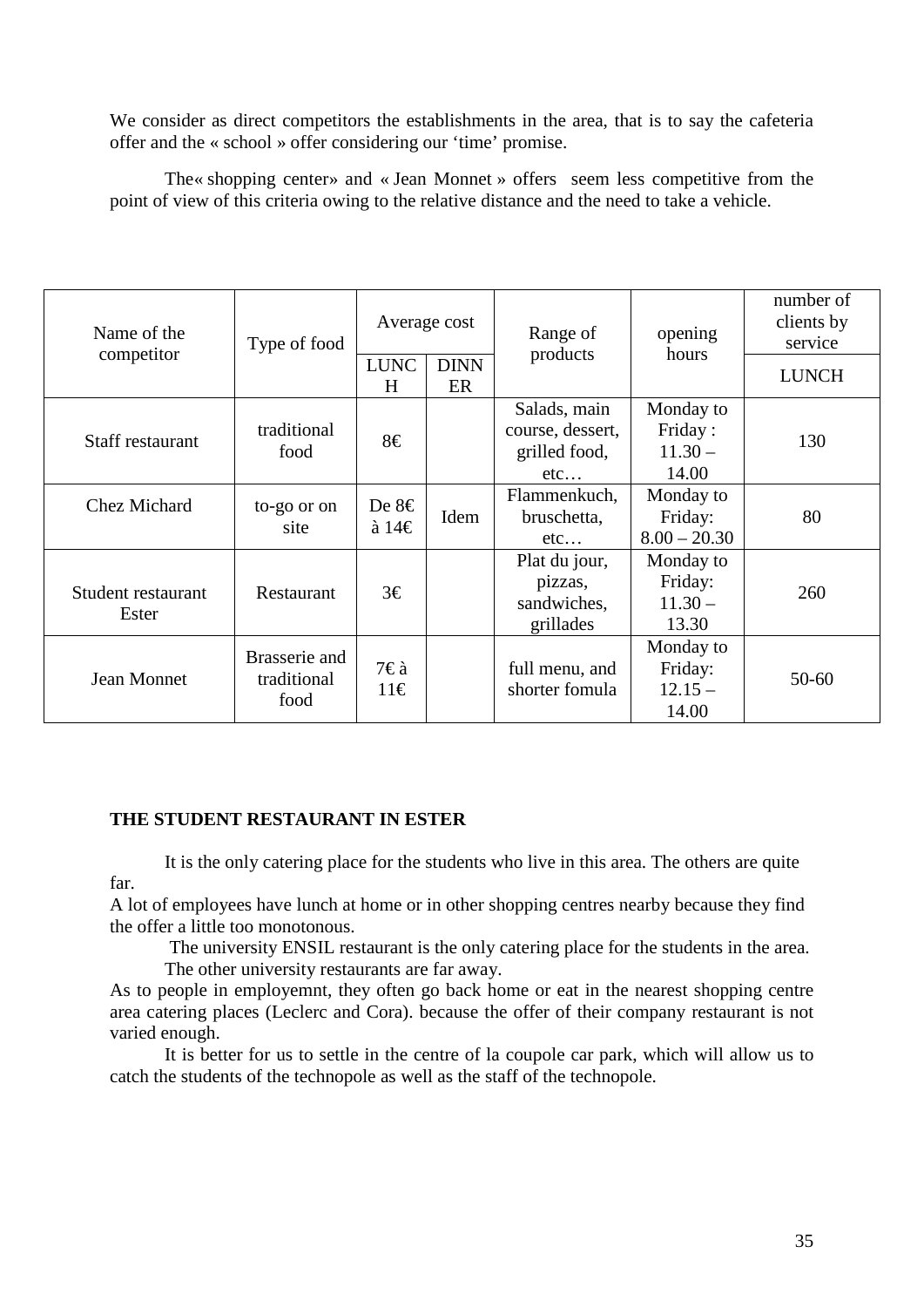#### d) ANALYSIS OF THE BORIE AREA

We define the limits of the customer catchment area within a radius of a 5 minutes' walk around our site.

#### **ANALYSIS OF THE DEMAND**

As we can see, La Borie university restaurant caters for two study places which are the scientific campus of La Borie (IUT) and the campus of La Borie Science and Technique university (ENSCI), as well as the CROUS which is scattered into 3 poles.

#### Borie area



Contrary to the other zones, we are on an area composed of a single customers' segment, the students of the campus (even if we find customers in employment like teachers and administrative staff).

The customers' potential can be assessed as follows :

|                                | number<br>of<br>workers | price<br>of a |            | Is there a<br>restaurant in the<br>company? | Where do they eat?    |              | Is there another<br>room available<br>to eat? |            |          |
|--------------------------------|-------------------------|---------------|------------|---------------------------------------------|-----------------------|--------------|-----------------------------------------------|------------|----------|
|                                | /students               | meal          | <b>YES</b> | NO                                          | Student<br>restaurant | Lunch<br>box | To-go<br>food                                 | <b>YES</b> | NO       |
| Students/pupils                | $4041*$                 | 8€            |            | $\times$                                    | $\times$              |              | $\times$                                      |            | $\times$ |
| <b>CROUS</b><br>accomodation   | 476                     | 8€            |            | $\times$                                    | $\times$              | $\times$     |                                               | $\times$   |          |
| Administration<br><b>CROUS</b> | 18                      | $10 \in$      |            | $\times$                                    | $\times$              | $\times$     |                                               |            | $\times$ |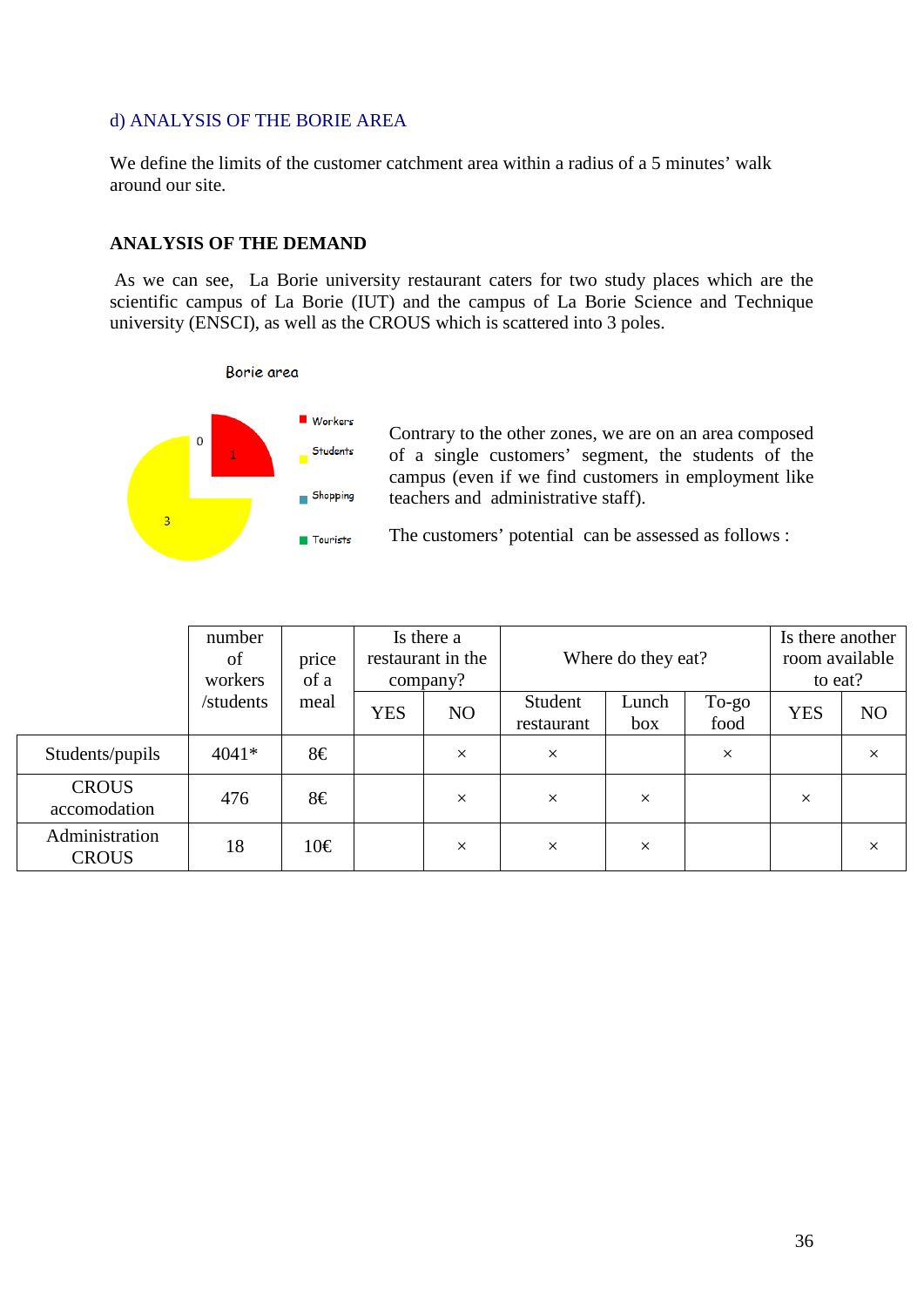# **COMPETITIVE ANALYSIS**

| Name of competitor                       | Type of                                              | Average cost           |                | Range of                                                                                                           | Opening                                                                         |
|------------------------------------------|------------------------------------------------------|------------------------|----------------|--------------------------------------------------------------------------------------------------------------------|---------------------------------------------------------------------------------|
| $(firm + proportion)$                    | food                                                 | <b>MIDDAY</b>          | <b>EVENING</b> | products                                                                                                           | hours                                                                           |
| La Borie University<br>restaurant        | Restaurant,<br>trattoria,<br>cafetéria,<br>on site   | De 3ۈ<br>4€            | De 3€à 4€      | Grilled<br>food, kebab,<br>pasta,<br>sandwiches,<br>croissants<br>and similar<br>products,<br>pizzas,<br>breakfast | Monday to<br>Friday 7.30-<br>17.00<br>11.30-13.30<br>11.30-13.30<br>18.30-20.30 |
| Camille Guérin<br>University restaurant  | Restaurant,<br>cafeteria or<br>take away,<br>on site | $3 \in$                | $3 \in$        | The day's<br>special,<br>grilled food,<br>pizzas,<br>salad bar                                                     | Monday to<br>Friday<br>11.30-13.30<br>18.45-20.00<br>12.00-14.00                |
| <b>Pyramide University</b><br>restaurant | Restaurant,<br>cafeteria,<br>on site                 | $3 \in$                |                | The day's<br>special,<br>pizzas,<br>sandwiches,<br>grilled food                                                    | Monday to<br>Friday<br>$: 11.30 -$<br>13.30<br>7.30-15.00                       |
| Litterature university<br>cafeteria      | to-go or on<br>site                                  | From<br>2.90€ 3€       |                | Salads,<br>sandwiches,<br>savoury<br>tarts,<br>quiches,<br>pizzas,<br>croissants<br>and similar<br>products        | Monday to<br>Thursday:<br>7.50-17.00<br>Friday:<br>7.30-16.00                   |
| Hyper U Corgnac                          | to-go                                                | From<br>8,50€to<br>10€ |                | large range<br>of products                                                                                         | Monday to<br>Saturday:<br>9.00-20.00                                            |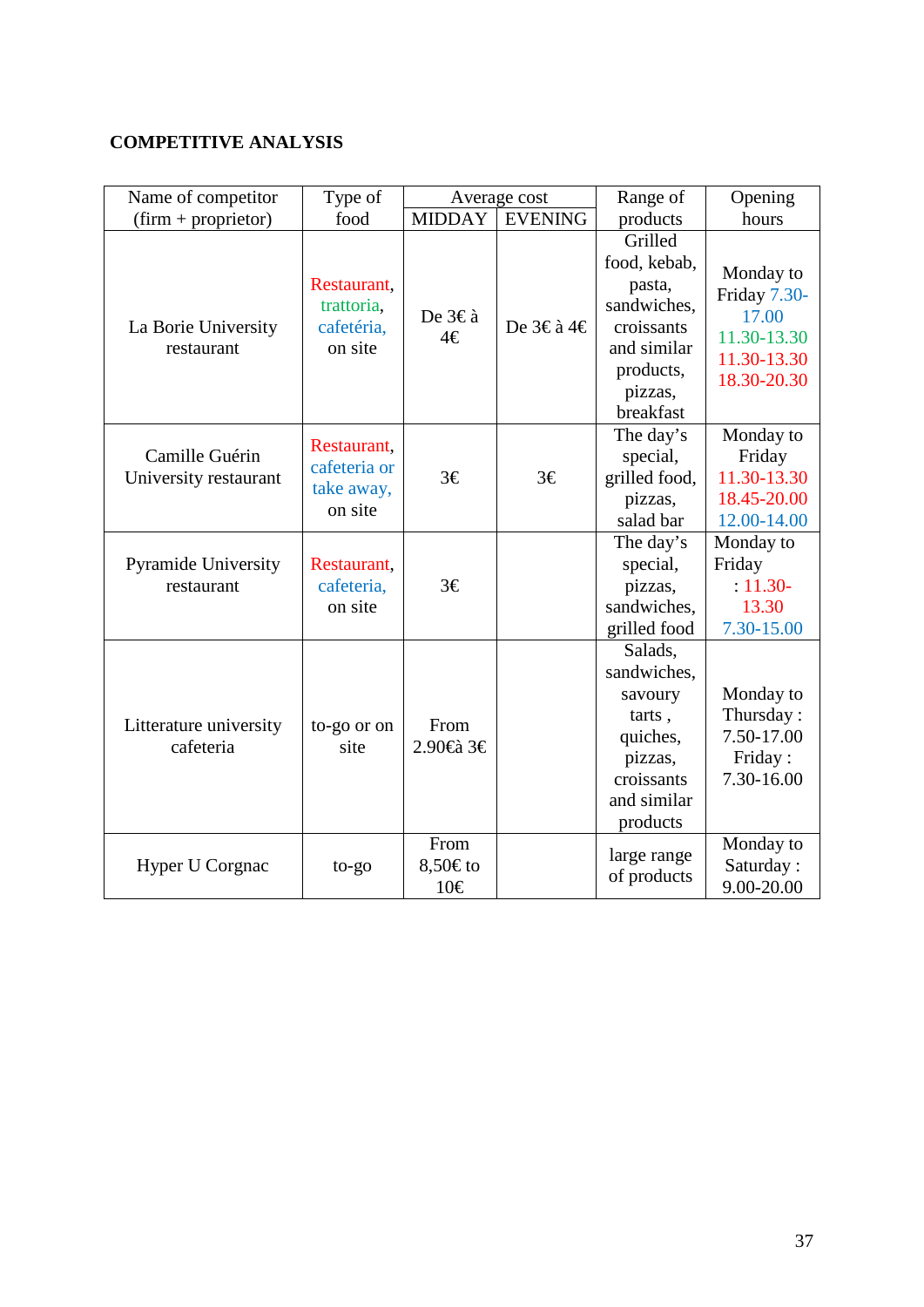# **Enclosure 3 : our menus**

# **SUMMER**

| <b>WOK</b>           |                                                                 |
|----------------------|-----------------------------------------------------------------|
| <b>Sunshine Wok</b>  | Shredded pepper, tomatoes, onions, courgettes, garlic and bacon |
| "Marinière" Wok      | Chinese noodles, marinières mussels                             |
| <b>Fish Wok</b>      | Whiting, broad beans, leeks, tomatoes                           |
| <b>Freshness Wok</b> | Duck aigillettes, melon, mint, balsamic vinegar                 |

| <b>Street Food</b>     |                                                                                                                           |
|------------------------|---------------------------------------------------------------------------------------------------------------------------|
| <b>Slices of bread</b> | Tomatoes, mozzarella, chopped basil                                                                                       |
|                        | Parma ham, melon and Port reduction                                                                                       |
| <b>Burger</b>          | Smoked salmon, dried tomatoes, pine kernels, light cream<br>with lemon, chives, boiled potatoes, salad and pickled onions |
| <b>Tartlet</b>         | Trout, leeks, fresh goat cheese                                                                                           |
| <b>Asian style</b>     | Spring rolls, mixed salad, soya sauce                                                                                     |
| <b>Cornet of chips</b> | Kadaïf king prawns, fresh chopped herbs and carrot crisps                                                                 |
|                        | Beef fingers with citronella and coriander, white sauce and                                                               |
|                        | home made chips                                                                                                           |
| Box                    | <b>Vitello Tonato veal and pasta</b>                                                                                      |

| <b>DESSERTS</b>          |                                      |
|--------------------------|--------------------------------------|
| <b>Muffin</b>            | <b>Chestnut and dark chocolate</b>   |
| <b>Cheesecake</b>        | White chocolate and red berry coulis |
| <b>Crumble</b>           | Apple and rhubarb                    |
| <b>Freshness dessert</b> | Pears, dates, prunes and nuts        |

# **AUTUMN**

| $\blacksquare$ WOK   |                                                                |
|----------------------|----------------------------------------------------------------|
| <b>From Limousin</b> | Apples, chestnuts, potatoes, black pudding                     |
| Veg'                 | Turnips, liks, cauliflower, carrots, beetroot, nuts, hazelnuts |
| <b>Duck</b>          | Duck aiguillettes, potatoes, mushrooms, leeks, cream           |
| Indian Summer        | Coco milk turkey, rice, pineapple                              |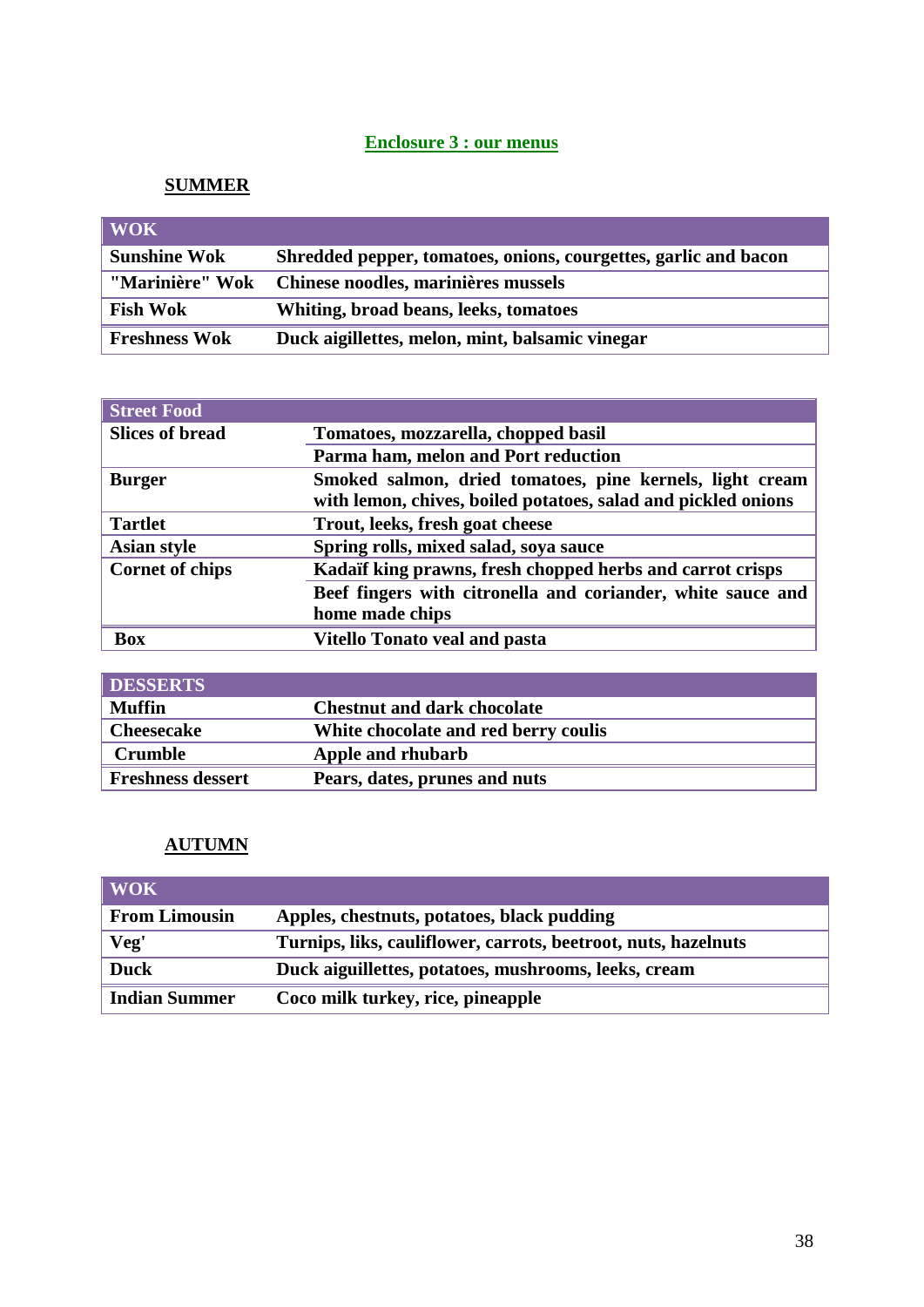| <b>Street Food</b>     |                                                                                         |  |  |
|------------------------|-----------------------------------------------------------------------------------------|--|--|
| <b>Slices of bread</b> | <b>Black pudding, caramelized apples</b>                                                |  |  |
|                        | Fresh pear, roquefort cheese, nuts                                                      |  |  |
| <b>Burger</b>          | Knuckle of pork with purple mustard from Brive, potatoes                                |  |  |
| <b>Tartlet</b>         | Duck confit, sautées potatoes                                                           |  |  |
| <b>Asian style</b>     | Nems of beef tongue, mixed salad, spicy sauce                                           |  |  |
| <b>Cornet of chips</b> | <b>Camembert</b><br>cranberry<br>with breadcrumbs,<br>covered<br>marmelade, mixed salad |  |  |
|                        | Chicken aiguillettes covered with breadcrumbs, homemade<br>chips                        |  |  |
| Box                    | <b>Chitterling parmentier</b>                                                           |  |  |

| <b>DESSERTS</b>          |                                        |
|--------------------------|----------------------------------------|
| Muffin                   | <b>Chestnut, and black chocolate</b>   |
| <b>Cheesecake</b>        | White chocolate and red berries coulis |
| <b>Crumble</b>           | Apple and rhubarb                      |
| <b>Freshness dessert</b> | Pear, dates, prunes and nuts           |

# **WINTER**

| <b>WOK</b>               |                                                                       |
|--------------------------|-----------------------------------------------------------------------|
| <b>Country style wok</b> | Thinly sliced pork, black radish, turnip, celery                      |
| <b>Beef wok</b>          | Thinly sliced beef, cabbage, onions, carrots, sesame oil and<br>seeds |
| <b>Slightly acid wok</b> | Thinly sliced duck, orange glazed turnips                             |
| <b>Alsacian wok</b>      | Pork fillet, spätzle, Michard beer sauce                              |

| <b>STREET FOOD</b>      |                                                             |
|-------------------------|-------------------------------------------------------------|
| <b>Slices of bread</b>  | <b>Roastbeef, Boursin</b>                                   |
|                         | Potatoes, reblochon cheese, smoked breast of pork, cream    |
| <b>Burger</b>           | Salmon, fennel, dill cream, bed of iceberg salad            |
| <b>Tartlet</b>          | Roquefort, goatcheese, camembert                            |
| <b>Asian</b>            | Nems of beef tongue, mixed salad, spicy sauce               |
| <b>Cornets of chips</b> | Fish fingers coated in breadcrumbs, cocktail sauce and      |
|                         | homemade chips                                              |
|                         | Prawn fritters and mixed salad (salad, soya, cabbage, mint) |
| <b>Box</b>              | Pumpkin and potato mash, shredded duck                      |

| <b>DESSERTS</b>          |                               |
|--------------------------|-------------------------------|
| <b>Freshness dessert</b> | Plain grapefruit salad        |
| <b>Brownie</b>           | Dark chocolate and pecan nuts |
| <b>Chocolate bar</b>     | <b>Banana/caramel</b>         |
| <b>Cheesecake</b>        | Spéculos / clementine         |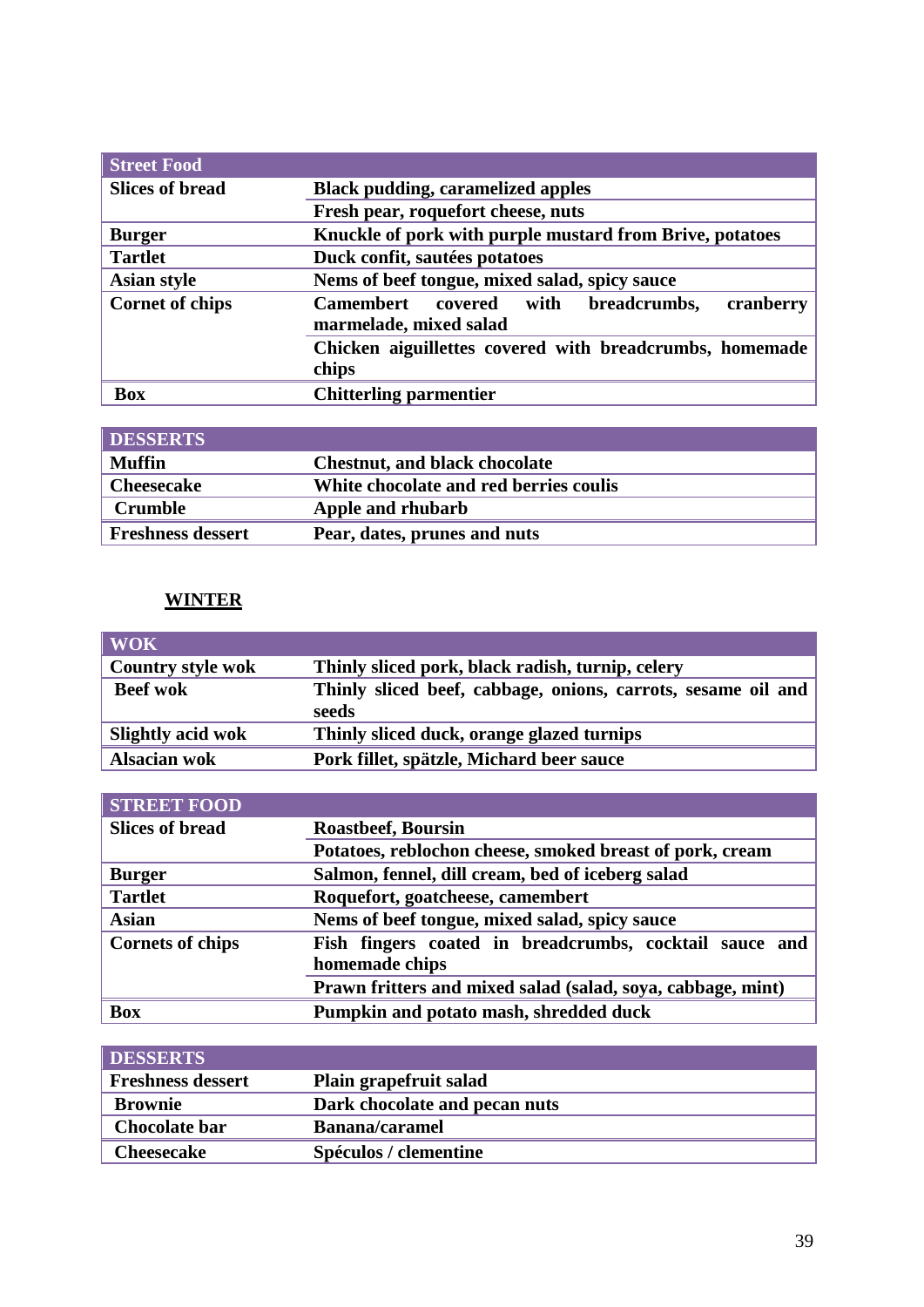# **Enclosure 4 : The children's dessert menu**

|                                                  | Children's event order (afternoon break, birthday party)    |
|--------------------------------------------------|-------------------------------------------------------------|
| And sweet offer for receptions/ Garden parties   |                                                             |
| Sweet offer suggesting colourful greedy products |                                                             |
| Cupcake                                          | - Dark chocolate with a melting heart of cherry             |
|                                                  | - Dark chocolate with a runny heart of raspberry            |
|                                                  | - Pistachio and caramel crunchy chips                       |
| Popcake                                          | - Yoghurt cake ball, crystallized strawberry heart and dark |
|                                                  | chocolate coating                                           |
|                                                  | - Chocolate crunchy cake, vanilla light cream and Tagada    |
|                                                  | strawberry chips                                            |
|                                                  | - Sponge with a taste of peanut and caramel cream with a    |
|                                                  | milk chocolate and peanut chip coating                      |
| <b>Cookies</b>                                   | - With three chocolates                                     |
|                                                  | - Dark chocolate and caramel                                |
|                                                  | - Hazelnut and Nutella spread                               |
| <b>Pancakes</b>                                  | - Nutella spread                                            |
|                                                  | -Spéculos cream                                             |
|                                                  | - Chantilly cream                                           |
|                                                  | - Sugar                                                     |
|                                                  | - Honey                                                     |
|                                                  | - Jam (strawberry, apricot)                                 |
|                                                  | - Banana and dark chocolate                                 |
|                                                  | - Caramelized apples and salty caramel                      |
| Waffles                                          | The same as for pancakes                                    |
| <b>Candy floss</b>                               | Taste:                                                      |
|                                                  | - Strawberry                                                |
|                                                  | - Cherry                                                    |
|                                                  | - Blackberry                                                |
|                                                  | - Banana                                                    |
|                                                  | - Vanilla                                                   |
|                                                  | - Chewing-gum                                               |
|                                                  | - Coke                                                      |
| <b>Smoothies</b>                                 | - Yoghurt, strawberry, raspberry, orange, sugar             |
|                                                  | - Apple, pear, vanilla, honey, milk                         |
|                                                  | - Milk, banana, cinnamon                                    |
|                                                  | - Pineapple, carrot, orange                                 |
|                                                  | -Coco milk, grapefruit, sugar, orange                       |
|                                                  | - Apricot, peach, orange, lichie                            |
| <b>Kebabs</b>                                    | - Fresh fruit kebab                                         |
|                                                  | - Sweet kebab                                               |
|                                                  | - Dried fruit kebab                                         |
| <b>Chocolate coated sweets</b>                   | - Heart of coconut, milk chocolate coating                  |
|                                                  | - Heart of passion fruit, dark chocolate coating            |
|                                                  | - Heart of cherry, white chocolate coating                  |
|                                                  | - Heart of apricot, dark chocolate coating                  |
| Chocolate fountain                               | - With sweets                                               |
|                                                  | - With fruit                                                |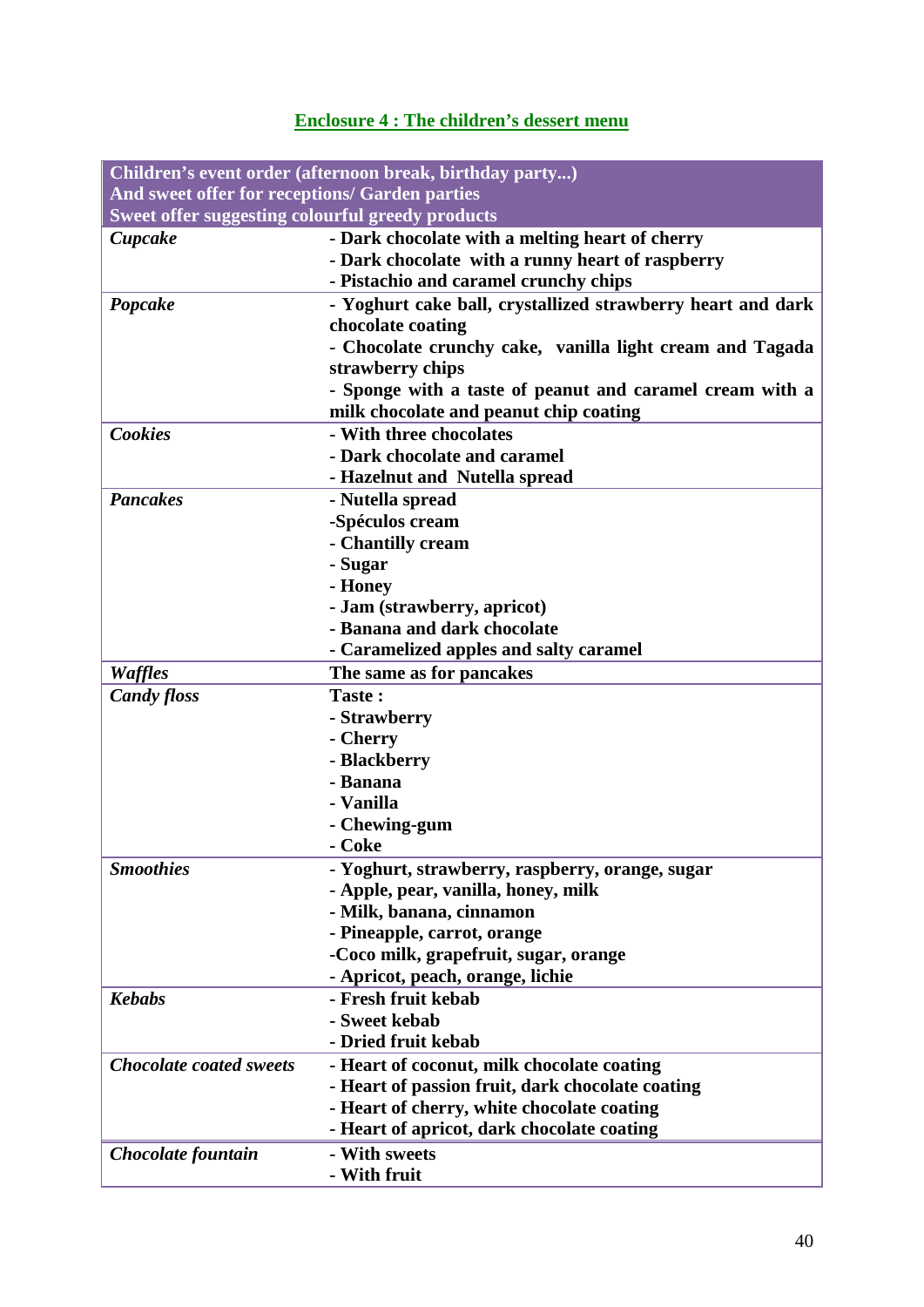| <b>Event offer: selection of finger food</b> |                                              |
|----------------------------------------------|----------------------------------------------|
| Posh offer with a higher material cost       |                                              |
| <b>Balls coated in breadcrumbs</b>           | - Mozzarella                                 |
|                                              | - Goatcheese / cherry heart                  |
|                                              | -Mexican style spicy beef (hot pepper,       |
|                                              | green pepper)                                |
|                                              | - Indian style turkey                        |
| <b>Tartlets</b>                              | - Trout and leek fondue                      |
|                                              | - Cantal tatin                               |
|                                              | - Pear and roquefort                         |
|                                              | - Scallops and chicory                       |
| <b>Slices of bread</b>                       | - Beef carpaccio                             |
|                                              | - Tomatoes/mozzarella/basil                  |
|                                              | - Salmon duo with lemon and chives           |
|                                              |                                              |
|                                              | - Green asparagus and gratinated comté       |
|                                              | cheese                                       |
| <b>Burgers</b>                               | - Traditional burger                         |
|                                              | - Foie gras burger/pickled onions            |
|                                              | - Lobster burger/homemade mayonnaise         |
|                                              | vegetable<br>-Pickled<br>burger<br>(peppers, |
|                                              | onions, carrots, turnips)                    |
| <b>Spoonfuls</b>                             | - Scallop tartare and mango dices            |
|                                              | - Salmon tartare with fine herbs and lime    |
|                                              | - Guacamole and prawns                       |
|                                              | - Stewed apple and black pudding             |
| <b>Toasts</b>                                | - Foie gras and fig                          |
|                                              | - Smoked salmon and light cream              |
|                                              | - Fresh cheese, dried fruit and mill pepper  |
|                                              | Chopped tomatoes and tripes from             |
|                                              | Limousin                                     |
| <b>Kebabs</b>                                | - Calamary, artichoke, crystallized tomato   |
|                                              | - Beef, crystallized new potato, onion ring  |
|                                              | - Peking duck, glazed carrot, glazed turnip  |
|                                              | - Grilled vegetable dices                    |

# **Enclosure 5 : Event menu for an evening cocktail buffet or other**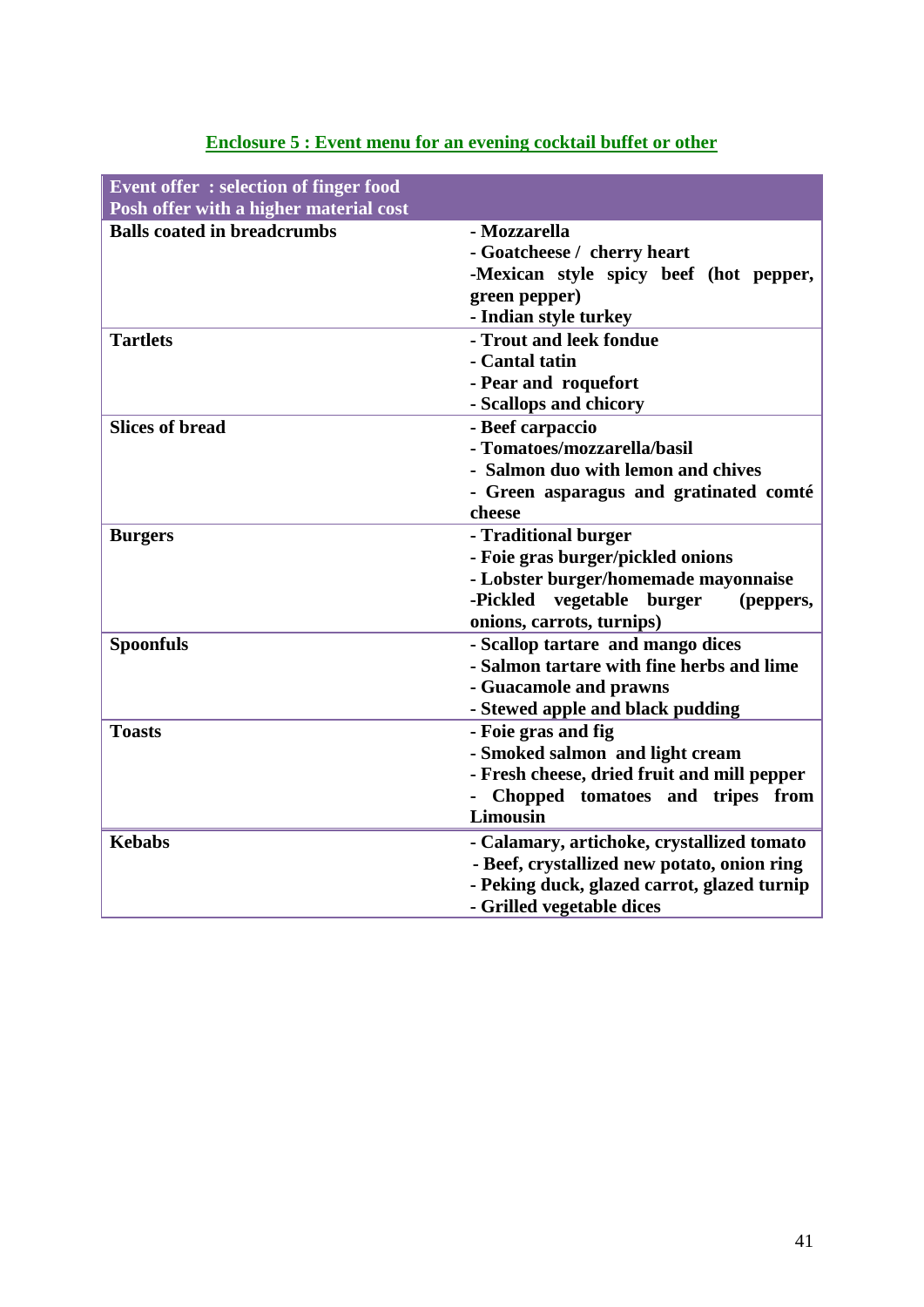# **Enclosure 6 : synthetic view of the truck**



 $\mathbf{F} \times \mathbf{D} \times \mathbf{R}$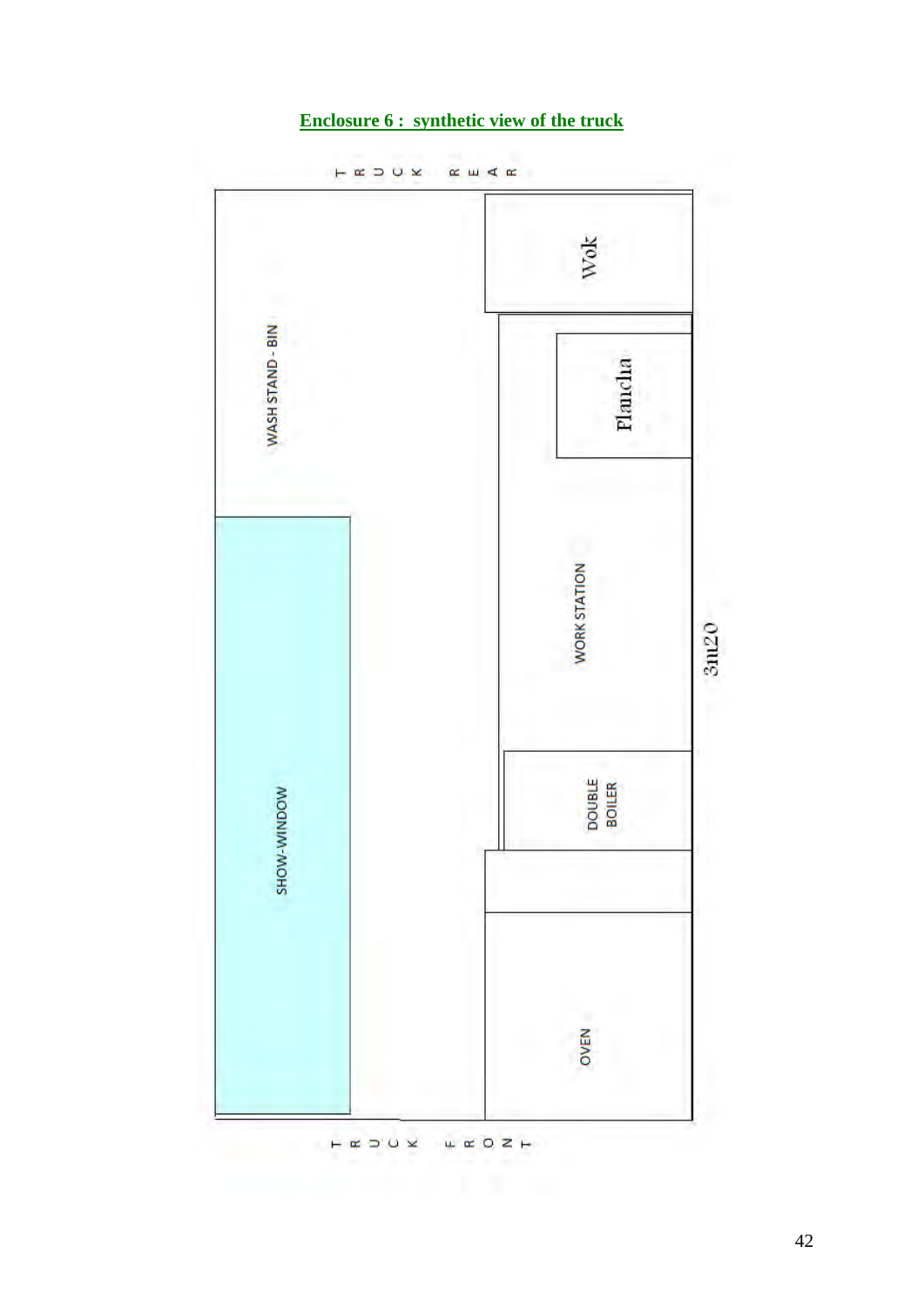| <b>Possible choices</b>           | How does it work?                                                                                                                                                                                              | <b>Advantages</b><br>(financial,<br>ecological and<br>feasibility)                                                                                                      | <b>Disadvantages</b>                                                                                                                                                                                                             |  |
|-----------------------------------|----------------------------------------------------------------------------------------------------------------------------------------------------------------------------------------------------------------|-------------------------------------------------------------------------------------------------------------------------------------------------------------------------|----------------------------------------------------------------------------------------------------------------------------------------------------------------------------------------------------------------------------------|--|
| <b>Electricity</b>                | Recharging with<br>battery.                                                                                                                                                                                    | Ecological: No<br>carbon dioxide<br>emission, electricity<br>is a clean and<br>renewable energy.                                                                        | Technical: Not<br>enough powerful for<br>our truck.<br>Lack of feasibility.                                                                                                                                                      |  |
| <b>Bio fuel</b><br>(or agro fuel) | Obtained<br>from<br>oil<br>and derived products,<br>such as biodiesel;<br>Or alcohol, from<br>sugars, starch,<br>cellulose or<br>hydrolyzed lignite<br>(bio ethanol).<br>It is mixed with<br>petrol or diesel. | Ecological: reduction<br>of greenhouse<br>gas<br>emission, answer to<br>the depletion of fossil<br>energies.<br>Financial: reduction<br>of fuel price (we use<br>less). | Environmental and<br>social:<br>Monopolization of<br>the earth resources.<br>Economic: You need<br>30% more bio fuel<br>than when using oil,<br>profitable only if the<br>price per oil barrel<br>does not exceed 75<br>dollars. |  |
| <b>Biogas</b>                     | <b>Obtained</b> from<br>animal or organic<br>materials<br>fermentation, it is<br>used as a vehicle<br>green fuel.                                                                                              | Ecological: reduces<br>carbon dioxide<br>emissions                                                                                                                      | Technical: Necessity<br>to collect the waste<br>such<br>compost<br>as<br>from the population<br>and<br>have<br>to<br>it<br>transformed<br>by<br>a<br>organic<br>recovery<br>waste unit.                                          |  |
| <b>Hybrid system</b>              | Hybrid<br>that<br>means<br>the vehicle has two<br>engines (thermal and<br>electric).                                                                                                                           | Economic: the fuel<br>consumption is<br>reduced.<br>Technical: the<br>vehicle is<br>autonomous, relay<br>between the thermal<br>engine and the<br>batteries.            | Economic:<br>the<br>vehicle<br>purchase<br>price is high.<br>Technical: useful in<br>the city, less efficient<br>on motorways and in<br>case of very cold<br>weather (the electric<br>engine has less work<br>to do).            |  |

# **Enclosure 7: Comparative study for the food truck supply**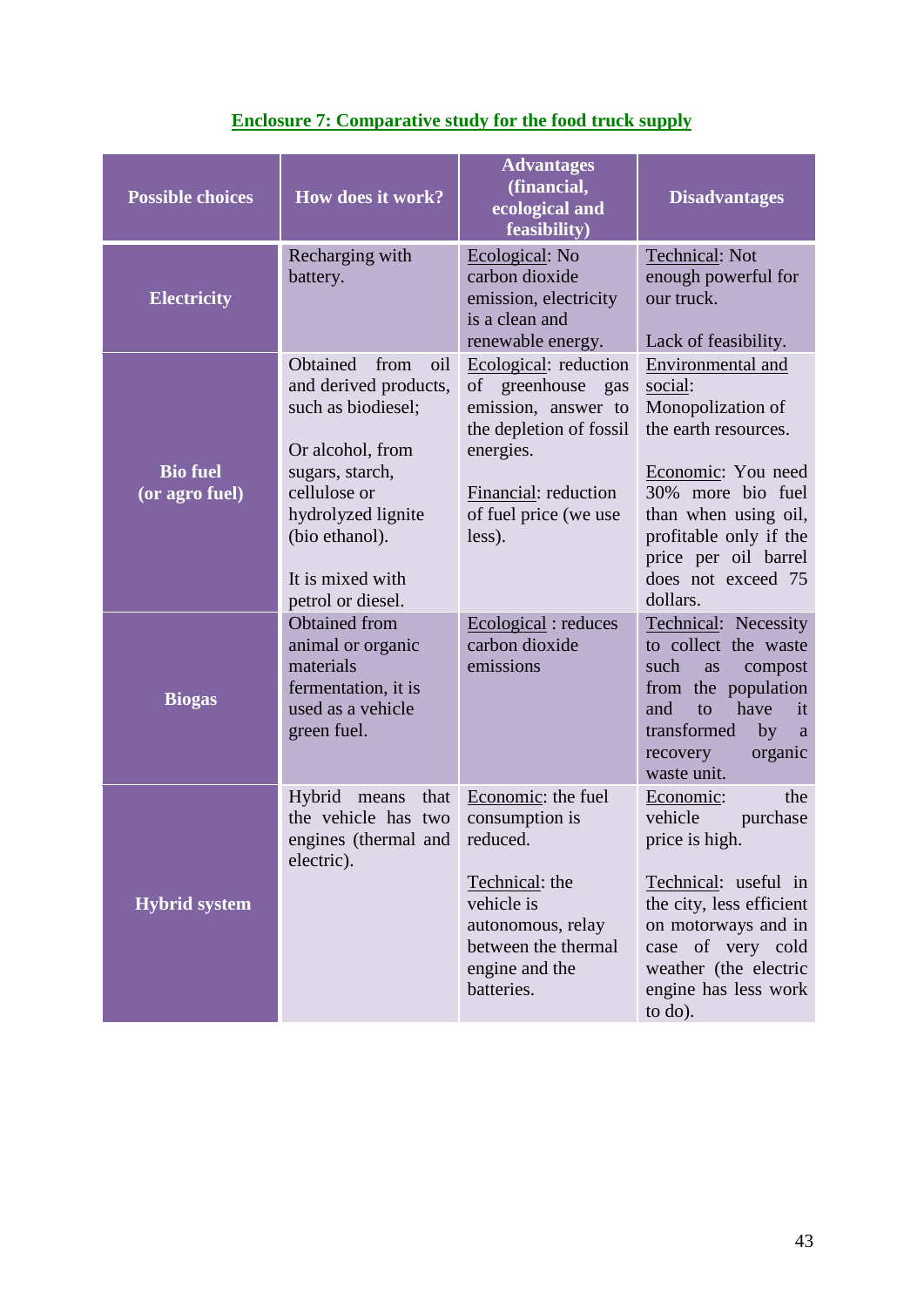# **Enclosure 8 : Truck equipment**

| Selected materials            | Justification                          |
|-------------------------------|----------------------------------------|
| Bain marie                    | The double boiler ensures optimized    |
| -Size 335*630*245             | temperature to the wok preparation.    |
| -Power 1200W                  |                                        |
| -Voltage 2430V                |                                        |
| -Weight 15kg                  |                                        |
| -Electric supply              |                                        |
| -Price $153 \text{ } \in$ HT  |                                        |
| Wok                           | Essential to achieve our purpose.      |
| -Size 700*400*1040            |                                        |
| -Electric supply              |                                        |
| -Price 2444 $\in$ TTC         |                                        |
|                               |                                        |
| Combined steamer              | Used for crispy finger-food. To ensure |
| -Size 700*695*620             | optimized<br>temperature<br>for<br>and |
| -Voltage 230/400V             | cooking.                               |
| -5 levels                     |                                        |
| -Conventional + steam         |                                        |
| -Price $1066 \text{ } \in$ HT |                                        |
| 2 refrigerated tables         | Allows to keep food in a cool place    |
| $=$ >Size 1795*600*850        | and to work on the top tables.         |
| -Weight 122kg                 |                                        |
| -Voltage 230V                 |                                        |
| -3 doors                      |                                        |
| -Price $1123 \in$             |                                        |
| $=$ >Size 900*700*850         |                                        |
| -Weight 70kg                  |                                        |
| -Voltage 230V                 |                                        |
| -2 doors                      |                                        |
| -Price 637 $\epsilon$ HT      |                                        |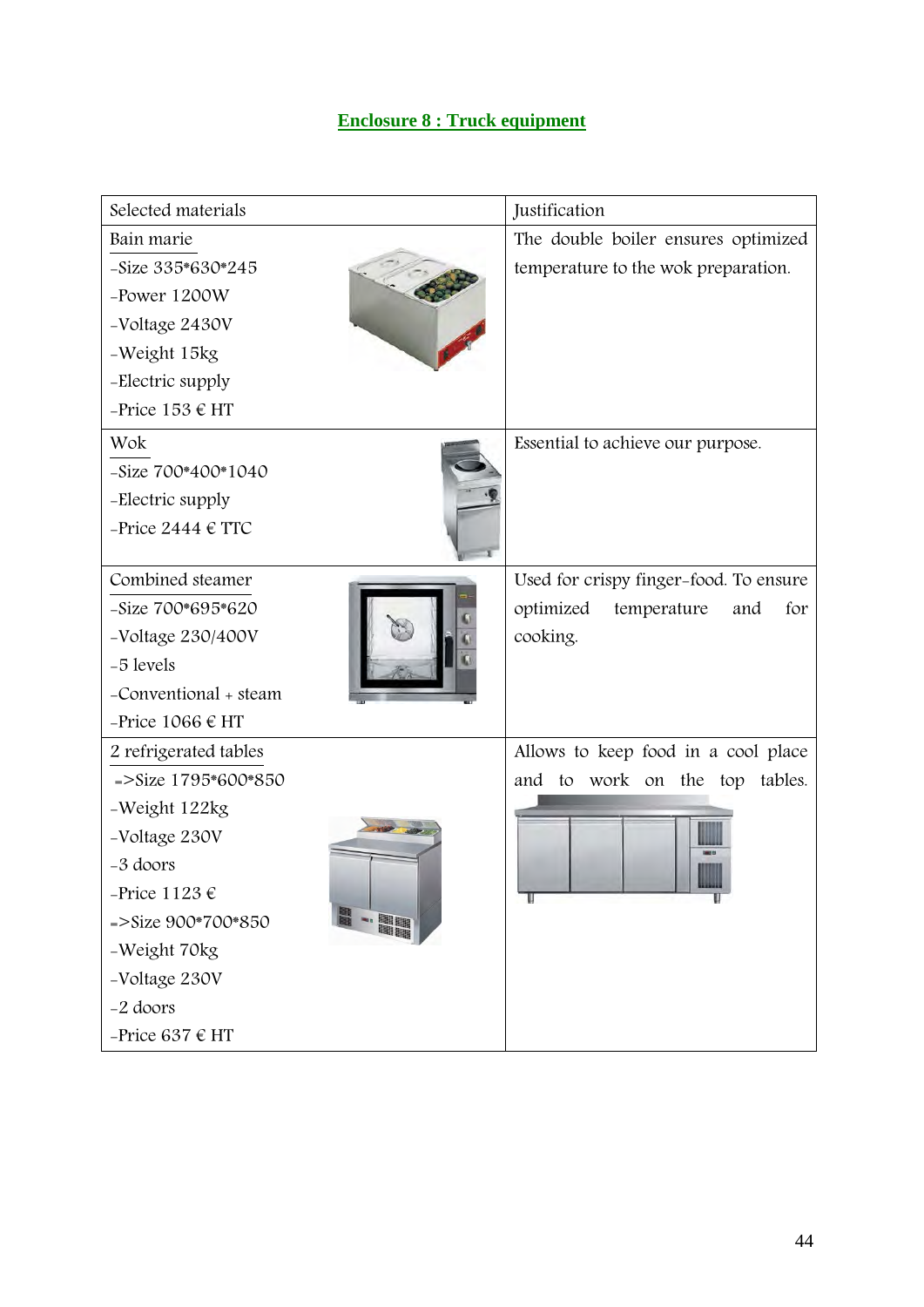| Oven          | Size: 700 x 695 x 620<br>Weight: 55kg<br>Voltage: 230/400 V<br>5 levels<br>Conventional + steam<br>Price: 1066€HT                                                                | We choose this oven<br>because it cooks food with<br>steam (which does not dry<br>the products).<br>Moreover, it has a big<br>capacity.      |
|---------------|----------------------------------------------------------------------------------------------------------------------------------------------------------------------------------|----------------------------------------------------------------------------------------------------------------------------------------------|
| Worktop       | Size: 304 depth 700 mm<br>Reinforced worktop with adjustable<br>legs.<br>Price: $287 \in$                                                                                        | Necessary to achieve the<br>setting up and the finishing.                                                                                    |
| Cleaning unit | -20 metres hose<br>-5litres stainless steel container<br>support<br>-Shock-proof spray gun<br>-Anti-pollution valve with double<br>safety devices (NF label)<br>Price: $271 \in$ | We need two units to clean<br>the surface of the kitchen<br>and the cold rooms. One of<br>them will be fixed in order<br>to clean the truck. |
| Bin           | -90litres bin<br>-Large opening (W.360 X H. 300<br>mm).<br>- Large and non-slip pedal.<br>- Dim. (Mm): H. 895 X W. 510 X D.<br>510.<br>Price : 99€                               | The purchase of two bins<br>will be necessary.                                                                                               |
| <b>Stoves</b> | -2 burners<br>-Power:31.3 kilowatt<br>-Ext size: $1200 \times 700 \times 900$ mm<br>-Weight: $183$ KG<br>3 068,43 €HT                                                            | We need two stoves to cook<br>our products. The six<br>burners will enable several<br>cooking simultaneously.                                |

# **Enclosure 9 : Equipment and arrangement of the space**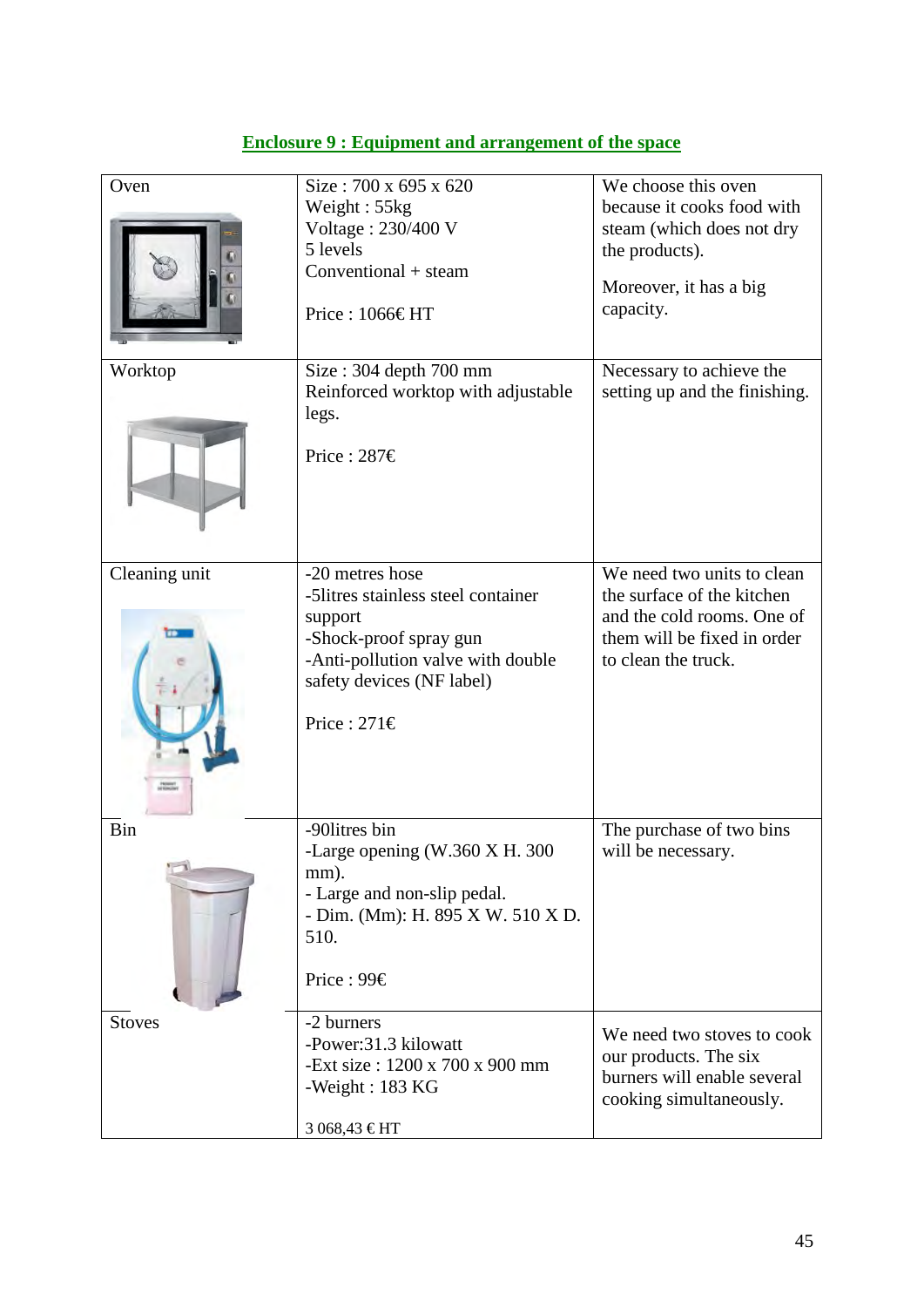| <b>Stoves</b>         | -4 burners<br>-Total power 35.8 kilowatt<br>$-Size: 1200 \times 700 \times 900$ mm<br>-Weight : $168$ KG<br>2715,95 €HT                                                                                                                                                                                                                                                                                                                                               |                                                                                  |
|-----------------------|-----------------------------------------------------------------------------------------------------------------------------------------------------------------------------------------------------------------------------------------------------------------------------------------------------------------------------------------------------------------------------------------------------------------------------------------------------------------------|----------------------------------------------------------------------------------|
| Cooler                | -5 levels<br>-Combined cooler GN1/1 and<br>600x400mm<br>-Power $1x230V-50Hz - 1050$ Watts<br>-Cooling $+90/+3$ °C (90min) 15kg<br>-Quick freezing $+90/-18$ °C (240min)<br>9 <sub>kg</sub><br>$-Size: 800x780xH900mm$<br>Price: $2590 \in$                                                                                                                                                                                                                            | A cooler will allow us to<br>stock the products we want<br>to conserve.          |
| <b>Extractor</b> hood | - 4x "Vortex Line" labyrinth filters<br>-Engine with central position placed<br>vertically 230V/1<br>-Stainless steel labyrinth grease filter<br>-Peripheral drip channel to collect<br>old greases fitted with a drain valve<br>-High temperature TL light (wet<br>room type IP65)<br>-Three-position speed control switch,<br>5 recessed lamp on the front panel<br>$-Size: (LxBxH) 2500x900xh450 Kg$<br>53 M <sup>3</sup> 1,37 1<br>Price : 192,00 <del>€</del> HT | This equipment will extract<br>the steam and smokes from<br>our operating space. |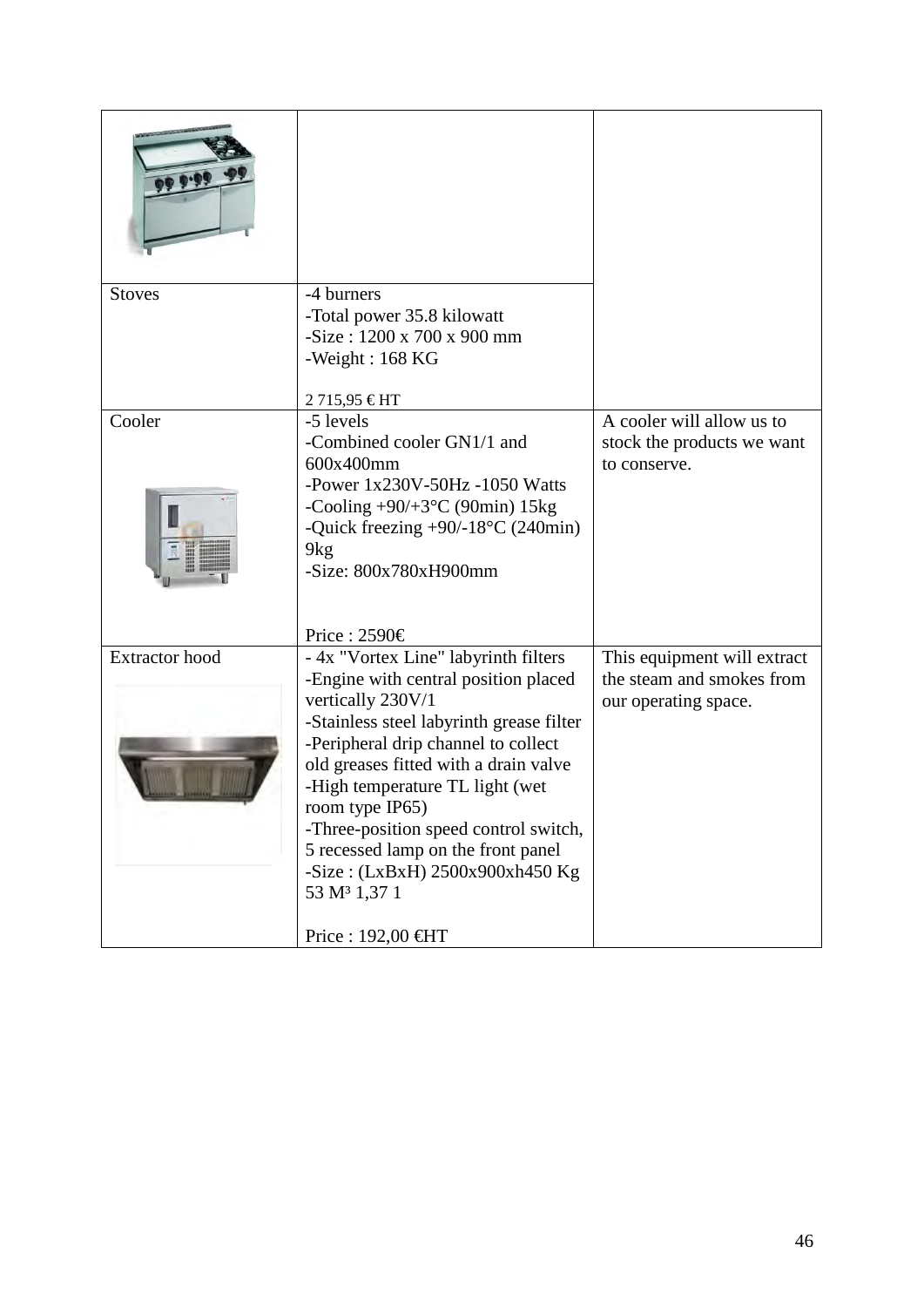#### **Enclosure 10: Hygiene respect**

To have the approval of the Veterinary Services Department (Direction des Services Vétérinaires) we must send this Committee a written request asking for approval explaining the characteristics of our project (equipment of the truck, kitchen, and laboratory). Then they will fix an appointment to inspect our mean of transport, and make sure that it complies with the sanitary standards.

These standards are stipulated both in the bylaw dated 9 May 1995 on the hygiene of food directly delivered to the consumer, and in the bylaw dated 20 July 1998 on the technical and hygienic conditions applying to food transport. In practice, the standards we will have to follow will depend on the delivered foodstuffs.

Although our delivery mean is a vehicle, it has to be equipped as a minimum of a contactless wash hand basin, enabling the staff to wash hands regularly during service. Besides, *"the surfaces in contact with food, including selling bars, stalls and worktops must be well-kept, easy to clean and to disinfect. They must be maintained in a permanent state of cleanliness and must be designed in smooth materials"* (article 23 from the bylaw dated 9 May 1995).

It must contain a sufficient quantity of drinking water and a refrigerating installation to keep the culinary preparations. Moreover, the inspections from the Veterinary Services and from the General Directorate for Fair Trading, Consumer Affairs and Fraud Control (DGCCRF) are frequent regarding food freshness standards, hygiene and healthiness. That's why we must be very strict concerning food storage, transport and packing.

#### Call to the Town Hall Hygiene Department:

"Anything related to hygiene matters refers to the HACCP (Hazard Analysis Critical Control Point) method. The standards for a food truck are very similar to a restaurant's". In the laboratory kitchen, a positive and negative cold room will be necessary for the storage. Meat, vegetables, eggs, butter, dairy products will be separated.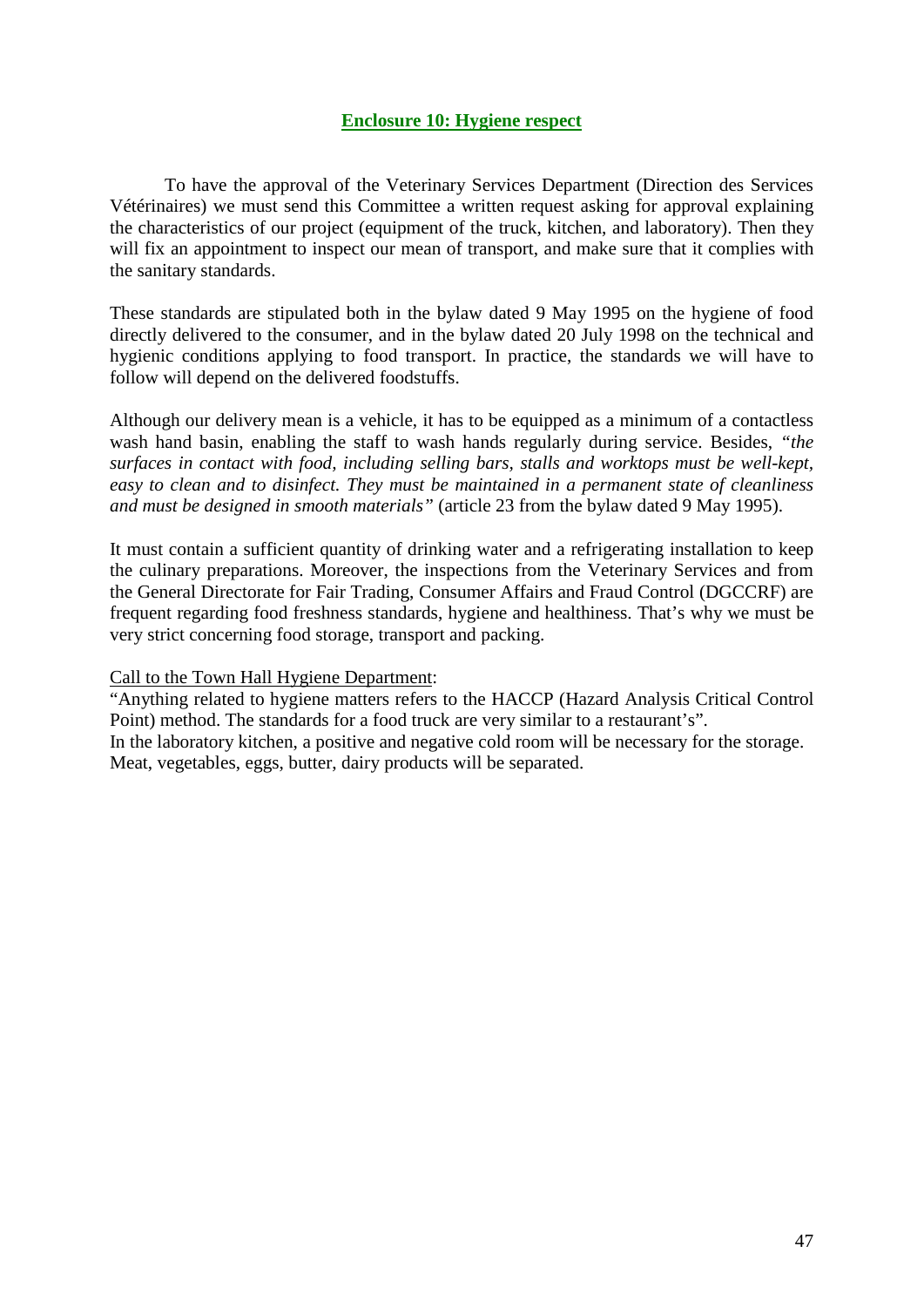| <b>Bread cornets</b><br><b>JANES SERVICES ALIMENTAIRES: CORNETS</b> | Supplier: Janes services                                                                                                                                                                                                                              |
|---------------------------------------------------------------------|-------------------------------------------------------------------------------------------------------------------------------------------------------------------------------------------------------------------------------------------------------|
| Cardboard Wok box with square crossing closure                      | Good insulation, secure grip<br>$\bullet$<br>Fast and safe closing due to the square<br>crossing closure system<br>Original: white box customizable with the<br>logo<br>Made in cardboard<br>Package of 500 units<br>Supplier: RAJA (Packing leader). |
| Finger food box                                                     | Good insulation: keep the food warm<br>Resistant.<br>Made in corrugated micro flute board, grease-<br>proof paper on the inside.<br>Ribbed Kraft paper on the outside.<br>Package of 400 units<br>Supplier: RAJA (Packing leader).                    |
| Recycled cardboard bag                                              | High resistance matched flat handles<br>25x17<br>Package of 250 units<br>Supplier: RAJA (Packing leader).                                                                                                                                             |

# **Enclosure 11: Packaging**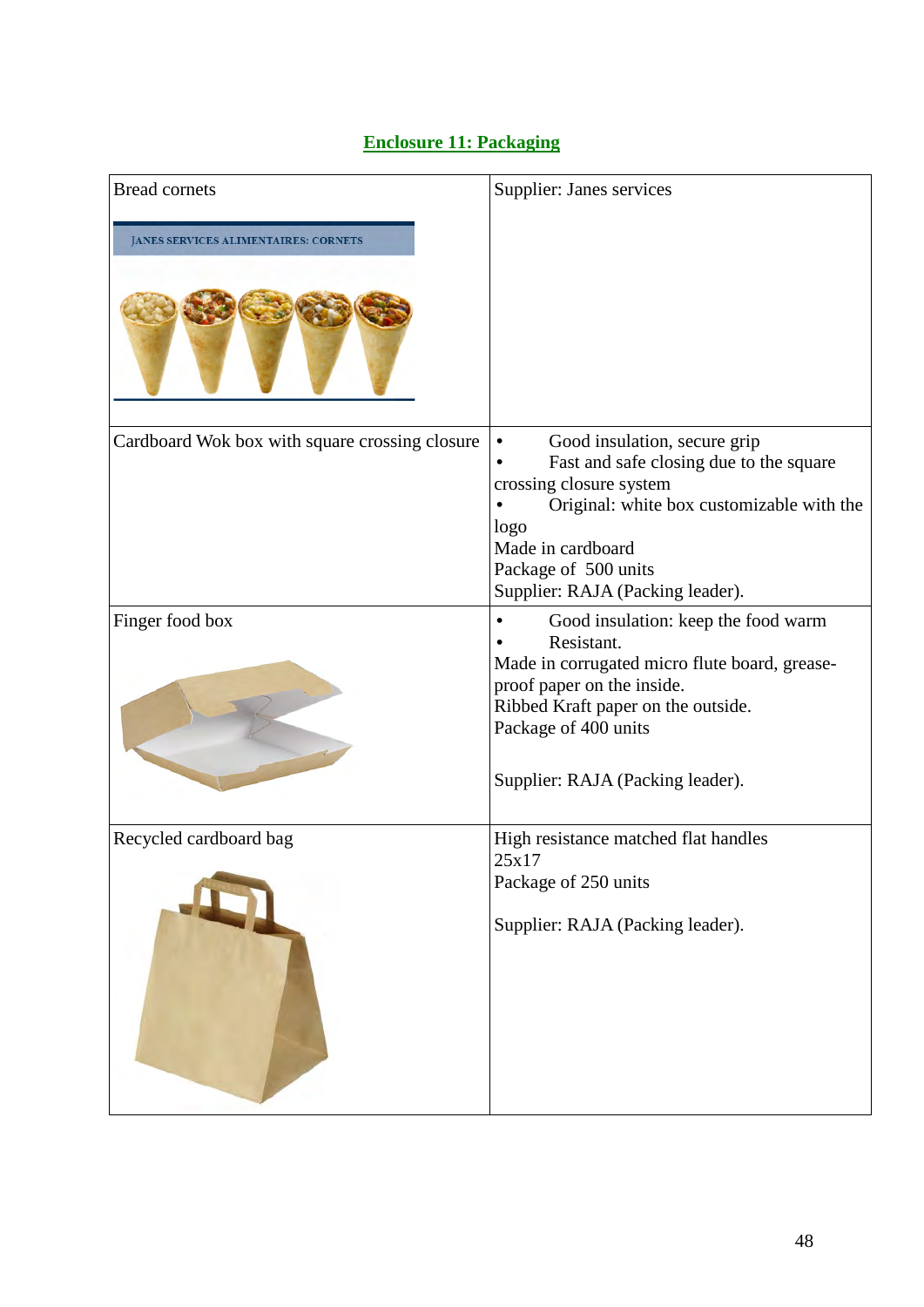#### **Enclosure 12: Our suppliers**

#### Local suppliers:

#### **Butchers**

- Boucherie Burgalières 10 avenue Prés Ramadier 87000 Limoges (Wholesale/ retailwholesale)
- Laffont Eric 44 avenue Mar de Lattre de Tassigny 87000 Limoges
- Pascal VALADEAU 1, les Vergnes 23290 St Etienne de Fursac
- Yannick Vitet, les halles 87000 Limoges

#### Fishmongers

- Faucher Jean-Roger 10 av. du Général Leclerc 87000 Limoges (Retail and wholesale)
- Hall'Océan 84 av. Garibaldi 87000 Limoges
- Ribet Beyrand 7 place de la Motte (Wholesale for professionals)

#### **Greengrocers**

- Darcy Frères 12 rue Berthie Albrecht 87000 Limoges (Wholesale / Head office in Limoges)
- Limoges Primeurs rue des frères bonneff 87100 Limoges (Wholesale)
- Limoges Primeurs Monreal Provence 87100 Limoges (Wholesale / Head office in Limoges)

Grocers (Local products are not compulsory)

- SARL Du Bac Primeur 8 rue Theodore BAC 87 100 Limoges (groceries)
- Métro 2 av. de l'abattoir 87000 Limoges (national)
- Promocash rue Nicolas Appert 87000 Limoges (national)
- Alltra distribution 7 rd-pt Margaine 87000 Limoges (Head office in Limoges)

Saveur fermière: 10 rue de la Céramique or 38 rue de la Mauvendière (co-operative store based on local fairtrade)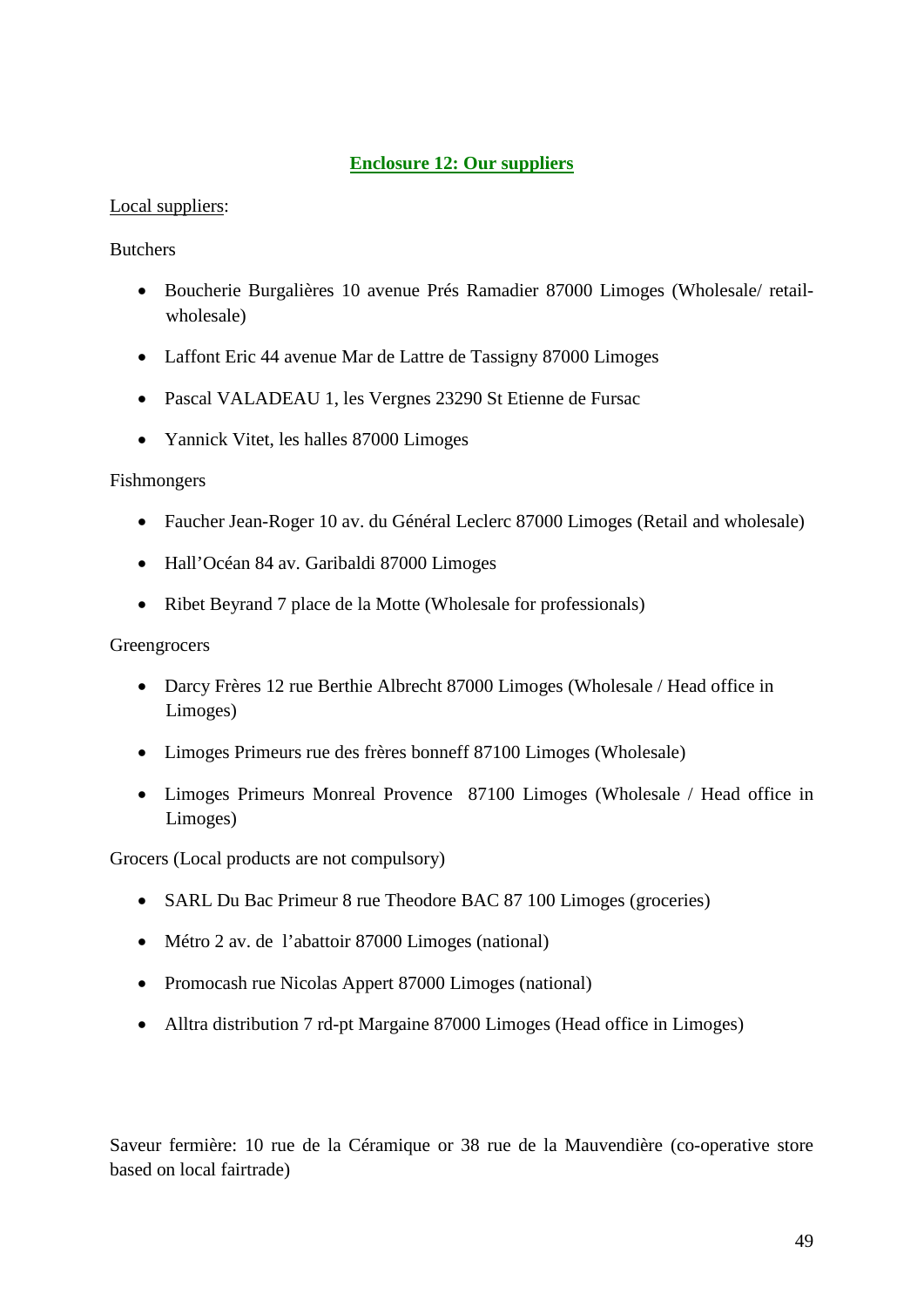# **Enclosure 13 : Survey Meet Your Meal**

|                  | Create your own<br><b>FREE ONLINE SURVEY</b>                                                                                                                                                                                                                                                                                                                                     |  |
|------------------|----------------------------------------------------------------------------------------------------------------------------------------------------------------------------------------------------------------------------------------------------------------------------------------------------------------------------------------------------------------------------------|--|
|                  | "Meet Your Meal  and taste comes to<br>you" Food truck survey                                                                                                                                                                                                                                                                                                                    |  |
|                  | We are a team of students from Lycée Jean Monnet in France. We take part in the European business Game<br>and we would be grateful if you could take few minutes to complete our survey. Our project is a food truck<br>which sends organic and local products. We use to distribuated our street food in recycled boxes and paper<br>napkins. Our leitmotiv is: green attitude. |  |
|                  | Do you know the concept of "food truck"?                                                                                                                                                                                                                                                                                                                                         |  |
| A5E8<br>Internet | Yes<br>O No<br>remove answer                                                                                                                                                                                                                                                                                                                                                     |  |
|                  |                                                                                                                                                                                                                                                                                                                                                                                  |  |
|                  | Have you got some in your country?                                                                                                                                                                                                                                                                                                                                               |  |
|                  | Yes, I have already seen one of these                                                                                                                                                                                                                                                                                                                                            |  |
|                  | Yes, the concept is in development<br>Yes, this is really trendy                                                                                                                                                                                                                                                                                                                 |  |
|                  | $\Box$ No                                                                                                                                                                                                                                                                                                                                                                        |  |
|                  |                                                                                                                                                                                                                                                                                                                                                                                  |  |
|                  | Do you know a very famous food truck in your country like in France "Le Camion qui Fume" ?                                                                                                                                                                                                                                                                                       |  |
|                  | C Yes                                                                                                                                                                                                                                                                                                                                                                            |  |
|                  | $\odot$ No                                                                                                                                                                                                                                                                                                                                                                       |  |
|                  | remove answer                                                                                                                                                                                                                                                                                                                                                                    |  |
|                  |                                                                                                                                                                                                                                                                                                                                                                                  |  |
|                  | Have you already eaten in a food truck?                                                                                                                                                                                                                                                                                                                                          |  |
|                  | O Yes                                                                                                                                                                                                                                                                                                                                                                            |  |
| <b>5E8</b>       | O No<br>remove answer                                                                                                                                                                                                                                                                                                                                                            |  |
| ternet           |                                                                                                                                                                                                                                                                                                                                                                                  |  |
|                  |                                                                                                                                                                                                                                                                                                                                                                                  |  |
|                  | If yes, how many times?<br><b>C</b> Once sometimes                                                                                                                                                                                                                                                                                                                               |  |
|                  |                                                                                                                                                                                                                                                                                                                                                                                  |  |
|                  | $\Box$ Charity fair / street party                                                                                                                                                                                                                                                                                                                                               |  |
|                  |                                                                                                                                                                                                                                                                                                                                                                                  |  |
|                  | And please, where do you from ?                                                                                                                                                                                                                                                                                                                                                  |  |
|                  | C Ireland                                                                                                                                                                                                                                                                                                                                                                        |  |
|                  | C England                                                                                                                                                                                                                                                                                                                                                                        |  |
|                  | Scotland                                                                                                                                                                                                                                                                                                                                                                         |  |
|                  | C France                                                                                                                                                                                                                                                                                                                                                                         |  |
|                  | <b>C</b> Germany                                                                                                                                                                                                                                                                                                                                                                 |  |
|                  | $C$ Italy<br>Spain                                                                                                                                                                                                                                                                                                                                                               |  |
|                  | © Other                                                                                                                                                                                                                                                                                                                                                                          |  |
|                  | remove answer                                                                                                                                                                                                                                                                                                                                                                    |  |
|                  |                                                                                                                                                                                                                                                                                                                                                                                  |  |
|                  |                                                                                                                                                                                                                                                                                                                                                                                  |  |
|                  | Thank you to have answer the survey. If you have one, we will be pleased to answer !                                                                                                                                                                                                                                                                                             |  |

See you ...

Elise et Maeya<br>Team Meet Your Meal , France

E\_ASE8<br>s Internet

Finish Survey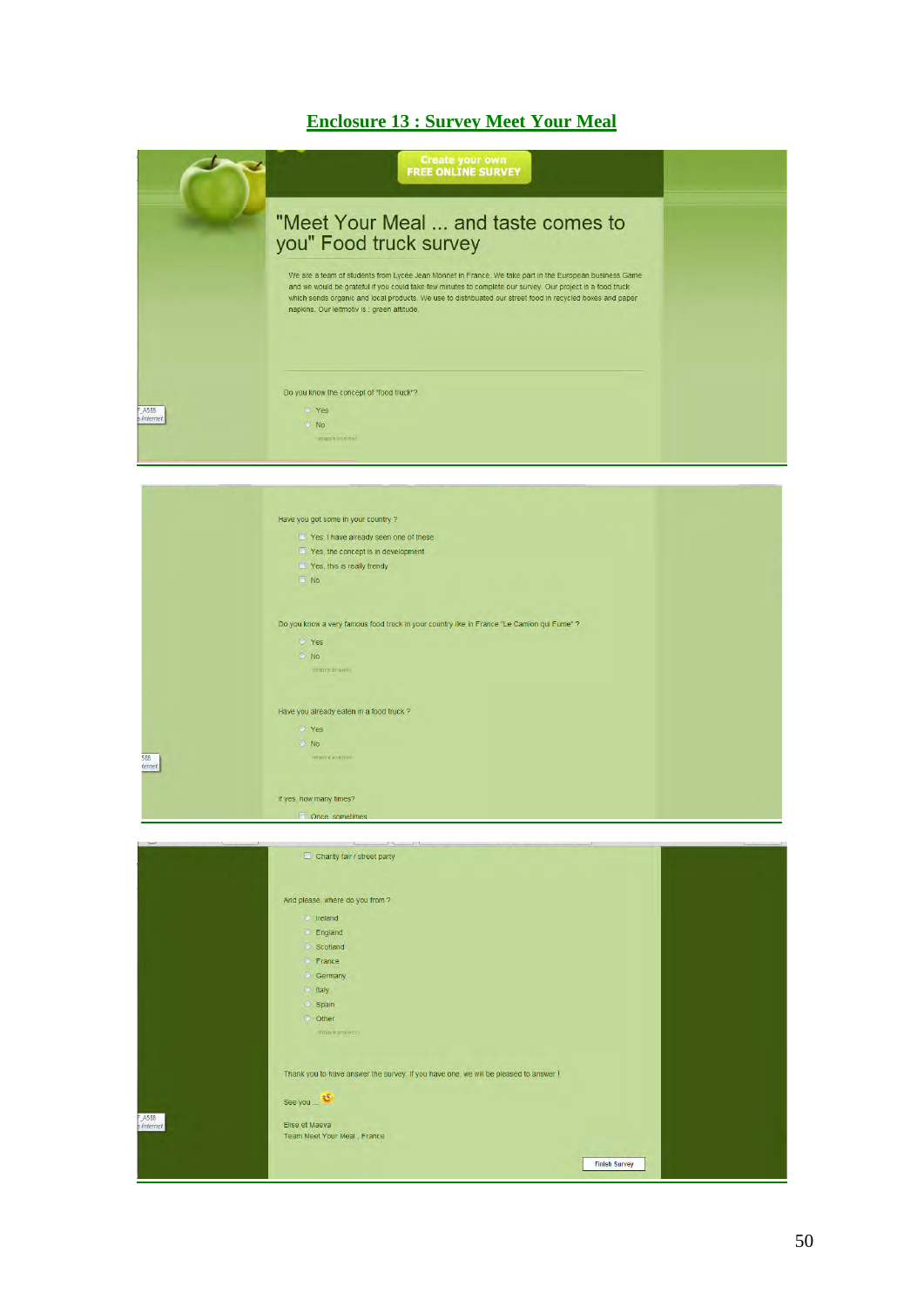# **Enclosure 14: Calculation of the breakeven point**

| <b>BREAKEVEN POINT</b>                                           |        |
|------------------------------------------------------------------|--------|
| 1. Turnover                                                      | 262280 |
| 2. Purchase of goods (goods $+/-$ changes in stocks)             | 83930  |
| 3. Other variable expenses $(28721 + 1080)$                      | 40022  |
| 4. Total variable expenses $(2 + 3)$                             | 123952 |
| 5. Margin on variable costs (1-4)                                | 138328 |
| 6. Margin rate on variable costs $(5/1)$                         | 0.53   |
| 7. Fixed costs $(6600 + 88045 + 5400)$                           | 98045  |
|                                                                  | 185900 |
| Breakeven point = fixed costs / margin rate on<br>variable costs |        |

# **Enclosure 15: Redemption schedule**

# **REDEMPTION SCHEDULE**

| Capital owed<br><b>Beginning of</b><br>period | Interest | Redemption | <b>Yearly payment</b> | <b>Remaining capital</b><br>End of period |
|-----------------------------------------------|----------|------------|-----------------------|-------------------------------------------|
| 17000                                         | 680      | 3400       | 4080                  | 13600                                     |
| 13600                                         | 544      | 3400       | 3944                  | 10200                                     |
| 10200                                         | 408      | 3400       | 3808                  | 6800                                      |
| 6800                                          | 272      | 3400       | 3672                  | 3400                                      |
| 3400                                          | 136      | 3400       | 3536                  |                                           |

Loan of 17000  $\in$ Repayable on 5 years At a yearly rate of 4%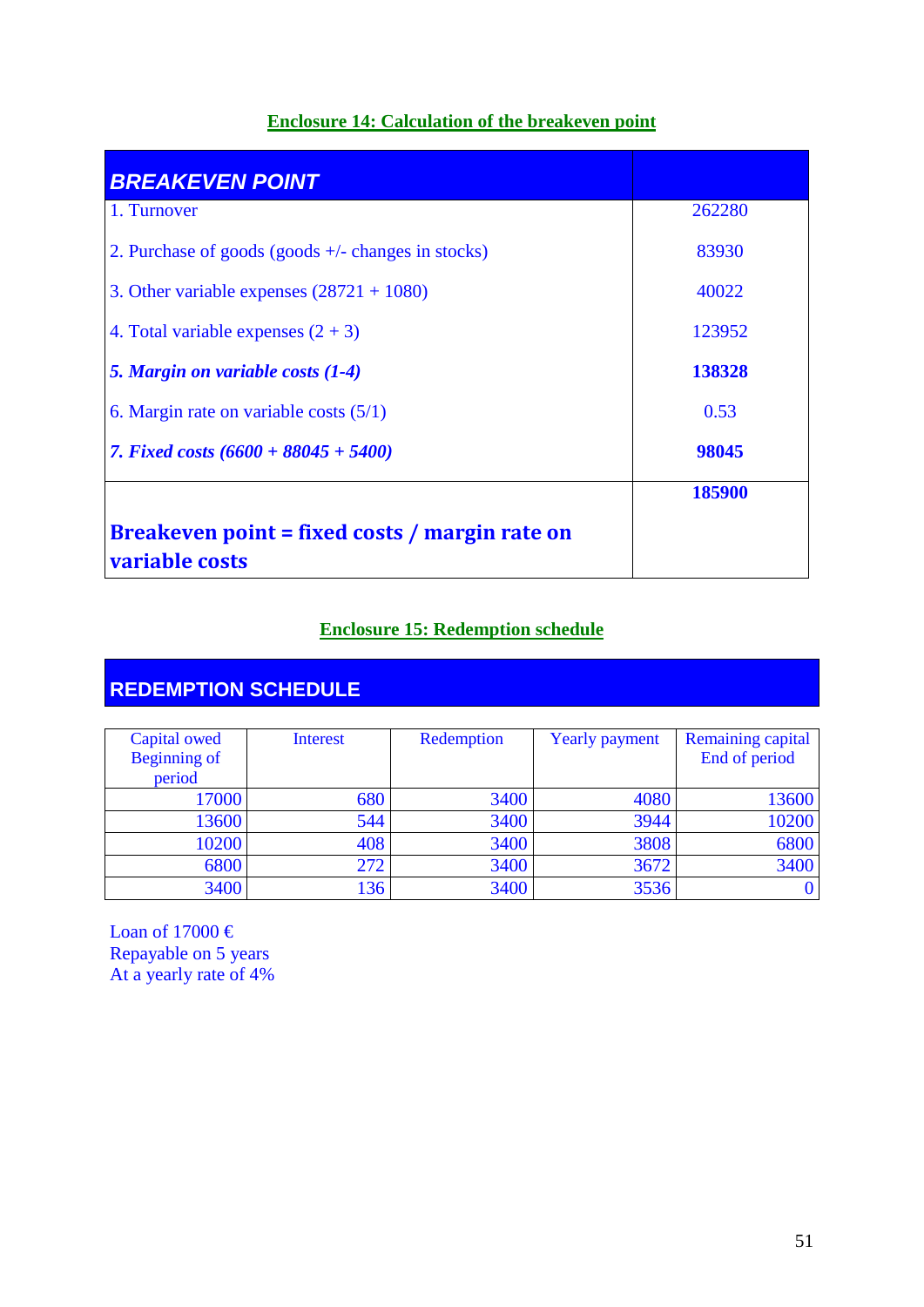| <b>ESTIMATED PROFIT AND LOSS ACCOUNT</b>                                       | N                  | $N+1$              | $N+2$               |
|--------------------------------------------------------------------------------|--------------------|--------------------|---------------------|
| = Turnover<br><b>Operating subsidies</b>                                       | 262280<br>$\Omega$ | 275394<br>$\Omega$ | 280640<br>$\bf{0}$  |
| $1 =$ Consumed purchases (32% of the turnover)<br>$2 =$ External costs (rents) | 83930<br>6600      | 88126<br>6600      | 89805<br>6600       |
| $B =$ Added value: $A - (1+2) +$ operating<br>subsidies                        | 171750             | 180668             | 184235              |
| $3 =$ Taxes and contributions (15% of the turnover)<br>$4 =$ Payroll expenses  | 39342<br>88045     | 41309<br>88045     | 42096<br>88045      |
| $C =$ Trading profit: $B - (3+4)$                                              | 44363              | 51314              | 54094               |
| $5 =$ Depreciation allowance and appropriation to the<br>reserves              | 3400               | 3400               | 3400                |
| $D = Trading result: C - 5$                                                    | 40283              | 47370              | 50286               |
| $6 =$ Investment income<br>$7 =$ Financial expenses                            | $\Omega$<br>680    | $\Omega$<br>544    | $\mathbf{0}$<br>408 |
| $E =$ Profit before taxation: $D + 6 - 7$                                      | 40283              | 47370              | 50286               |
| $8 =$ Corporate tax                                                            | 13294              | 15632              | 16594               |
| $F = Final profit: E - 8$                                                      | 26990              | 31738              | 33692               |
| $G = Cash flow: F + 5$                                                         | 30390              | 35138              | 37092               |

# **Enclosure 16: Estimated profit and loss account**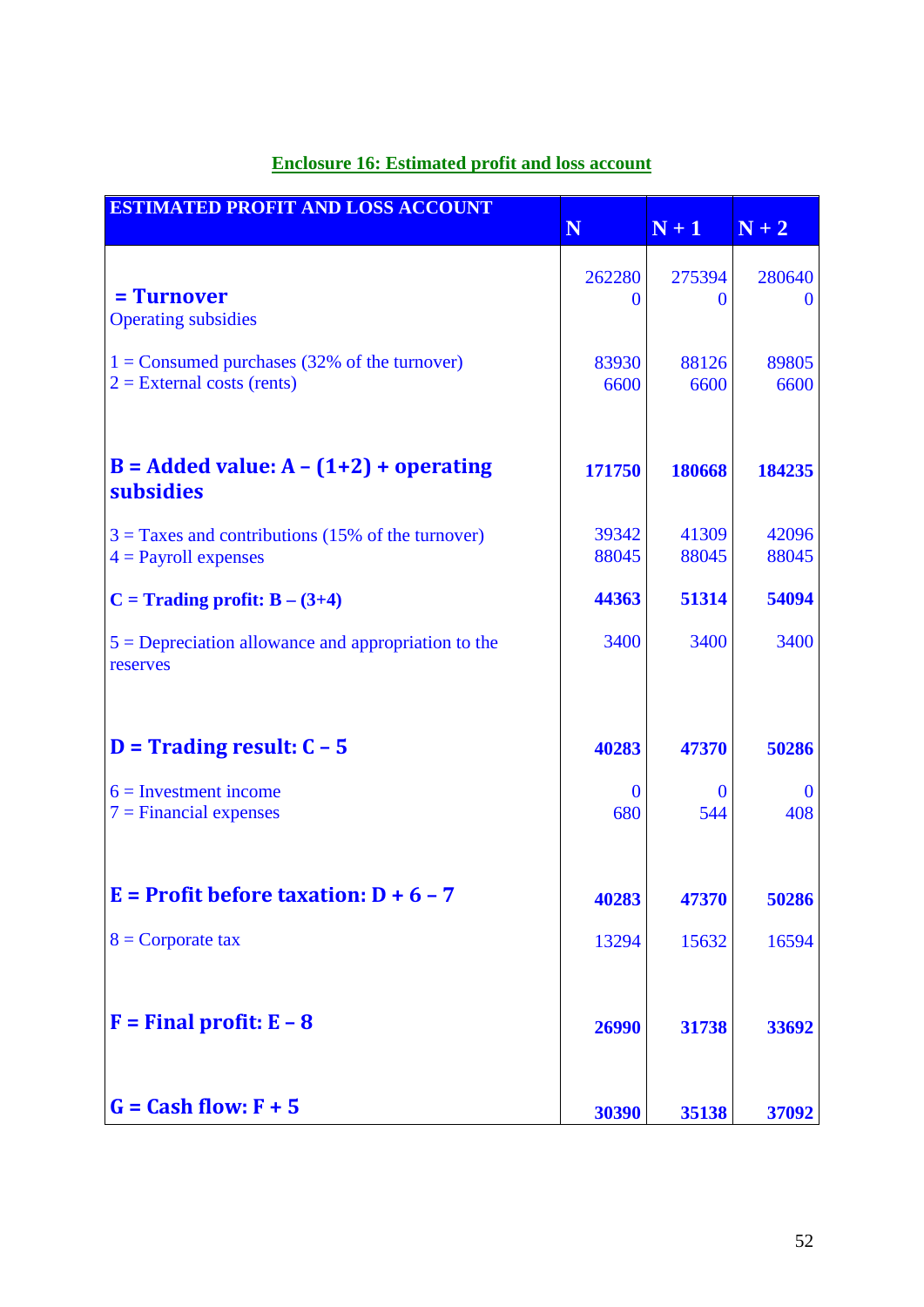#### **Consumed purchases:**

The consumed purchases account for 32% of the turnover, with reference to the ratio usually observed in the trade.

#### **Overheads:**

- About 15% of the turnover (details mentioned when available):
- For "bento boxes" 18684 x 0.5= 9342  $\in$
- For paper napkins :  $(18684 \times 0.90)/20 = 9342 \epsilon$
- Mileage expenses (about 20km/day, 6 days/week + events) i.e. 6240km/year (Hybrid consumption: about 3.5L/100km or 178L) i.e.  $252 \in$
- Cost of rental space (3 $\text{\textsterling}57$  per half day, plus 6 $\text{\textsterling}$  for water and electricity i.e. 9 $\text{\textsterling}57$ ) i.e. 9.57 € x 6 d x 52 weeks =  $3482 \in$

#### **Payroll expenses:**

- 3 employees paid the index-linked minimum growth wage on the basis of 39 hours per week.
- 5 weeks of paid holidays : 52 x 39=2028 hours per year per employee (including paid holidays)
- $-$  2028x9,43x3= 57372€ for the wages
- 5 weeks of paid holidays, i.e. 195 hours x 3 employees = 585 h
- Hiring of a 4th employee to ensure the business during paid holidays with staff turnover : 585 h x 9.43  $\in$  5517  $\in$
- Payroll taxes depend on the Articles of the company, but they account for about 40% of payroll expenses.

Total payroll expenses:  $(57372 + 5517)$  x 1,4= 88045 €

#### **We find a final result that represents about 11% of the turnover. It is higher than the normal turnover in the sector which is about 3%.**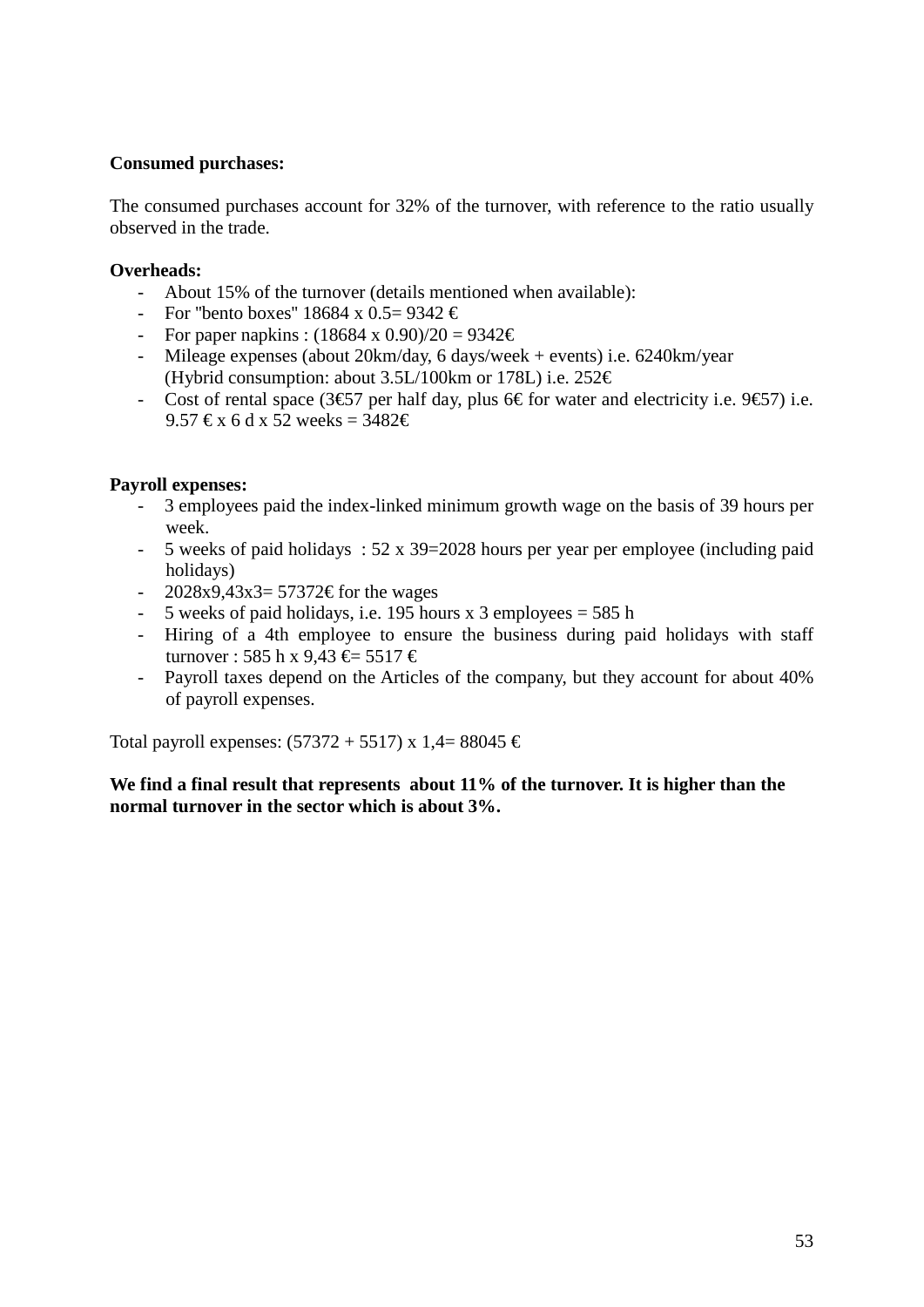# **Enclosure 17 : About us**

**Elise "The Business Girl"**

**Qualification**: Marketing and Hotel Management BTS (Higher Technical Diploma)

**Professional experience**, missions, practical skills….

EZE La Chèvre d'Or: Adaptability to luxury requirements, in terms of know-how and good manners, in charge of an international tourism clientele, stress resistance

MADRID Novotel Sanchinarro: Adaptability to a professional end personal international environment, use of specific lodging skills, in charge of a Spanish business clientele

**Predilection fields for the EBG report**:

Sector scan and research of innovative axes

Study of the project feasibility on French and European markets.

Selection of a global competitive positioning.

Specific study on prices and communication supports.

Study of the financial feasibility.

Legal dimension.

**Distinctive strengths**: global skills in management tools, self-assertion to negotiate and to communicate.

**Get to know us better, beyond the professional**: I'm sportive and I collect the earings...

**Maeva "the tightrope walker":** halfway between creativity and realism-responsibility

**Qualification**: Cooking and catering industry Arts BTS (Higher Technical Diploma)

**Professional experience**, missions, practical skills….

Ile de Wight "Le Priory Bay": adaptability to a professional and personal international environment, service operational skills…

Monaco Le Métropole: Adaptability to luxury requirements, in terms of know-how and good manners, practical skills within an international referenced kitchen brigade, missions on sustainable development in production…

**Distinctive strengths**: creativity, practical knowledge, sensitive to responsible and sustainable development

**Predilection fields for the EBG report**:

Sector scan and research of innovative axes

Definition of a tasty product offer, both creative and realistic inclusive of the allowed cost and logistical constraints.

Technological optimization of the truck

Implementation of the production and marketing process: hygiene, sustainabilityresponsibility, technological performance.

Prospecting a short chain upstream and local development.

European feasibility-Joint-Venture

**Get to know us better**, beyond the professional: I play music and I love going through the mountains ...

**Professional experience**: thanks to our eight-month training periods, we improved our professionalism in operational situations and developed our work capacity and perseverance. We were selected to represent the Lycée Jean Monnet on two recommended placements (Le Métropole in Monaco and La Chèvre d'Or in Eze). Maeva decided to defend orally the issue of sustainable development in her training period report.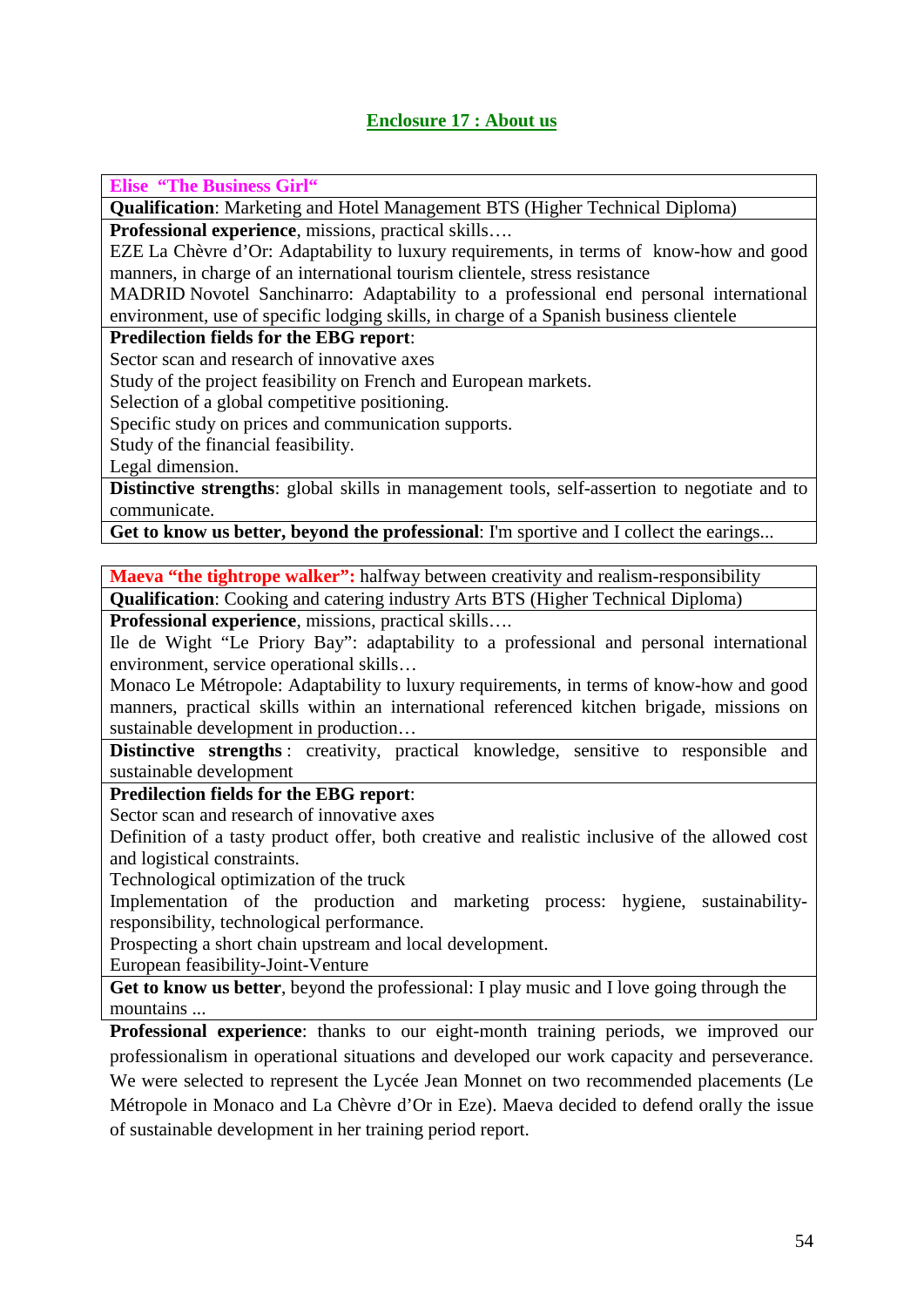# **Enclosure 18: Work organization**

# **a) Timetable**

|                     | <b>Monday</b> | <b>Tuesday</b> | <b>Wednesday Thursday</b> |          | <b>Friday</b>    | <b>Saturday</b> | <b>Sunday</b> |
|---------------------|---------------|----------------|---------------------------|----------|------------------|-----------------|---------------|
| <b>Employee</b> O   |               |                | <b>Off</b>                |          | $\left( \right)$ |                 | <b>Off</b>    |
| <b>Employee</b> O   |               | $\cup$         | $\cup$                    | Off      | O                |                 | <b>Off</b>    |
| <b>Employee</b> Off |               | G              | $\Omega$                  | $\Omega$ | G/E              | G/E             | <b>Off</b>    |

Legend: O: Operational tasks; G: Management tasks; E: Preparation of events.

# **b) Work schedule**

|                           | Typical day for 2 employees assigned to operational tasks                                                                                                                         |
|---------------------------|-----------------------------------------------------------------------------------------------------------------------------------------------------------------------------------|
| <b>Time</b>               | <b>Tasks</b>                                                                                                                                                                      |
| $8 \Rightarrow 10.45$     | Setting up in the main kitchen                                                                                                                                                    |
| $10.30 \Rightarrow 10.45$ | <b>Break</b>                                                                                                                                                                      |
| $10.45 \Rightarrow 11.00$ | Preparation of the truck                                                                                                                                                          |
| $11 \Rightarrow 11.30$    | 15 minutes to go to the selling zone and 15 minutes to set up                                                                                                                     |
| $11.30 \div 14.00$        | Sale                                                                                                                                                                              |
| $14.00 \Rightarrow 14.15$ | Back to the main kitchen                                                                                                                                                          |
| $14.15 \Rightarrow 14.45$ | Lunch (after service because we must leave the main production kitchen<br>at $10.45$ to be on the selling area at 11, thus no time for the staff to have<br>lunch before service) |
| $14.45 \Rightarrow 16.30$ | Tidying up, setting up for the next day and cleaning (kitchen and truck)                                                                                                          |

**Typical day for 2 employees assigned to operational tasks**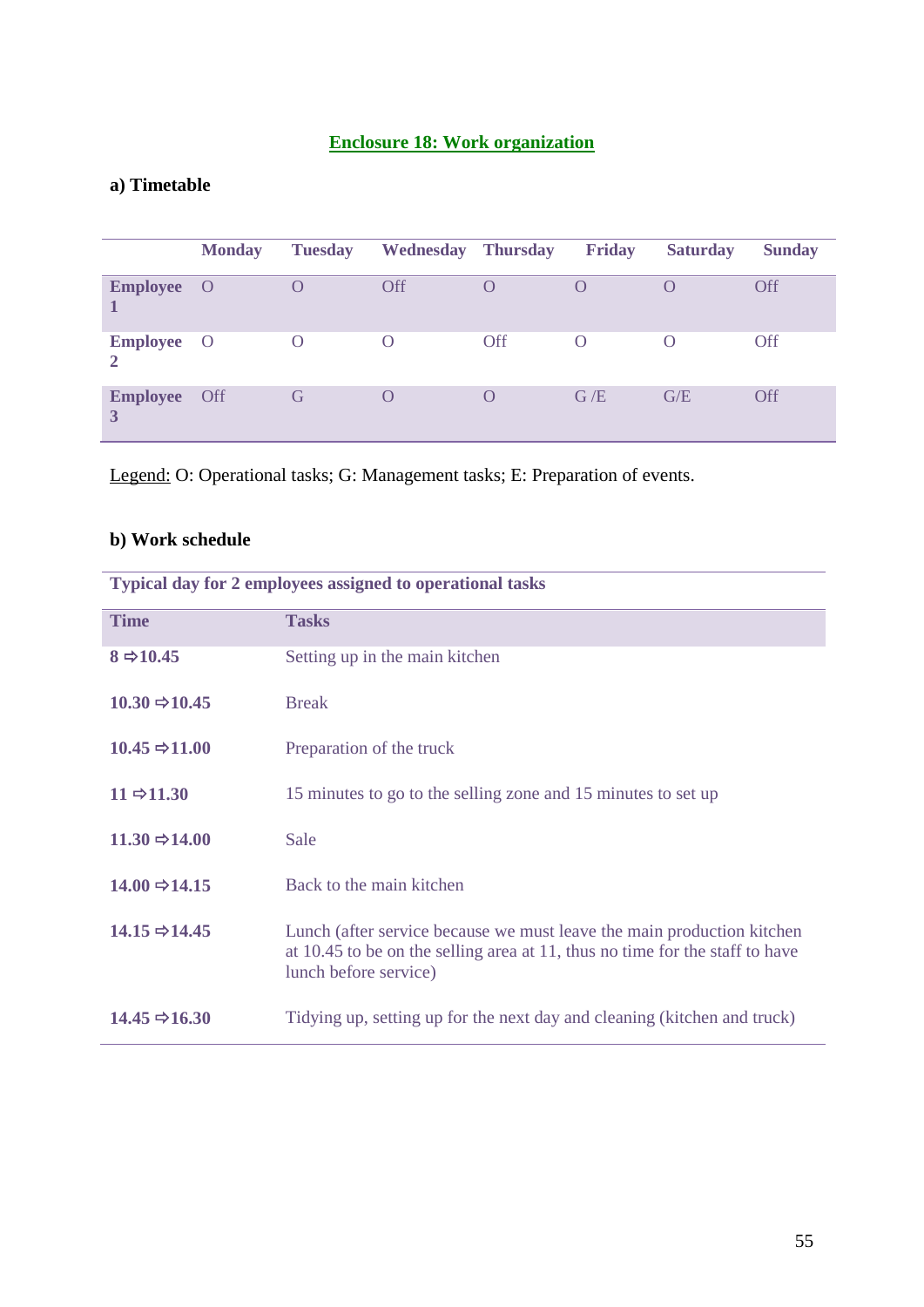# **Enclosure 19 : List of european soups**

# **Italy : Minestrone Spain :** Gaspacho **United Kingdom : Hotch Potch Slovenia :**  $\ddagger$ Jota **Hungary :** Barszcz *(betroot and mushroom raviols)* **Bulgaria : Tarator Slovakia :**  $\frac{1}{2}$ Kapustnica **Czec Republic :**

National Soup (potato, mushroom)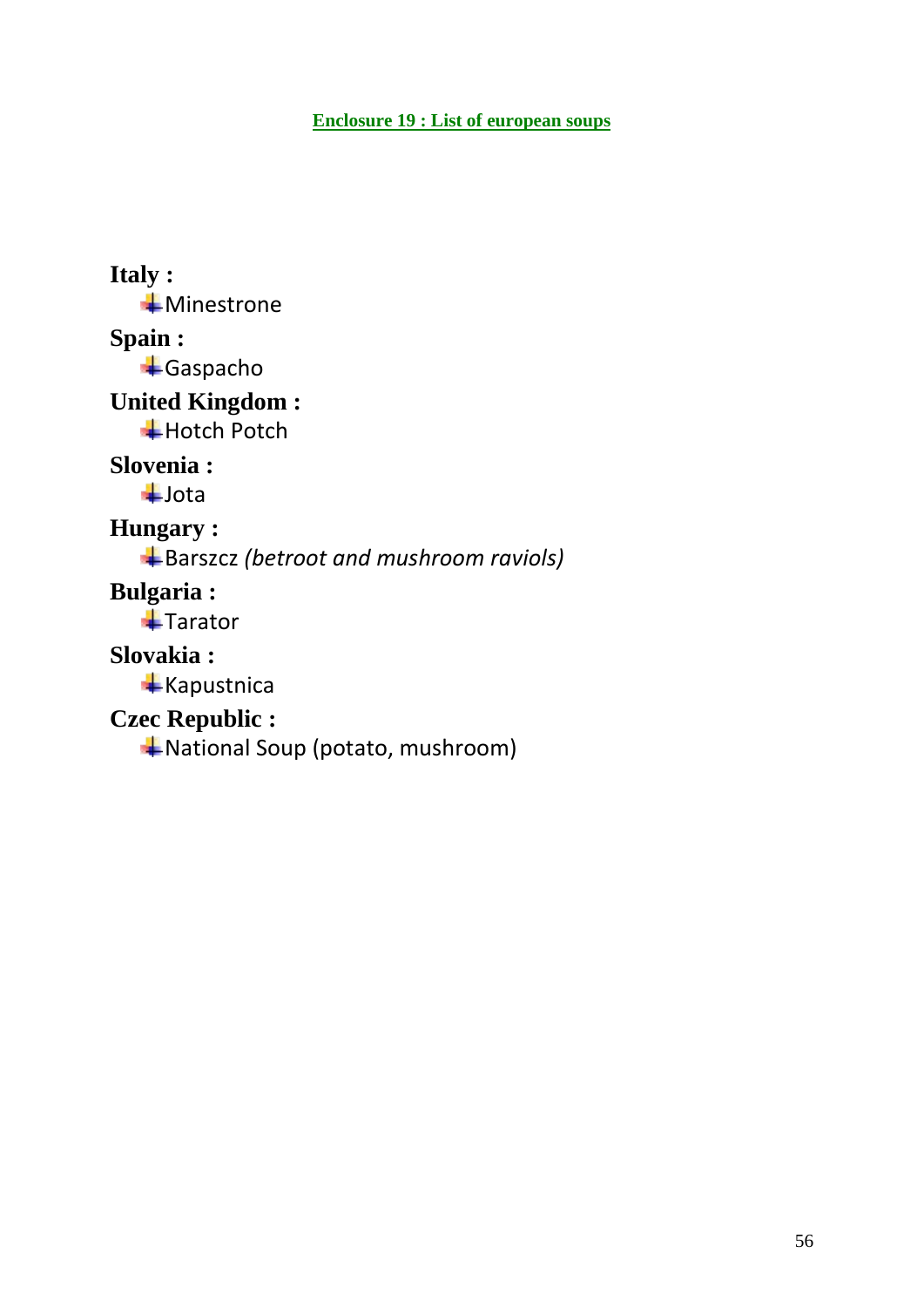



The undersigned Maeva Vergnaud and Elise Pinel, Presidents of the Company Meet Your Meal SAS, accepts the following points of our contract for the agreement with our company. By signing this contract will take the responsibilities that follow and will have personal agreements with our company.

- Meet Your Meal SAS will enter into cooperation with TiCa S.r.L about distribution and promotion of your products.
- TiCa S.r.L will have promotions for Meet Your Meal SAS product in order to increase the sales of Your company's name's product in Italy and TiCa S.r.L product as well in FRANCE.
- TiCa S.r.L will promote Meet Your Meal SAS on selected advertising media and Meet Your Meal SAS will promote TiCa S.r.L as well on selected advertising media.
- TiCa S.r.L will undertake market research in Italy on behalf of Meet Your Meal SAS, and Meet Your Meal SAS will undertake market research in FRANCE on behalf of Tica S.r.L.
- This contract will be in act for three years and we will hold quarterly meetings to discuss progress and possible improvements to our TiCa Agreement.
- TiCa S.r.L will promote a campaign for Meet Your Meal SAS product composed by Meet Your Meal SAS in Italy and Meet Your Meal SAS will as well promote a campaign for TiCa S.r.L's product composed by TiCa S.r.L in FRANCE.
- Both companies must try to provide a high quality of customer service and respect the agreements. If it will be not respected we will be take measures or fine in money.

#### **Signed by:** Meet Your Meal SAS **NAME:** Maeva Vergnaud and Elise Pinel DATE: 01 April **2013**

*TiCa S.r.L, Italy* 

*Manuela Violani 20 February 2013*